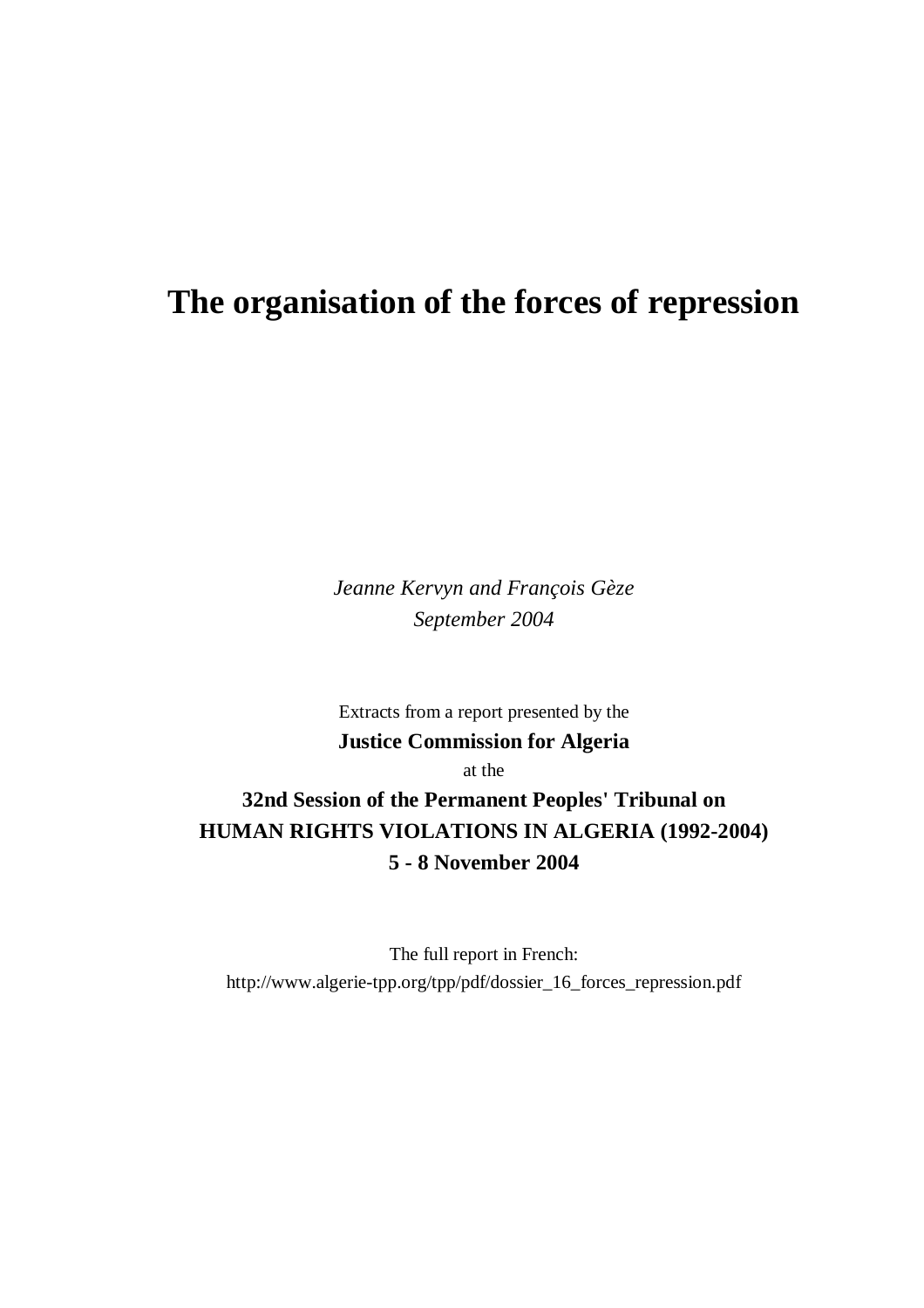# **Contents**

| <b>INTRODUCTION: THE CENTRAL ROLE OF THE ARMY AND ITS SERVICES  5</b>                 |
|---------------------------------------------------------------------------------------|
|                                                                                       |
|                                                                                       |
| I. THE OBJECTIVES OF REPRESSION: THE MAIN STAGES OF WAR 7                             |
| 1990-1991: Breaking the Islamist movement and keeping it out of power 7               |
| 1992-1993: rallying the military and civil society behind the Generals' anti-Islamist |
|                                                                                       |
| 1996-1998: building the Generals' power through terror, or the scorched earth         |
| 1999-2004: maintaining diffuse terror, strengthening support from the                 |
|                                                                                       |
|                                                                                       |
| The organisation of the DRS (Department of Intelligence and Security)  16             |
|                                                                                       |
|                                                                                       |
|                                                                                       |
|                                                                                       |
|                                                                                       |
|                                                                                       |
|                                                                                       |
|                                                                                       |
| The special troops and the Centre for Conduct and Coordination of Anti-subversive     |
|                                                                                       |
|                                                                                       |
|                                                                                       |
| The hidden organs of repression: the fake underground resistance and the 'death       |
|                                                                                       |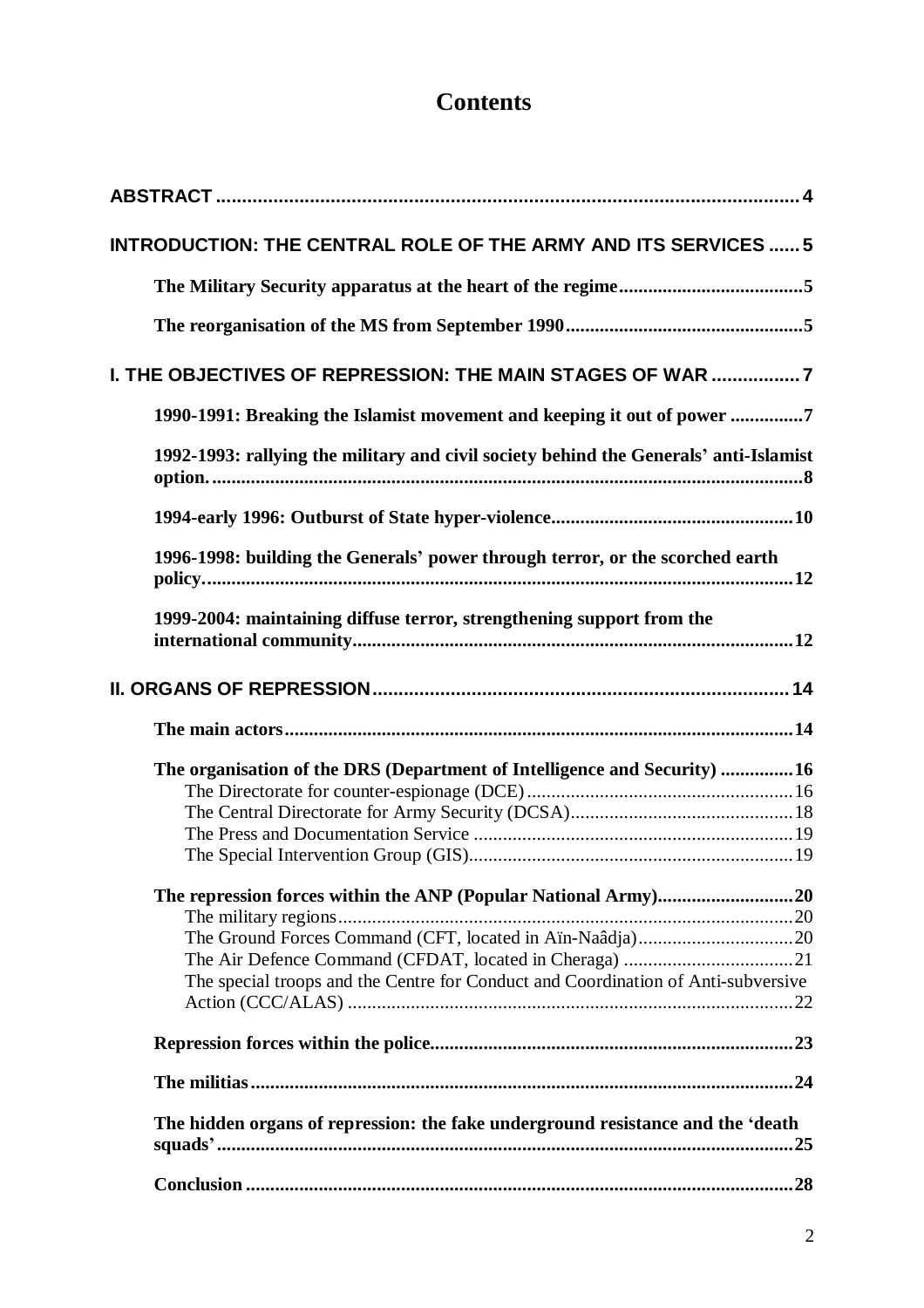| The methods of 'psychological action' and manipulation of Islamist violence 30   |  |
|----------------------------------------------------------------------------------|--|
|                                                                                  |  |
|                                                                                  |  |
|                                                                                  |  |
|                                                                                  |  |
|                                                                                  |  |
|                                                                                  |  |
| Forced disappearances, summary and extra-judicial executions38                   |  |
|                                                                                  |  |
|                                                                                  |  |
|                                                                                  |  |
|                                                                                  |  |
|                                                                                  |  |
|                                                                                  |  |
|                                                                                  |  |
|                                                                                  |  |
| The absence of coordination between the services, the war between agents45       |  |
|                                                                                  |  |
|                                                                                  |  |
|                                                                                  |  |
|                                                                                  |  |
| Officials of the Department of Intelligence and Security (DRS, HQ: Delly-Brahim) |  |
|                                                                                  |  |
|                                                                                  |  |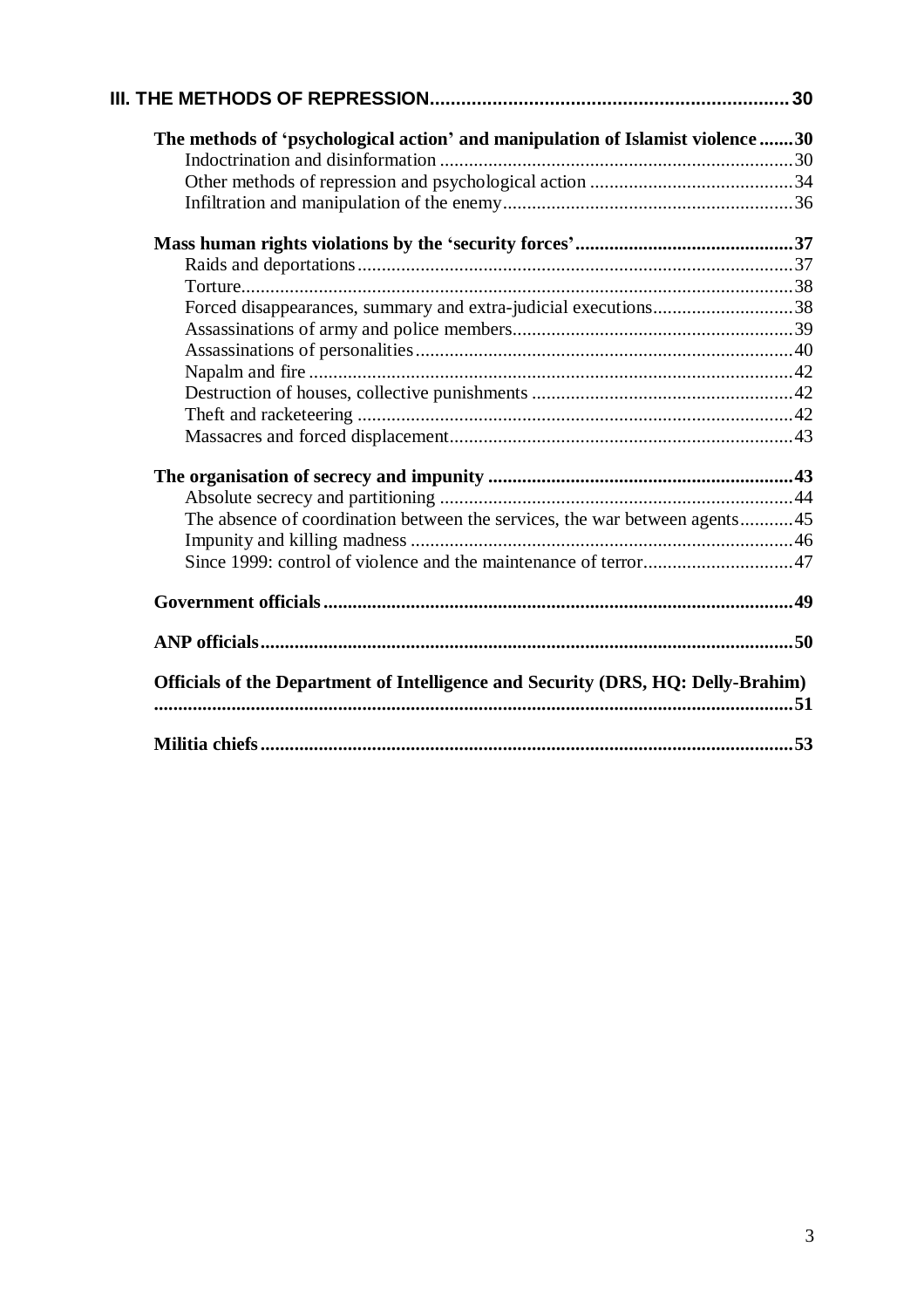# Abstract

The strategy of the Algerian Generals to bar the Islamists' path and maintain their own power since the country's independence led Algeria down the path to genuine civil war. This report describes developments in the repression instigated by the army and the security services from 1990 to 2004.

This report distinguishes five main stages in the conduct of the war led by the 'leading' Generals:

— The first stage, in 1990 and 1991, consisted in trying to prevent, through different kinds of manipulations, FIS Islamists from gaining power through elections;

— The second step, from the coup of January 1992 to the beginning of 1994, aimed at ensuring political parties, trade unions, the 'independent' press and all security forces (the army, police, gendarmerie) followed the 'leading Generals'option of eradication. It consisted in eliminating or breaking all Islamist opposition through violence, through a combination of brutal crackdown and manipulation of the Islamist violence which was gaining ground;

— This policy having been only partly successful, the next stage (from March 1994 until the beginning of 1996) was bloodier: in order to 'cut the population from Islamist groups' a brutal repression was imposed on the civilian population by the army and its secret services (DRS) ('enforced disappearances' and the creation of militias were used during this period), while autonomous Islamist groups were decimated or suborned to the service of the ruling authorities through manipulation and infiltration;

— The fourth stage, from the beginning of 1996 to 1998, consisted in consolidating the Generals' power through terror (including in the form of large-scale massacres) exerted, under the DRS leadership, by security forces and the 'Islamist groups' henceforth largely controlled by the services;

— In a fifth stage, from 1999 to 2004, the authorities focused on gaining international legitimacy while maintaining a level of violence preventing the emergence of any democratic and peaceful alternative, through the activities of its security forces, militias and 'Islamist' groups which had been manipulated and controlled. In order to carry out the repression, the authorities built a powerful police, military and para-military apparatus with at its core the political police body, the very powerful Military Security (which became the DRS in September 1990). After recalling the main stages of the war, this report presents the organs of repression and their evolution. It subsequently proposes a summary of the repressive methods used by the security forces, characterized at the same time by wide resort to clandestine techniques of psychological action (infiltration, disinformation, manipulation and creation by the army of armed Islamist groups, etc.) and by the deployment of classic state terrorism tools (systematic torture, thousands of killings and large-scale massacres, enforced disappearances, etc.).

This presentation is obviously too succinct to give a full account of the multiple facets of these years of fire and blood. But it is also limited by the deliberate opacity maintained by the Algerian authorities in the conflict and by the law of silence that it has been imposing up to this day (through terror and threats) on the population and on most political actors. Thus, some of the hypotheses put forward in this report may one day be partially refuted by new revelations. However, the information available (in books by actors and journalists, news stories, non-governmental organizations' reports on human rights abuses and especially testimonies by the victims of the repression and former members of the security forces, which support and complement one another) still allows one to interpret this tragedy in a way that can be said, undoubtedly, to essentially comport with what actually occurred.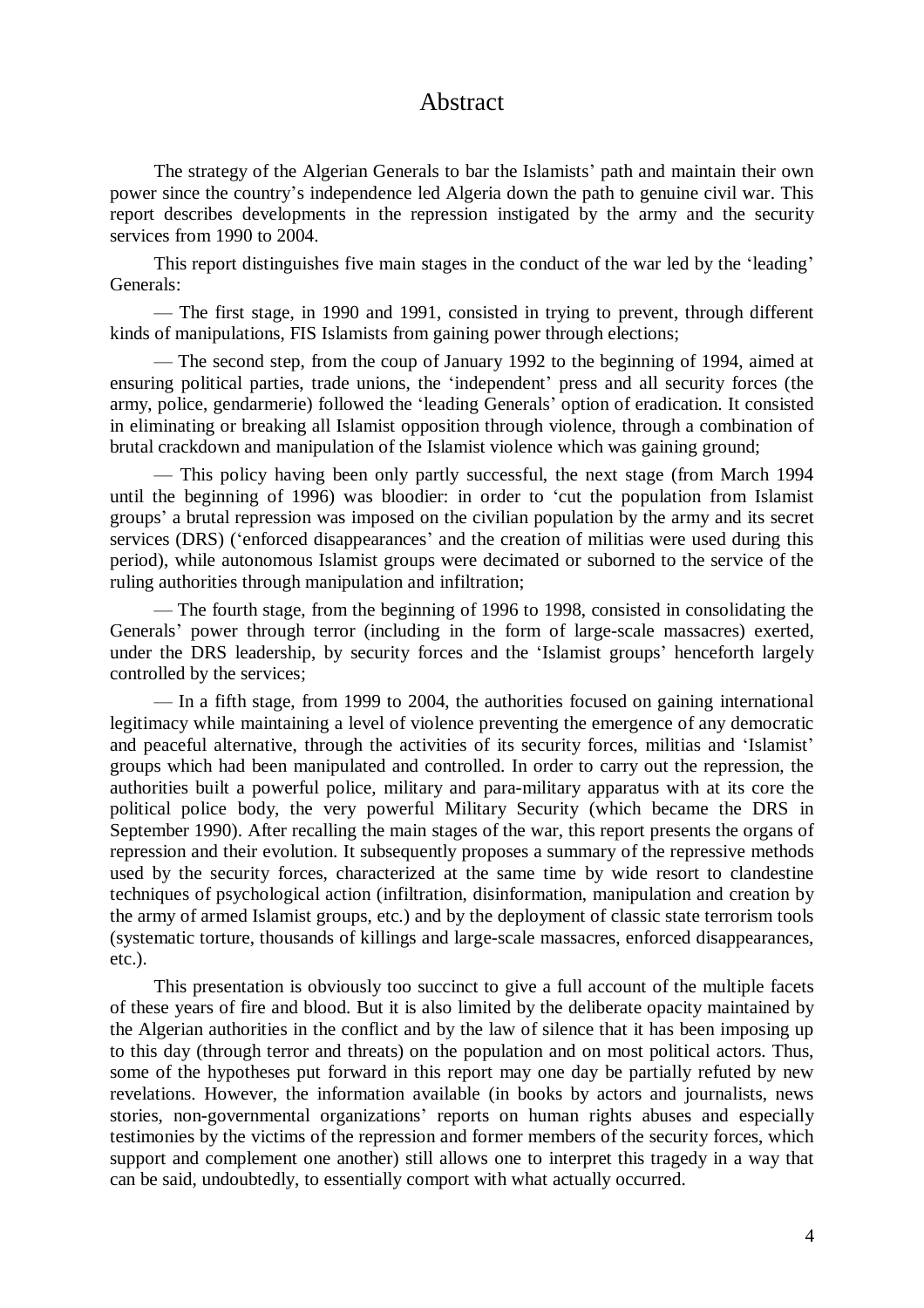# Introduction: The central role of the army and its services

#### **The Military Security apparatus at the heart of the regime**

In independent Algeria, the strength of the Military Security apparatus (MS) lay in the human and material resources at its disposal and its omnipresence at the political and economic levels. The MS is, as two experts on Algeria wrote in 1998:

"Outside the oil industry sector, the only institution that truly functions... Tightly covering the society, controlling an important part of external trade, appointing many highlevel civil servants including ambassadors, infiltrating the media, the police, state-owned companies, political parties and Islamist armed groups suspected of being behind several attacks and repeatedly carrying out dirty tricks, it misinforms and manipulates the public opinion as well as the presidents by submitting deliberately erroneous or falsely alarmist reports<sup>1</sup>..."

Throughout the 1980s, President Chadli strove to weaken the 'services' and take control over them, but did not meet great success. In November 1987, still under the influence of General Larbi Belkheir, Chadli overhauled the MS. The use of the term MS was officially abandoned, and it was split into two distinct bodies: the DGPS (*Délégation générale de la prévention et de la sécurité*, General Prevention and Security Delegation), which comprised external intelligence and counter-espionage services, became a ministerial delegation under direct authority of the presidency; while the DCSA (*Direction centrale de la sécurité de l'armée*, Central Directorate for Army and Security, the other branch of the former MS, in charge of monitoring military personnel and protect its infrastructures) was integrated into the Ministry of Defence.

#### **The reorganisation of the MS from September 1990**

In July 1990, the post of Minister of Defence was created, *de facto* stripping the Head of State of all his prerogatives as the head of the army. In September of the same year, this Minister – General Khaled Nezzar – gained authority over the unified secret services renamed '*Département de renseignement et de sécurité'*(Intelligence and Security Department) (DRS)<sup>2</sup>. This operation partly aimed at separating the President from intelligence sources and giving 'leading' military officials entire control over the 'Services'.

General Mohamed Médiène, aka 'Tewfik' then integrated this group of leaders by becoming the chief of DRS (a position he still held in September 2004). Larbi Belkheir and Khaled Nezzar placed Colonels Kamel Abderrahmane<sup>3</sup> and Saïdi Fodhil<sup>4</sup> at the helm of

<sup>1</sup> José GARÇON and Pierre AFFUZI, "L'armée algérienne: le pouvoir de l'ombre", *Pouvoirs*, n°86, September 1998, Seuil, Paris, p. 50.

<sup>2</sup> To this date, DRS is still often called 'Military Security' (MS). Both terms are used in this document.

<sup>3</sup> Kamel Abderrahmane, who started his career in the ground forces and was chief of section during the siege of October 1998, made a dazzling ascent thanks to the protection of General Médiène. He remained director of DCSA from September 1990 until May 1996 (he was promoted General in 1993). He was subsequently appointed commander of the  $2<sup>nd</sup>$  military region (Oran, West), and remained in this post until Augus 2004, when he became head of the fifth military region (Constantine, East).

<sup>4</sup> Saïdi Fodhil, also a former member of the ground forces (and former military intelligence official), was demoted in July 1994 (at the instigation of Smaïl Lamari) to be appointed commander of the 4th military region (he was replaced at the helm of DDSE by General Rachid Laalali, aka Attafi);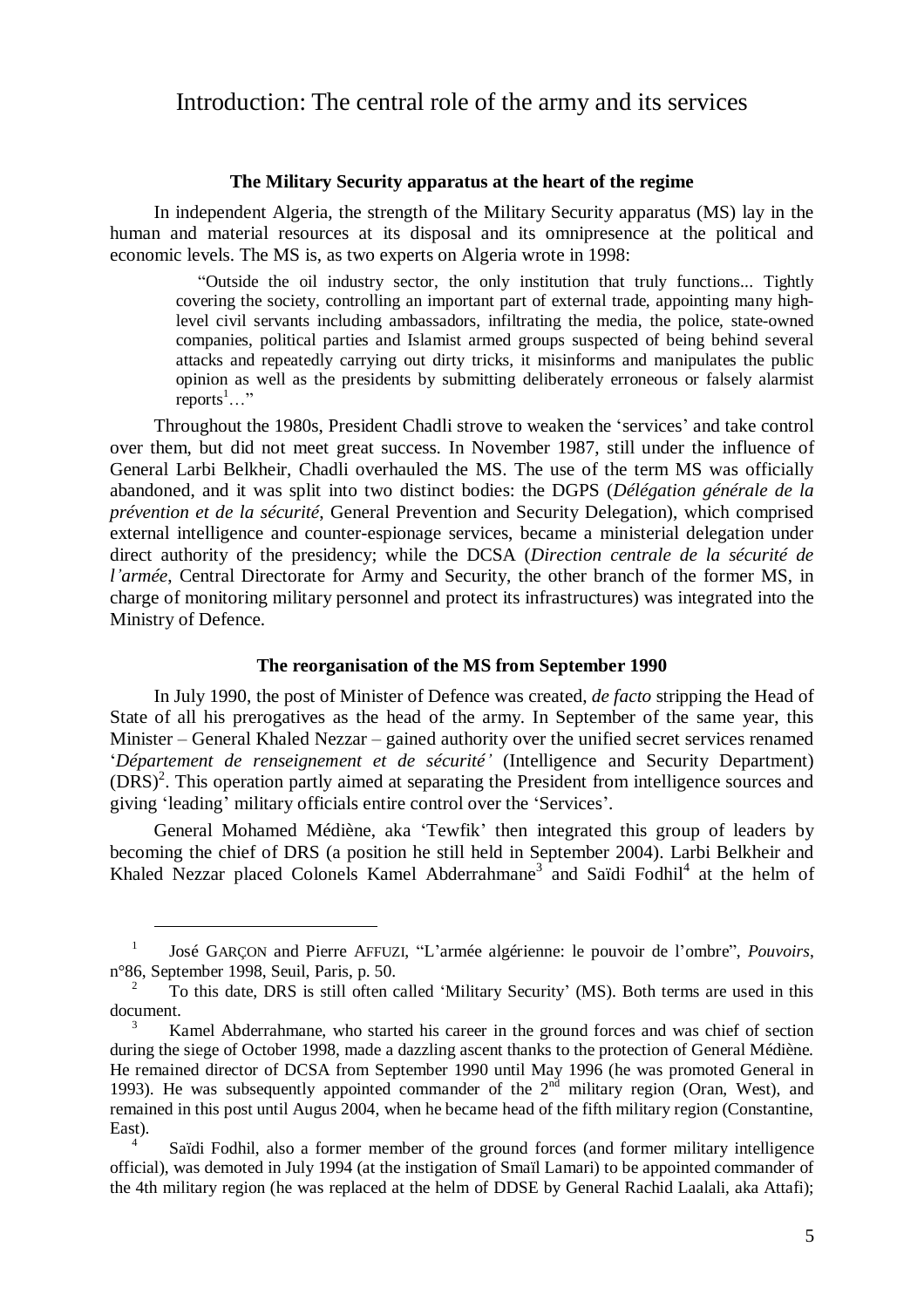DCSA (*Direction centrale de la sécurité de l'armée,* Central Directorate for Army Security) and DDSE (*Direction de la documentation et de la sécurité extérieure* Directorate for Documentation and External Security) respectively. The third Directorate, DCE (*Direction du contre-espionnage* Directorate for Counterespionage), was directed by Colonel Smaïn Lamari (appointed General at the end of 1992), aka 'Smaïn', an old hand in the services (he was still in this post in September 2004). The hegemony of the army and DRS was thus reinforced to the detriment of the Head of State.

President Chadli forcibly 'resigned' on 11 January 1992, in violation of the Constituion, after the army cancelled the elections won by the FIS, and was replaced by a 'High State Committee' headed by Mohammed Boudiaf. A state of emergency was proclaimed in February 1992. Boudiaf, who attempted to gain autonomy over the Generals, was assassinated in June; the country then slowly tipped into violence.

The following parts of this report will firstly recall the objectives of the different stages of the military leaders' repressive policy from 1990 until today (first part), before outlining the different security forces mobilized for the repression (second part). We will then turn to the analysis of the methods used (third part).

disagreeing with the practices of Generals Tewfik and Smaïn, Saïdi Fodhil was killed (in a 'traffic accident') on 4 June 1996.

<sup>5</sup> Kamel Abderrahmane, who started his career in the ground forces and was chief of section during the siege of October 1998, made a dazzling ascent thanks to the protection of General Médiène. He remained director of DCSA from September 1990 until May 1996 (he was promoted General in 1993). He was subsequently appointed commander of the  $2<sup>nd</sup>$  military region (Oran, West), and remained in this post until Augus 2004, when he became head of the fifth military region (Constantine, East).

<sup>6</sup> Saïdi Fodhil, also a former member of the ground forces (and former military intelligence official), was demoted in July 1994 (at the instigation of Smaïl Lamari) to be appointed commander of the 4th military region (he was replaced at the helm of DDSE by General Rachid Laalali, aka Attafi); disagreeing to the practices of Generals Tewfik and Smaïn, Saïdi Fodhil was killed (un a 'traffick accident') on 4 June 1996.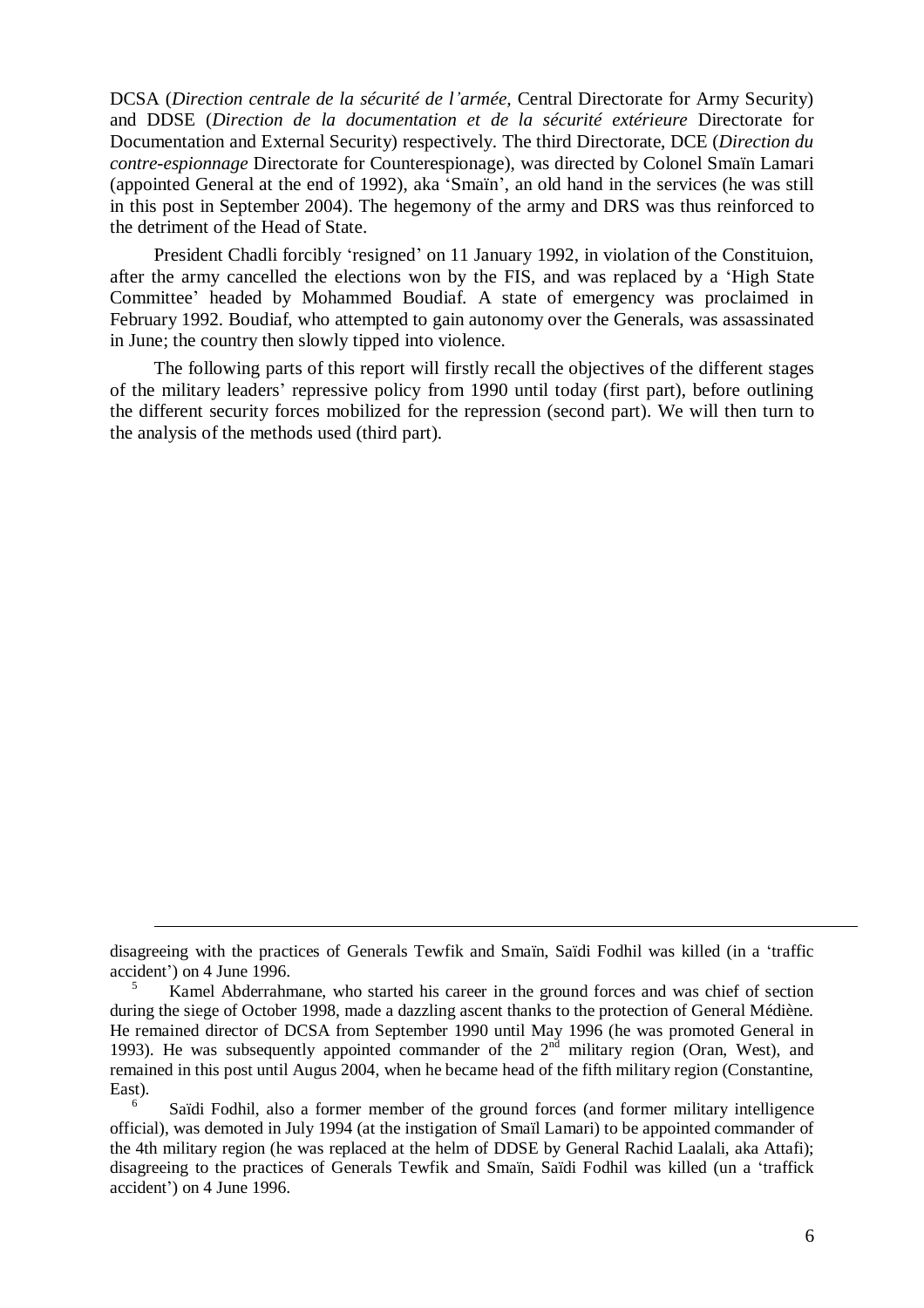# I. The objectives of repression: the main stages of war

"Democracy was not convenient for us. With violence, we were in a position of power. We were the power. Under terror, we were the mayors, we were the *wali*…We had all the power"

Abdelkader Tigha, former DRS Chief sergeant from 1991 to  $1999^7$ .

#### **1990-1991: Breaking the Islamist movement and keeping it out of power**

From the end of 1990, while the Head of State still had legal means available (to dissolve Parliament, propose an amendment to the Constitution, arrest radical elements and so on) to prevent the FIS from imposing an Islamist theocracy on the country, whether by elections or force, the pair of Belkheir and Nezzar secretly elaborated a subversive plan which, on the contrary, used Islamist violence to break the FIS and, more widely, to gag all popular protest movements. The existence of this secret plan was to be known only much later, under the name of 'Nezzar Plan', as it was General Nezzar himself who revealed it in its memoirs published in Algiers in 1999<sup>8</sup>.

This plan consisted at first (early 1991) in intensifying secret practices to watch and weaken the FIS (telephone-tapping its leaders, tailing operations, intensifying divisions within the party — salafists/djazaarists, etc. — neutralisation of leaders through political takeover or corruption and so on), while pretending to be negotiating with the party's leaders. In parallel, the FLN (the former single party) was supported through the granting of subsidies and better access to the media. The DRS also put in place a disinformation strategy to tarnish the image of the FIS and keep its members away from sensitive posts: dissemination of false statements attributed to the FIS, calls to take up arms (outdoing actual statements, already radical),

<sup>7</sup> Abdelkader Tigha, personal notes. In post from 1993 until August 1998 at the CTRI in Blida (a former DRS unit which played, as we shall see, a major role in the 'dirty war'), the former chief sergeant Tigha, disagreeing with his superiors and feeling his life was in danger, chose to leave Algeria in December 1999. After a long and difficult journey from Syria to Thailand (where he was detained from February 2000 until September 2003), he reached Jordan and later, in December 2003, the Netherlands where he was detained until September 2004, while his political asylum claim was being reviewed. Starting in August 2001, Tigha gave several testimonies in the international press on the very serious human rights abuses by the DRS he said to have witnessed (see in particular: NORD-SUD EXPORT, "Les révélations d'un déserteur de la SM", 21 September 2001; Arnaud DUBUS, "Un ancien militaire algérien révèle les circonstances du rapt et de l'assassinat des trappistes français en 1996. Les sept moines de Tibehirine enlevés sur ordre d'Alger, *Libération*, 23 December 2002; Interview with Abdelkader Tigha for the documentary by Jean-Baptiste RIVOIRE, *Services secrets: révélations sur un « vrai-faux enlèvemen »*, « 90 minutes », Canal Plus, 1 December 2003).

Abdelkader Tigha also wrote detailed 'notes' about his experience within the DRS, which were shown to us; his information widely supports other testimonies from dissident members of the army and the police (some anonymous, others not) and as such appears particularly credible, although, of course, it can only be validated by independent investigations, which are impossible at the moment in Algeria. One has to keep this precaution in mind when considering these 'notes', which we often quote in this report.

<sup>8</sup> This "Mémoire sur la situation dans le pays et point de vue de l'Armée nationale populaire" drafted in December 1990 is also reproduced in the collective book *Algérie, arrêt du processus électoral. Enjeux et démocratie* (Publisud, Paris, 2002, p. 131-149), that General Nezzar published in July 2002, reproducing, with many annexes, the 'defense report' prepared by his advisers to answer charges of torture filed against him in Paris by three Algerian victims of torture, on 25 April 2001.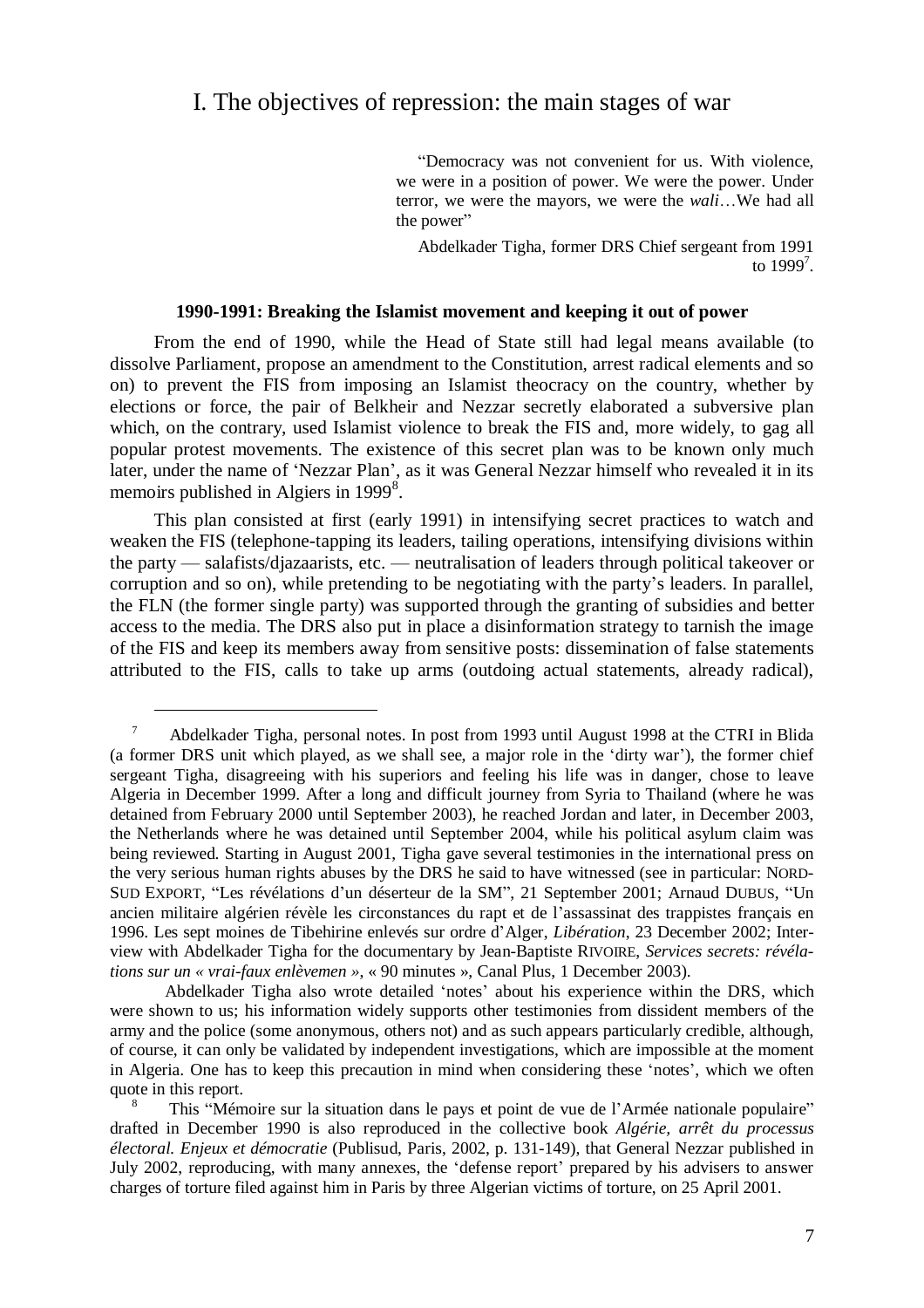publication of images and speeches showing the extremists as illiterate, etc. While some major FIS leaders repeatedly made statements hostile to democracy, seen as 'ungodly' according to their conservative vision of Islam, DRS manipulations exaggerated them to give an image of all Islamist supporters as a shadowy and dangerous conglomerate seeking the institution of a 'totalitarian theocracy'<sup>9</sup> .

Repression – the FIS main leaders and hundreds of Islamists were arrested and detained in June and July 1991 – was lead by the DRS which adopted a new structure, the Operational Command Post (PCO). Created in June 1991, this coordinated its actions with the police and gendarmerie. Through these manipulations and repression, the Generals hoped to stir up the small minority of Islamist radicals opposed to the moderate FIS members and frighten the population with horrors allegedly committed in the name of Islam. This plan was further facilitated by the fact that many FIS leaders never dissociated themselves clearly from the radicals' violence.

But this plan was to be taken further and included, well before the Coup of January 1992, a fully-fledged campaign to exacerbate violence of extremist groups (among which several hundred young activists returning from the *jihad* in Afghanistan, dubbed 'the Afghans') and, by breeding widespread confusion, to attribute it to the FIS. To do so, radical members were recruited by the Services to become their local Emirs in urban neighbourhoods and Islamist networks advocating violence were infiltrated and encouraged, or even made up from start to finish (the DRS even put into place at this time some fake Islamist underground resistance movements).

Doing so, the Generals were getting ready for a possible war of eradication, through a policy of unhindered deterioration. To win it meant waiting until conditions were ripe for the elimination of the Islamist movement (and of any opposition) and for the granting of all powers to the Generals. This very occasion was given to them by the FIS winning the first turn of the December 1991 legislative elections.

#### **1992-1993: rallying the military and civil society behind the Generals' anti-Islamist option.**

In early January 1992: Colonel Smaïn Lamari, number two of the DRS, tightened his control over intelligence services through the creation of an 'Analysis and Documentation' unit, working outside the knowledge of the ANP. He gathered his executive officials and guaranteed them that the FIS would never come to power. This meant that it would be destroyed: "I am ready and determined to eliminate three million Algerians if necessary to maintain the order threatened by the Islamists", he said in May of the same year in a meeting at the police command $10$ .

The army then had a clear objective: to behead what was left of the political staff of the FIS, to eliminate those Islamist leaders who were best informed and least likely to be manipulated, to deport its activists and supporters to camps in the South and to bring the Islamists into disrepute. From the start, the army chiefs decided to reinforce their struggle through the deployment of a security machinery of an essentially military and police nature. The state of emergency was proclaimed in February 1992 and search and arrest operations were carried out with some success. From March 1992 "Colonel Kamel Abderrahmane [head

<sup>9</sup> Mohamed LAMARI, "L'enjeu de 1991-1992 était de préserver le régime républicain pour que l'Algérie ne soit pas un régime théocratique totalitaire", *Le Soir d'Algérie*, 9 January 2003.

Statement witnessed by the former Colonel Mohammed Samraoui, who was then in charge of the DRS 'Research and Analysis Service' (SRA) and who worked directly with Colonel Smaïn Lamari (Mohammed SAMRAOUI, *Chronique des années de sang*, *op. cit.*, p. 162).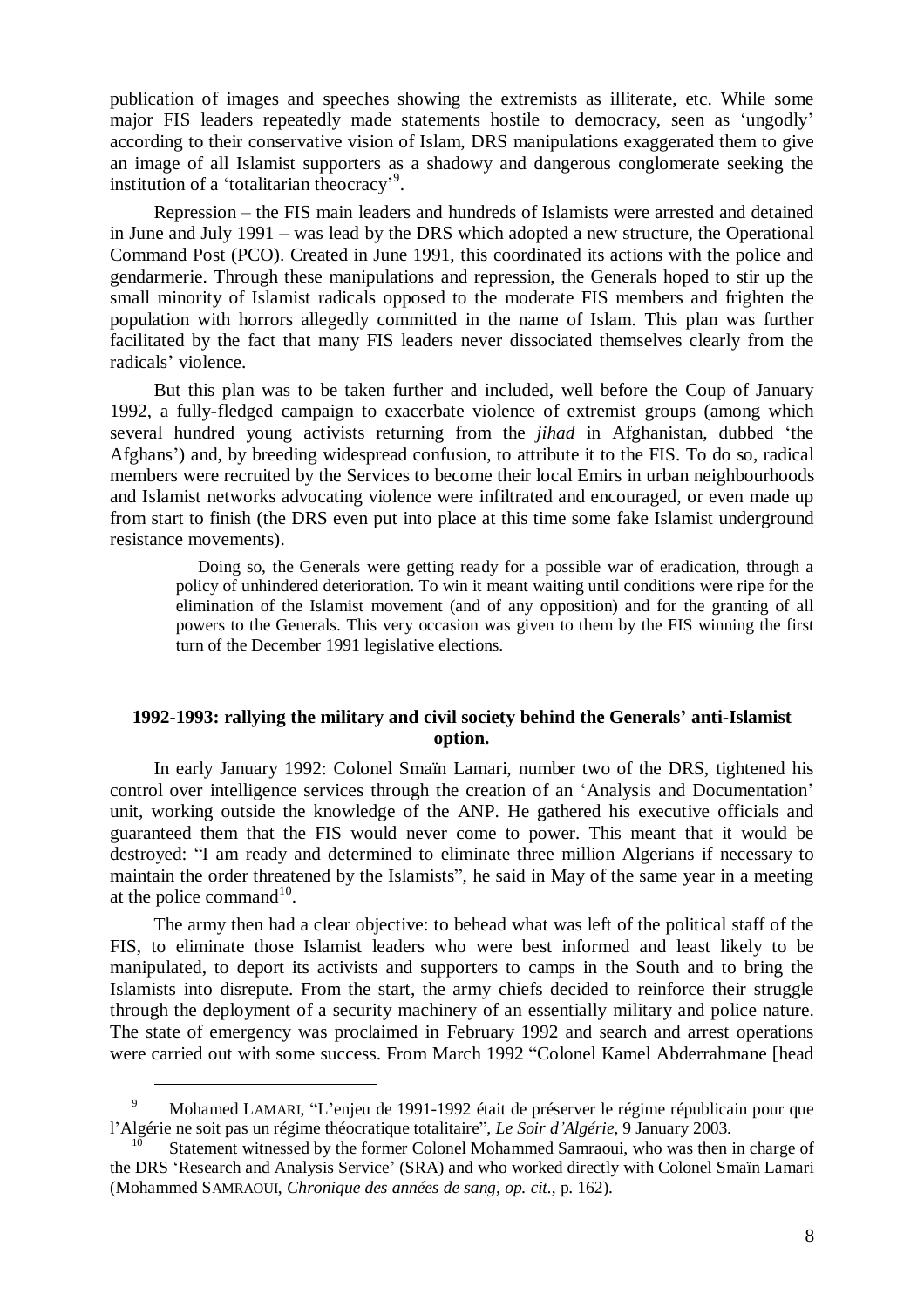of the DCSA] gave the instructions […] to not bring the extremists 'beyond rehabilitation' to justice<sup>11</sup> $\cdot$  and instead to eliminate them. Indeed at the time people who had been arrested and detained were released because no charges could be brought against them, something that those in charge of the repression disapproved of as 'laxness'<sup>12</sup>.

In April 1992, the DRS took control over the police and in September 1992, as we shall see, the 'Centre for Conduct and Coordination of Anti-subversive Actions" (CCC/ALAS) was created, and the hard core of the repressive forces, composed of the 'special forces' regiments, the army and the main operational units of the DRS and the gendarmerie, were put under the command of General Mohamed Lamari. In October, special justice tribunals were operating; exception and arbitrariness ruled. Abuses by the DRS and the police added up: collective arrests, torture, murders and so on.

At the same time, everything was being done to repress and radicalise Islamist protests. The former Colonel Samraoui noted that there could not have been a better way to make young people join the armed struggle<sup>13</sup>: On 20 January 1992, a law was promulgated which banned meetings near mosques, triggering a cycle of protest/repression; roundups became increasingly frequent, carried out arbitrarily and often sparing previously identified extremists; mass deportations to camps in the South increased to a maximum the feeling of injustice and fuelled violent anger within the population; some terrorist acts attributed to the Islamists (such as the bomb attack at the Houari-Boumediene airport, on 26 August 1992, which killed 9 people and injured dozens) were most probably supported or organised by the SM – no serious investigation, disappearing evidence, etc. The young Second Lieutenant Habib Souaïdia, freshly brought into the army's special forces engaged in counter terrorism, noted a year later:

"Everything went on as if, despite the severe losses we incurred, the Generals limited our action on purpose to keep the terrorists active. We would often get orders which blocked us from finishing an operation or eliminating a group we were pursuing  $14$ ."

In early 1993, mainly in the region of Algiers, armed Islamist groups started to gain ground both in urban and rural areas. The police and gendarmerie locked themselves in their quarters<sup>15</sup>, while the army intervened massively and savagely against the Islamist strongholds:

"From 1993, the orders were strict: no prisoners. And the wounded ought to be finished off<sup>16</sup> $\cdot$ "

Despite the deployment of forces –tanks in cities, shelling in rural areas, napalm of forests to destroy refuges, etc. -, the command seemed to loose control of the situation in some areas. And many policemen and civil servants, as well as civilians, were murdered by armed Islamist groups.

However, many were also killed upon the initiative of…the DRS, with a view to 'motivate the troops'. While a 'loyalty reward' plan was set up in the army (pay increase, distribution of different kinds of bonuses…), the DRS chiefs used Islamist groups already inflitered and controlled<sup>17</sup> and clandestine death squads (see below) to assassinate members of the army and the police (in particular those elements deemed 'dubious') — the murders were

 $\frac{11}{12}$  *Ibid.*, p. 199.

 $\frac{12}{13}$  *Ibid.*, p. 200.

<sup>13</sup> *Ibid*., p. 141.

<sup>14</sup> Habib SOUAÏDIA, *La Sale Guerre*, La Découverte, Paris, 2001, p. 185.

 $^{15}$  Abdelkader TIGHA, notes.

Captain Hacine Ouguenoune, aka "Haroun", conversation with Jean-Paul CHAGNOLLAUD, *Confluences Méditerranée*, nr. 25, 1998.

See on this issue the very rigorously documented pages by Lounis AGGOUN and Jean-Baptiste RIVOIRE, *Françalgérie, crimes et mensonges d'États*, *op. cit*., especially p. 318-324 and 406-408.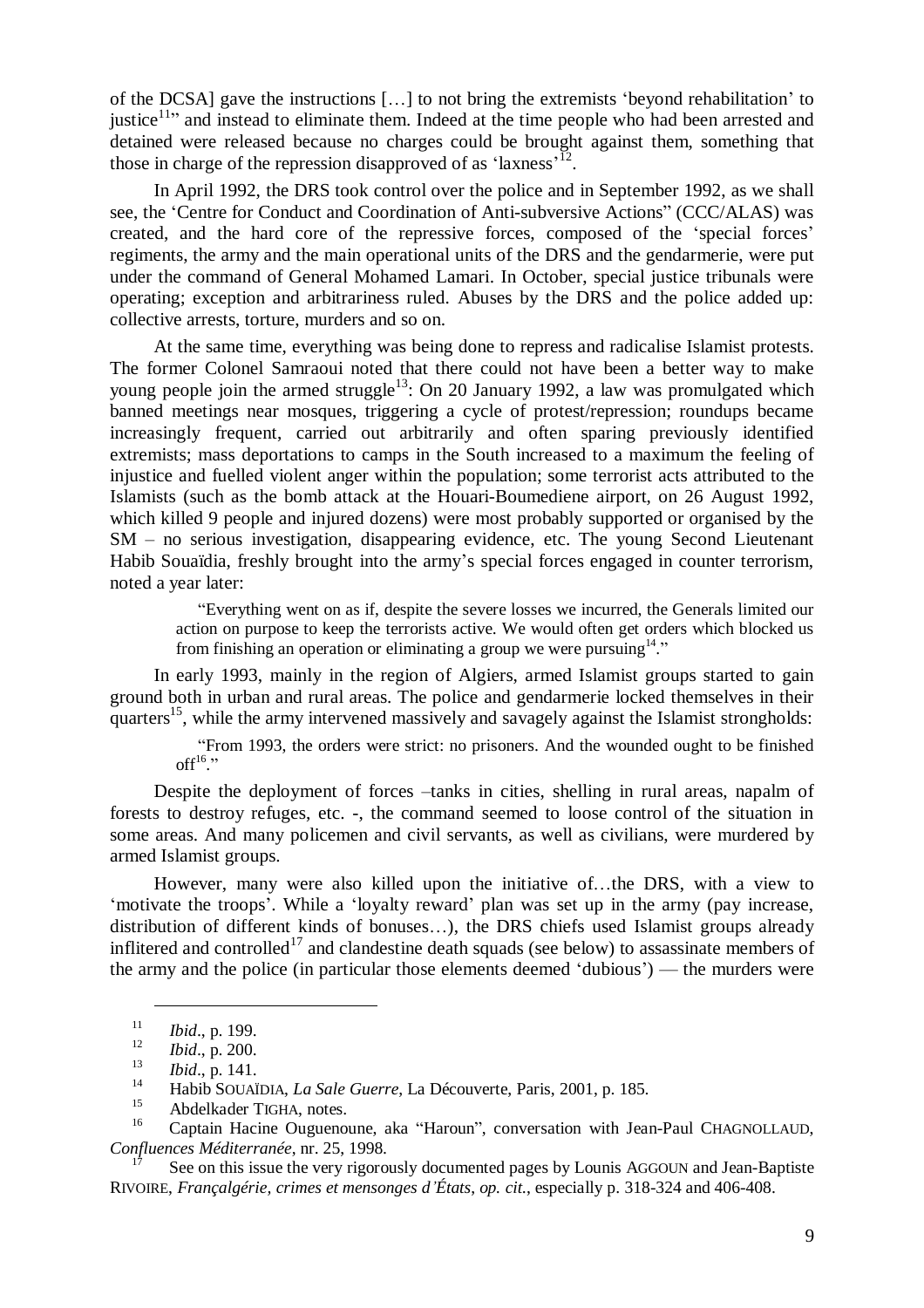attributed to the Islamists and responsibility claimed by the 'GIA' (Armed Islamic Group) starting in late 1992. These crimes created an atmosphere of suspicion and revenge which encouraged soldiers to take part in the repression, as Samraoui noted, highlighting the major role of this policy in the escalation of death in the following years:

"Indeed, at the time, their fear, with Generals Larbi Belkheir and Khaled Nezzar in the forefront, was that part of the army and the police would refuse to follow them in their policy of Islamism 'eradication', or even rebel against them. Their calculation was, most probably, that once this danger was put aside through universal rallying – a matter of a few months, at the most —, the manipulated Islamist groups would only need to be eliminated for good (after using them to eliminate those which were not manipulated) for everything to be solved.. But their criminal plan got out of hand and set off an uncontrollable spiral of horror: its instigators obviously did not foresee that the hatred towards the population they fostered among the young officials in the DRS, the police and the ANP's special forces would lead to such large scale violence and crime that it could only be managed through relentless horror and manipulations, at the cost of thousands of deaths<sup>18</sup>."

In order to definitively muzzle all elite opposition to the explosion of State terrorism, from spring 1993 intellectuals, political leaders, journalists, doctors… became in turn victims of attacks (always attributed by the official propaganda to Islamist armed groups and although they were backed by some leaders of the former FIS, they were most probably carried out at the initiative of the DRS). Moreover, in late 1993, the DRS created bogus counter-terrorist groups (such as OSRA and OJAL) supposed to have emanated from the 'republican' civil society, but which were in reality only labels to 'camouflage' the murders of Islamist supporters by DRS agents $^{19}$ .

The FIS – deliberately associated with the GIA – was presented in the press as the assassin "of intelligence and culture". The *fatwa* declared by the Islamists against some civil society members who had supported the military coup arrived just when needed and could be use as an alibi for this campaign of terror. It had the expected results: most of the intellectuals in Algeria and in Europe remained silent, and many of them brought their unconditional support to the regime's repressive policy.

Violence by armed extremist groups, whether manipulated or not, justified the abuses in the fight against terrorism; it gave the Generals the opportunity to rein in the true democrats ("The objective, for the army's top command, is to make everybody feel unsafe, 'bunker' their lives and limit their expression<sup>20</sup>") and to make the population, as well as the army, adhere to their anti-Islamist policy.

But the war was dirty and repression fierce. In many urban neighbourhoods, it fostered a movement of support towards the Islamists armed struggle, although it was also at times imposed through coercion. Thousands of young people joined the underground resistance and manipulations of all kinds reached such a high level that management of the violence slipped out of the hands of the security services.

#### **1994-early 1996: Outburst of State hyper-violence**

From March 1994, the fight against terrorism was raised to another level: the aim was to make the population who voted for the FIS regret its political choice, while involving it in the war. The government benefited from unexpected support of the 'international community': after having promised in April to provide one billion dollars to Algeria, the IMF accepted in May to reschedule part of its external debt (at an estimated \$ 27.5 billion), and on 1 June,

<sup>18</sup> See Mohammed SAMRAOUI, *Chronique des années de sang*, *op. cit.*, p. 149.

<sup>&</sup>lt;sup>19</sup> *Ibid.*, pp. 202-204.

Abdelkader TIGHA, notes.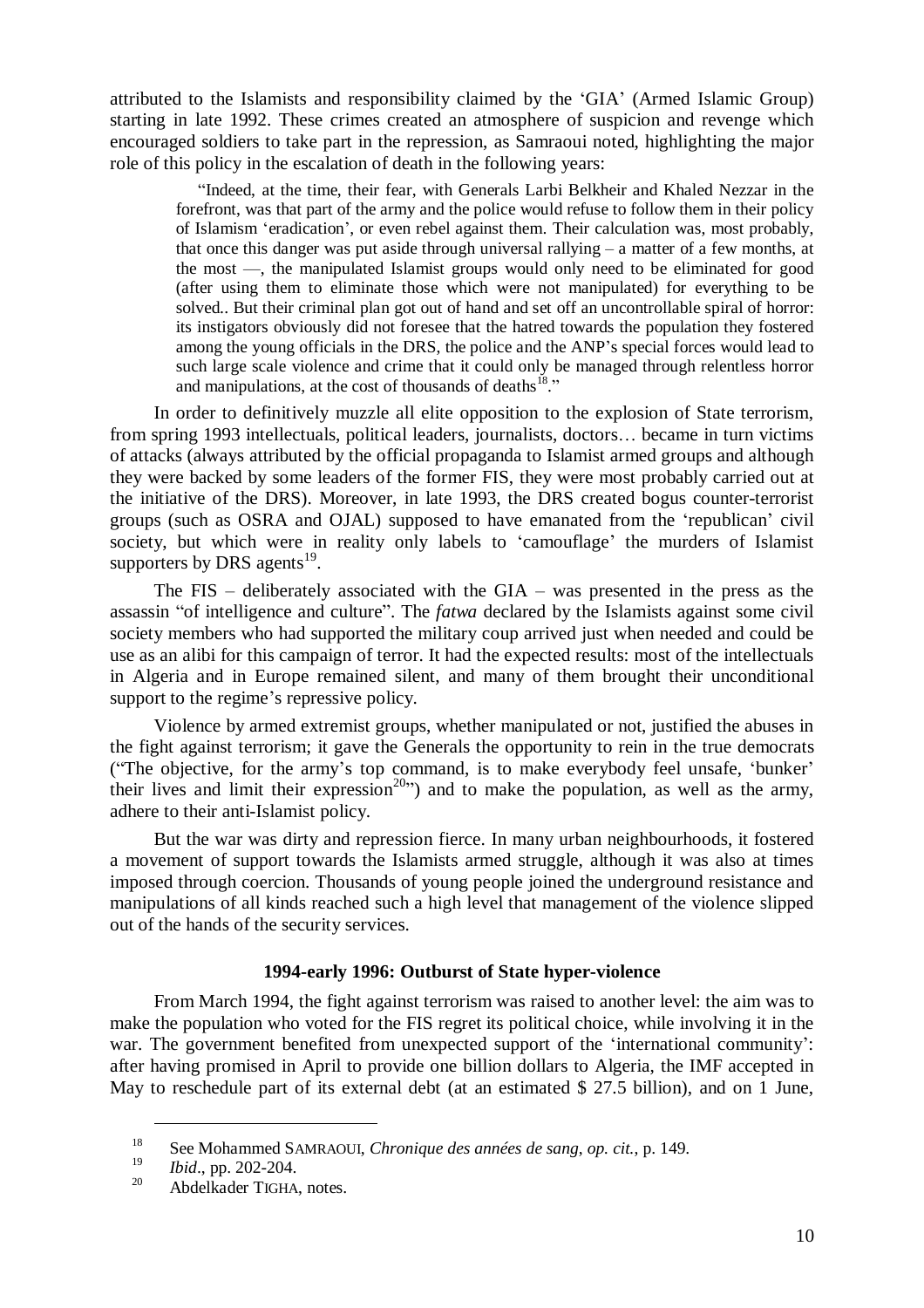upon a pressing request from France, the Paris Club in turn signed "an agreement to reschedule Algeria's debt by five billion dollars<sup>21</sup>". Thanks to this fantastic economic breath of oxygen, the 'Janvieriste' Generals acquired considerable means to strongly increase statesponsored terror.

Thousands of people were illegally arrested, systematically tortured in police stations or gendarmeries, and especially in DRS centres (the CTRI, see below), most of them were murdered. Smain Lamari asked the CTRI not to leave any trace<sup>22</sup>. Any suspect ought to be killed. Arrests took place day and night. The motto was 'to terrorise terrorism<sup>323</sup>.

A collective punishment strategy was put in place, as former DRS Captain Ouguenoune, aka 'Haroun', explained:

"To destroy the terrorists' base and keep the people away from the Islamists, to make 'fear switch sides<sup> $24$ </sup>", the military and the police kill the suspects' relatives<sup>25</sup>."

This was confirmed by former Colonel Samraoui, who considered that Prime Minister Rédha Malek's statement:

"Expressed in a straight forward manner the new 'Janvieriste'programme: since the Islamists had not been successfully isolated from the population (their 'natural habitat'), the population had to be isolated from the Islamists! Thus began the great massacres in the suspected former FIS fiefdoms, mainly in the region of Algiers – massacres which went underreported $26$ ."

This strategy was accompanied by disappearances, summary executions, seizures of money and valuable objects but also by destruction of houses suspected of having sheltered armed groups.

The population was pushed to request weapons, an initiative that was encouraged at the time by the creation of armed state militias. By collaborating with gendarmes and the military who used them as DRS intelligence agents, they took the population in hand and privatised the war: problems were solved through weapons and in impunity.

The conflict became less and less understandable, confusion increased, and the lethal fury went on. In the course of the year 1995, by dint of eliminations and infiltrations, the DRS managed to make its agents – DRS officers pretending to be Islamists, or former Islamists who switched sides – gain effective control over most armed groups. Former Chief Sergeant Abdelkader Tigha for instance, revealed that GIA terrorists were often hosted at Blida's CTRI:

"We cared for terrorists at our place; they spent nights at the infirmary. We gave them food and then brought them to civilian hospitals, before sending them back in the underground resistance<sup>27</sup>."

In early 1996, almost all real opponents had been eliminated, the Islamist resistance against the military Coup was definitively discredited in the eyes of the national and international public opinion alike, and the Generals had obtained the support of Western countries (particularly thanks to the campaign of terrorist attacks in France carried out by the

<sup>21</sup> Lounis AGGOUN and Jean-Baptiste RIVOIRE, *Françalgérie, crimes et mensonges d'États*, *op. cit*., p. 377-378.

<sup>&</sup>lt;sup>22</sup> Abdelkader TIGHA, notes.<br><sup>23</sup>  $\frac{(20 \text{ rad/s})^2}{25}$ 

<sup>&</sup>lt;sup>23</sup> "Mounir, Le témoignage d'un officier", *Le Monde*, 16 September 1994.

<sup>&</sup>lt;sup>24</sup> According to the words of Prime Minister Rédha Malek on 16 March 1994.

<sup>&</sup>lt;sup>25</sup> Captain "Haroun", "Ils soupçonnent la Sécurité militaire", *Der Spiegel*, 12 January 1998.<br><sup>26</sup> Mohammad SAMPAQU, Chronique des années de sans en eit. p. 211.

<sup>26</sup> Mohammed SAMRAOUI, *Chronique des années de sang*, *op. cit.*, p. 211.

Abdelkader TIGHA, notes.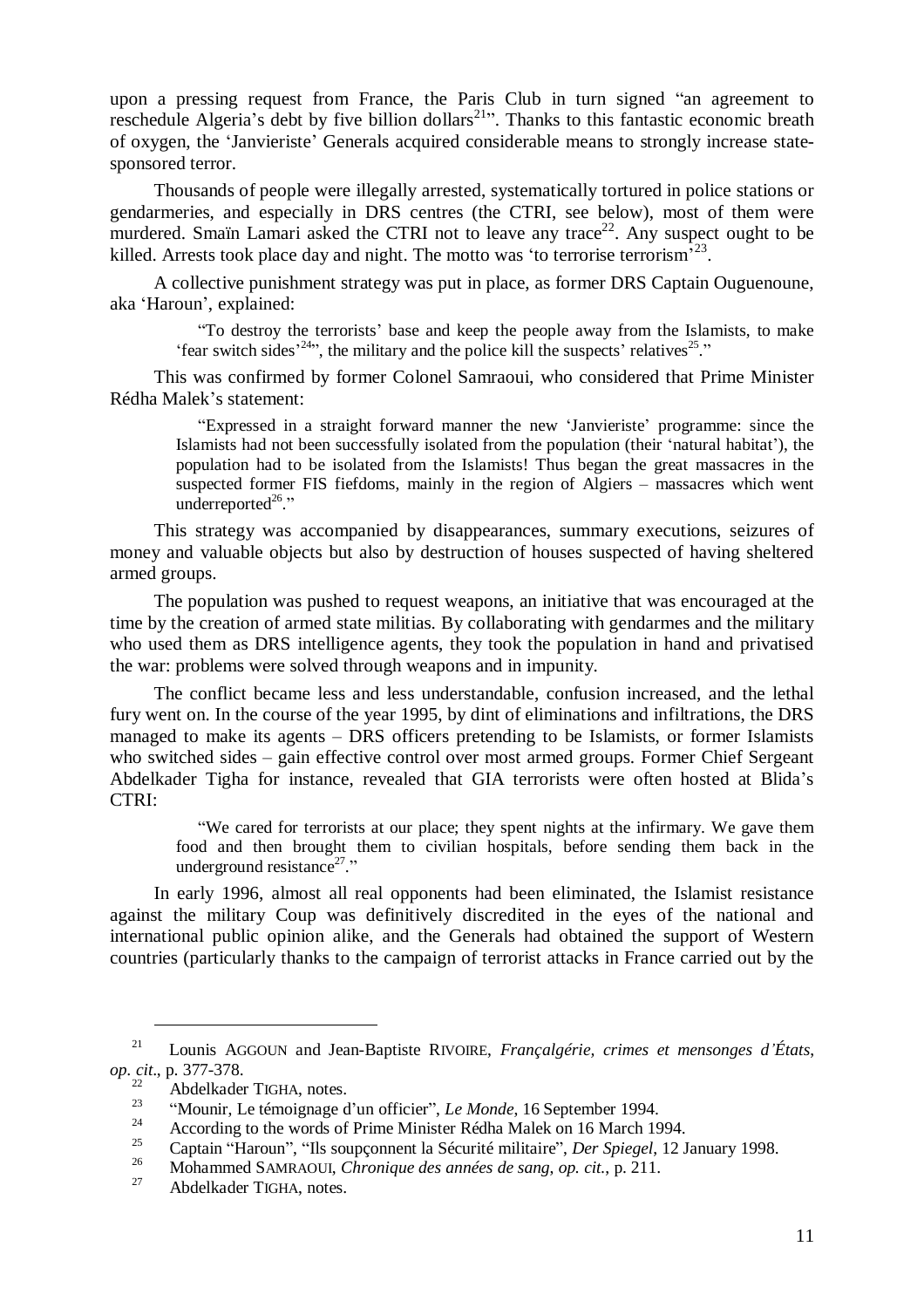DRS using manipulated GIA Islamists)<sup>28</sup>. But the power struggle between the groups at the head of the country and their policy of terror were once again taking a heavy toll on the population.

# **1996-1998: building the Generals' power through terror, or the scorched earth policy.**

The clans in power reached a settlement: the pro-eradication Generals (Belkheir, Nezzar, Médiène, Lamari, etc.) wanted President Liamine Zéroual and his adviser General Mohamed Betchine to go, as they were suspected of making secret agreements with the FIS political leaders. May their side be heard: only the hard core of the military power must manage the country.

From early 1996, in order to weaken the presidential group but also to force civilians (including those from the region in the South of Algiers) to leave their villages, those in charge of repression widely resorted to the 'technique' of mass massacre, practiced by those called 'slaughterers' by the population (members of the special forces and DRS-controlled Islamist groups). Hundreds of thousands of people fled the massacre sites, cramming slums in the suburbs of the capital. Massacres succeeded one another, entire neighbourhoods or villages were attacked by bloodthirsty hordes, until the dramatic killings at the end of 1997. In October 1997, AIS negotiated with the DRS a unilateral truce, but this did not improve the situation.

However, DRS-controlled groups were used against the civilian population until President Liamine Zéroual resigned in September 1998. Anticipated presidential elections were announced to take place in April 1999. Massive fraud brought the army's candidate, Abdelaziz Bouteflika, to power.

#### **1999-2004: maintaining diffuse terror, strengthening support from the international community**

A law of 'civil concord' granting shorter prison sentences for armed groups members who surrendered, provided they had not committed rapes or blood crimes, was approved in a referendum organised on 16 September 1999 (and flawed as usual). The few thousand armed men who 'surrendered' (released without trial in fact, which made the reintegration into the army of infiltrated DRS elements easier) made President Bouteflika say in June 2004, in total defiance of reality, that:

"Civil Concordia contributed to the re-establishment of safety and a return to age-old values of tolerance and dialogue of the Algerian people, hence facilitating a continuous widening of freedoms $^{29}$ .

In November 1999, the murder of Abdelkader Hachani, number three of the former FIS and key interlocutor for a solution to the crisis, definitely removed any chance for political solution to the conflict.

Torture, threats and murders decreased but still continued; racketeering, foul crimes and occasionally ambushes and massacres by 'Islamist groups' (when tensions occurred between the clans in power and in order to show their harmful potential) killed at least one hundred to two hundred people every month from 2000 to 2003 (and still at least fifty per month in 2004.)

The security forces did not hesitate to brutally quash any protest against injustice and misery. In April 2001, following provocations from the authorities, Kabylia flared and over

<sup>28</sup> Lounis AGGOUN and Jean-Baptiste RIVOIRE, *Françalgérie, crimes et mensonges d'États*, *op. cit*., p. 434-459.

Memorandum presented by President Bouteflika at the 30th G8 Summit on 8 June 2004.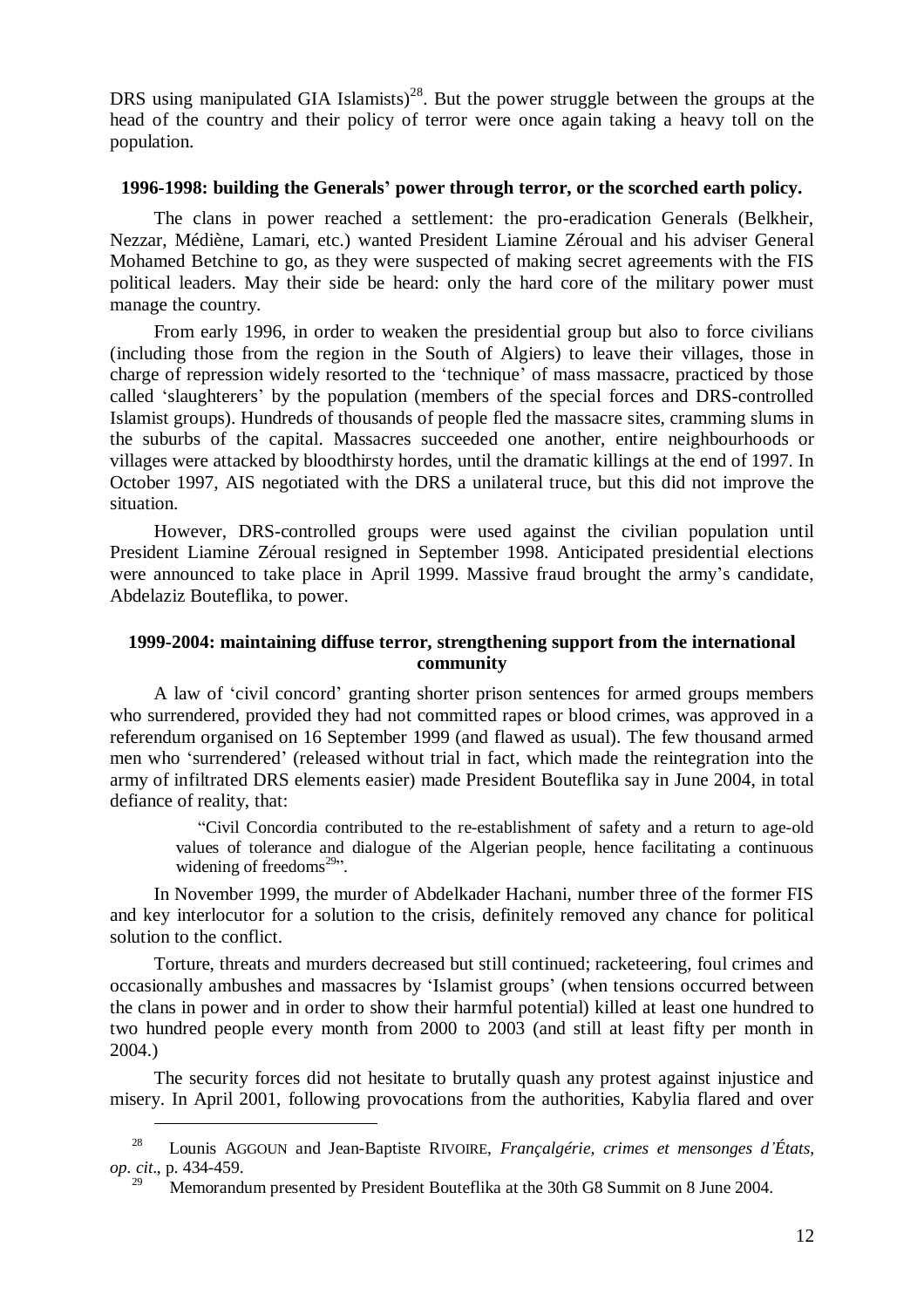one hundred people were killed.

The population was kept in fear and the military power presented itself more than ever as the only protection against 'Islamist fundamentalism'. Since 11 September 2001, the 'Islamist threat' was turned into revenue; it guarantees unconditional support from Western states and aid, including in arms. The state of emergency, never repealed until today, prevents any substantial concession which could lead to democracy and the Rule of Law.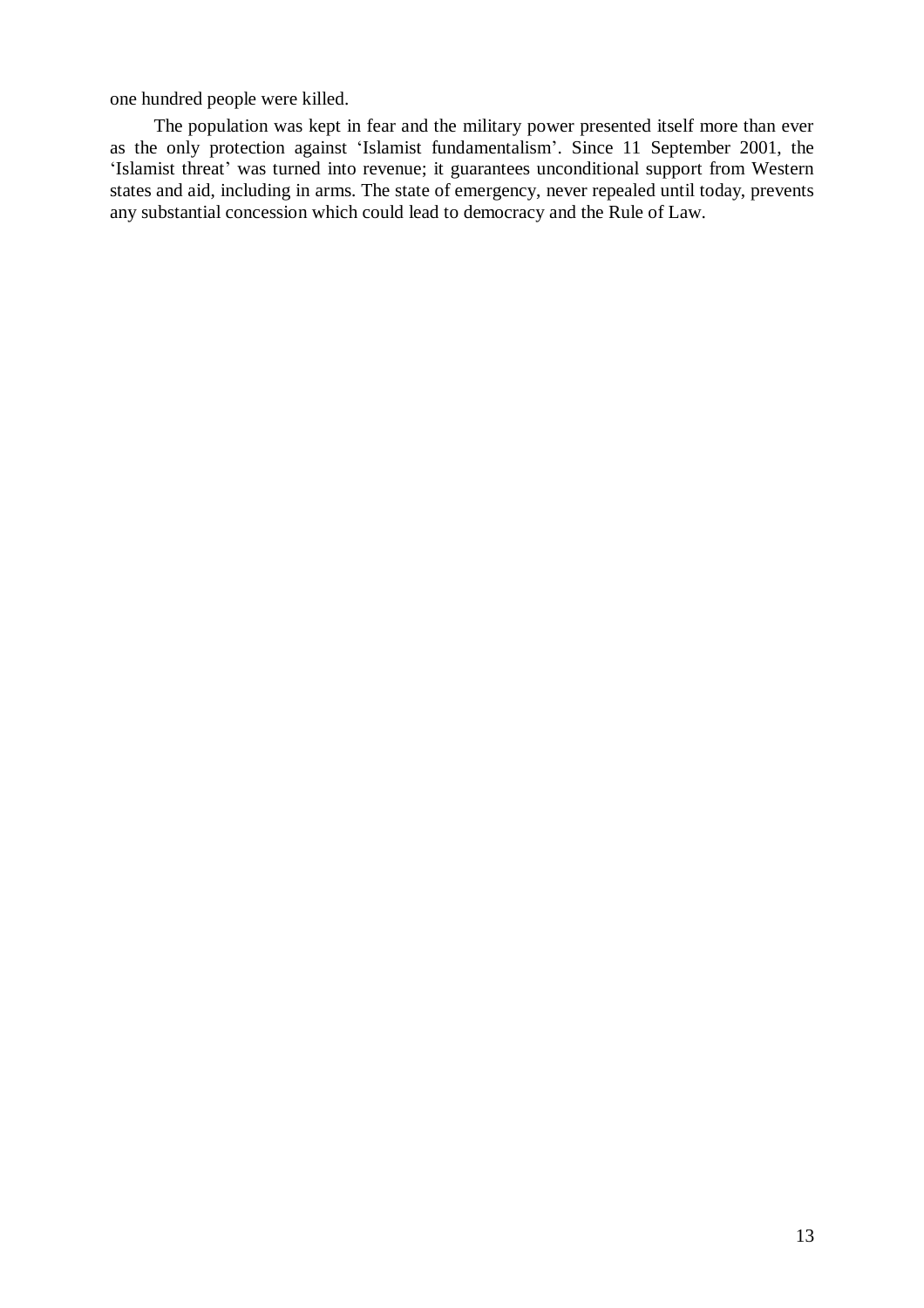# II. Organs of repression

Progressively in 1992 and 1993, all of the army and a good part of the police and gendarmerie, i.e. over 300,000 men in total, engaged in the fight against terrorism. But in practice, repression was mainly led by a small part of the troops: the army's special forces, the special units of the police and gendarmerie and the Military Security agents (DRS). The war led by the latter was a secret war, made up of disinformation, manipulations, torture and murders.

Whereas the - unwritten - instructions organising the repression stemmed from 'conclaves' made up of the most influential Generals, chiefs of military regions and chiefs of units, it was in effect principally the DRS which, even before the start of the war in 1992, was in charge of the coordination of the repression, both 'official' (with the Centre of Command of the Anti-subversive action coordinating the army's special forces) and clandestine. The DRS chiefs had the information, elaborated strategies and, as they did not possess their own strike force – outside the GIS (Special Intervention Group) and the BMP (Military Police Battalions) – they used the staff of the army, the police and the militias according to their needs and objectives.

Before outlining the different structures used for repression, it is important to briefly introduce its main actors.

#### **The main actors**

Since 1990 (and up to this day, fourteen years later), one can consider that effective power in Algeria is essentially concentrated in the hands of a handful of Generals, some of whom hold official functions and others not.

General-Major **Larbi Belkheir**, born in 1938, was the regime's mastermind during the 1980s. Former Secretary-General of the Presidency (1979-1986), then chief adviser to the President of the Republic (1986-1991), General-Major since 1991, this man held immense powers. In October 1991, he held the position of Minister of the Interior and supervised the conduct of the legislative elections and the organisation of the subsequent coup. He played a major role in the conduct of mass repression first directed against the FIS activists and supporters, in the dissolution of this party, and in the choice of Boudiaf as new President. Following the assassination of the president in June 1992, General Belkheir officially retired from political life (he resigned from his functions as Minister of the Interior) only to come back in April 1999 as President Bouteflika's chief of staff (a position he still holds as of September 2004).

In fact, he never stopped actively and directly participating in the organisation of power in Algeria<sup>30</sup>. As many testimonies prove, General Belkheir acted as the link between the civilian and military power. He could rely on the loyalty of the men he himself placed in the government, parties, the Central Bank and the services. He was considered by many observers as the 'godfather' of the system, benefiting throughout these years from unfailing and crucial support from the big names in French politics, both left and right-wing.

General-Major **Khaled Nezzar**, born in 1937, the other 'king-maker', was commander of the ANP's ground forces at the time of the riots in October 1988, against which he led a bloody repression (over five hundred killed). He was appointed straight afterwards as ANP Chief of Staff, and one month after the sweeping victory of the FIS in the July 1990 local

<sup>30</sup> Read on this subject Lounis AGGOUN and Jean-Baptiste RIVOIRE, *Françalgérie, crimes et mensonges d'États*, *op. cit*.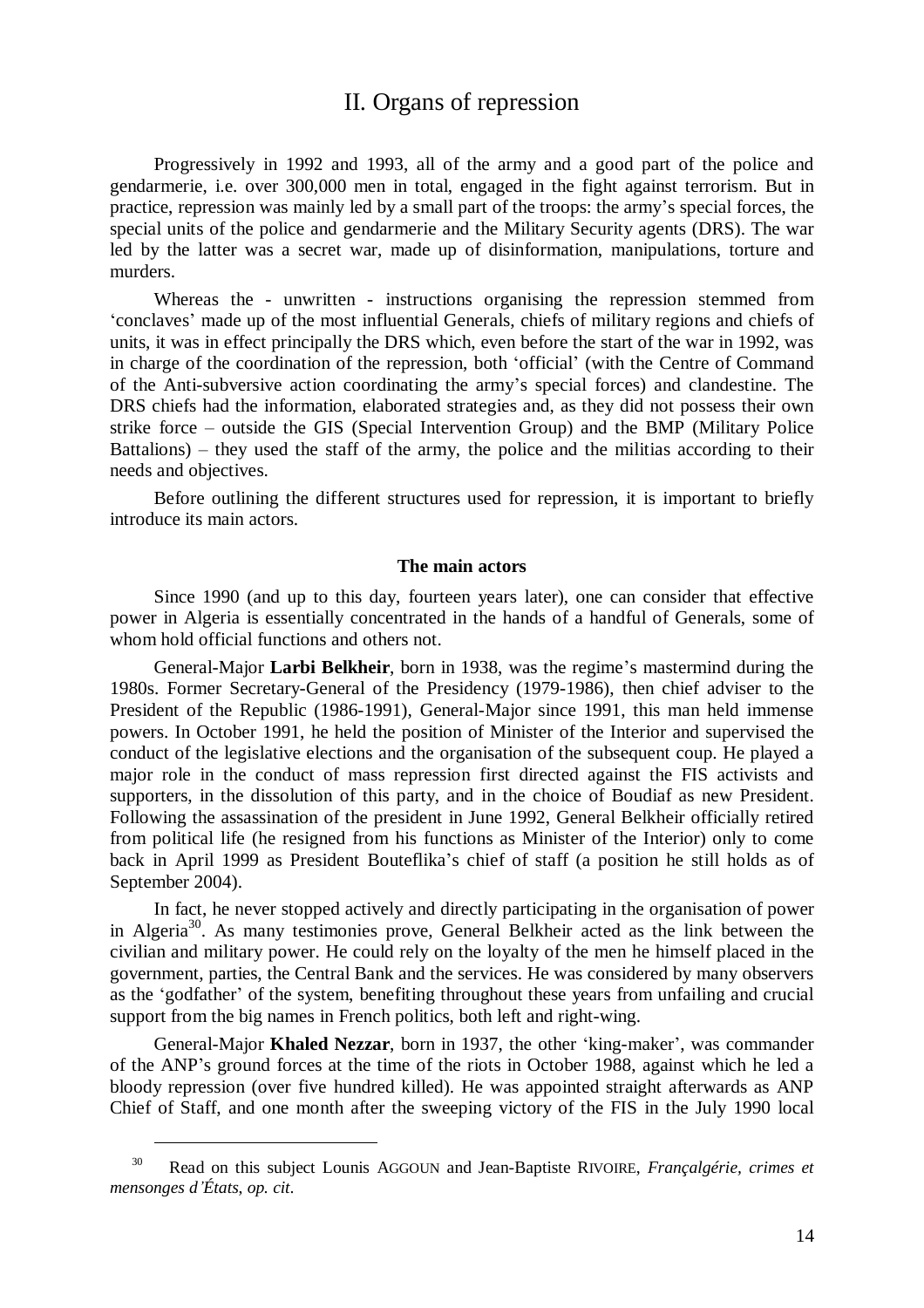elections, he became Minister of Defence, a position that had been reserved since 1965 for the President of the Republic. In (almost) totally harmony with Belkheir, Nezzar became the ultimate decision-maker within the government. He played an important role in the dismissal, in June 1991, of the pro-reform Prime Minister Mouloud Hamrouche, and subsequently became, during the coup of January 1992, a member of the High State Committee, the collegial presidency organ directed by Mohamed Boudiaf. In July 1993, he retired from his ministerial functions but remained in the High State Committee, which was dissolved in January 1994.

Since this date, General Nezzar no longer has any official functions, but together with Larbi Belkheir, he exerted significant influence throughout the 1990s: he supported the appointment of the Generals who have been leading the war since 1992, he had the ears and his own networks at the head of the army and the secret services. Since 1999, his influence on the effective power is thought to have greatly decreased.

The army corps General **Mohamed Lamari**, born in 1939, was Chief Commander of the ANP's ground forces between 1989 and April 1992. He also played a key role in the organisation of the putsch of January 1992, having been shunned by President Boudiaf who did not consider him as showing enough respect for his authority, he made a strong comeback after the latter's assassination in June 1992. With the support of General Nezzar, he took in September 1992 the head of the structure for the coordination of counter-terrorist elite troops after advocating in favour of its creation (CCC/ALAS, see below) and found himself in possession of substantial material and human resources and therefore with extraordinary powers of repression. He became ANP Chief of Staff in July 1993, a position he held until his ousting in August 2004 and which put him at the forefront of the 'fight against terrorism' throughout the years of 'dirty war'. He put the army at the service of two leaders of the special services, Generals Mohamed Médiène and Smaïn Lamari, thus reinforcing their powers.

Major-General **Mohamed Médiène** (aka 'Toufik'), born in 1939, a discrete man, trained in the USSR within the KGB, has been at the head of the DRS since September 1990 (until today). He has considerable weight in the political-military system and he was the main organiser, with his deputy Smaïn Lamari, of the 'special operations' in the war which started in 1992 (manipulation if Islamist violence, creation of death squads, organisation of enforced disappearances, etc.). He exerts, through his networks, a powerful influence over the media, political parties, business lobbies and the different branches of the army. Some observers consider him today as the most powerful man in the government, on an equal footing with Larbi Belkheir, or even in a position to replace him at the head of the effective power.

Major-General **Smaïn Lamari** (aka 'Smaïn'), right-hand man of Toufik, is since September 1990 (and up to this day) the chief of the Directorate for Counter-espionage (DCE), the main branch of the DRS. Working in the dark – nobody had seen his picture before early 2001 –'Smaïn' has been since 1992 the prime operational responsible for clandestine activities carried out by the DRS, directly controlling the main centres of detention, torture and extra judicial executions, including the six CTRI (DRS branches in each military region, see below) and those of the police, as well as the DRS-controlled Islamist groups. Both a man of action and intelligence-gathering skills, he has the reputation, according to many observers, to make up the most twisted plans to better repress and manipulate. He is since 1985 the preferred interlocutor of the French DST.

Whereas these five men are the pillars of the repression led by the army and the special forces, many others – the chiefs having placed their supporters at every sensitive posts – have played an important role (see annex). Especially worth mentioning is General Kamel Abderrahmane, head of the DCSA (Central Security and Army Directorate), the other main branch of the DRS, from September 1990 until March 1996. And General Brahim Fodhil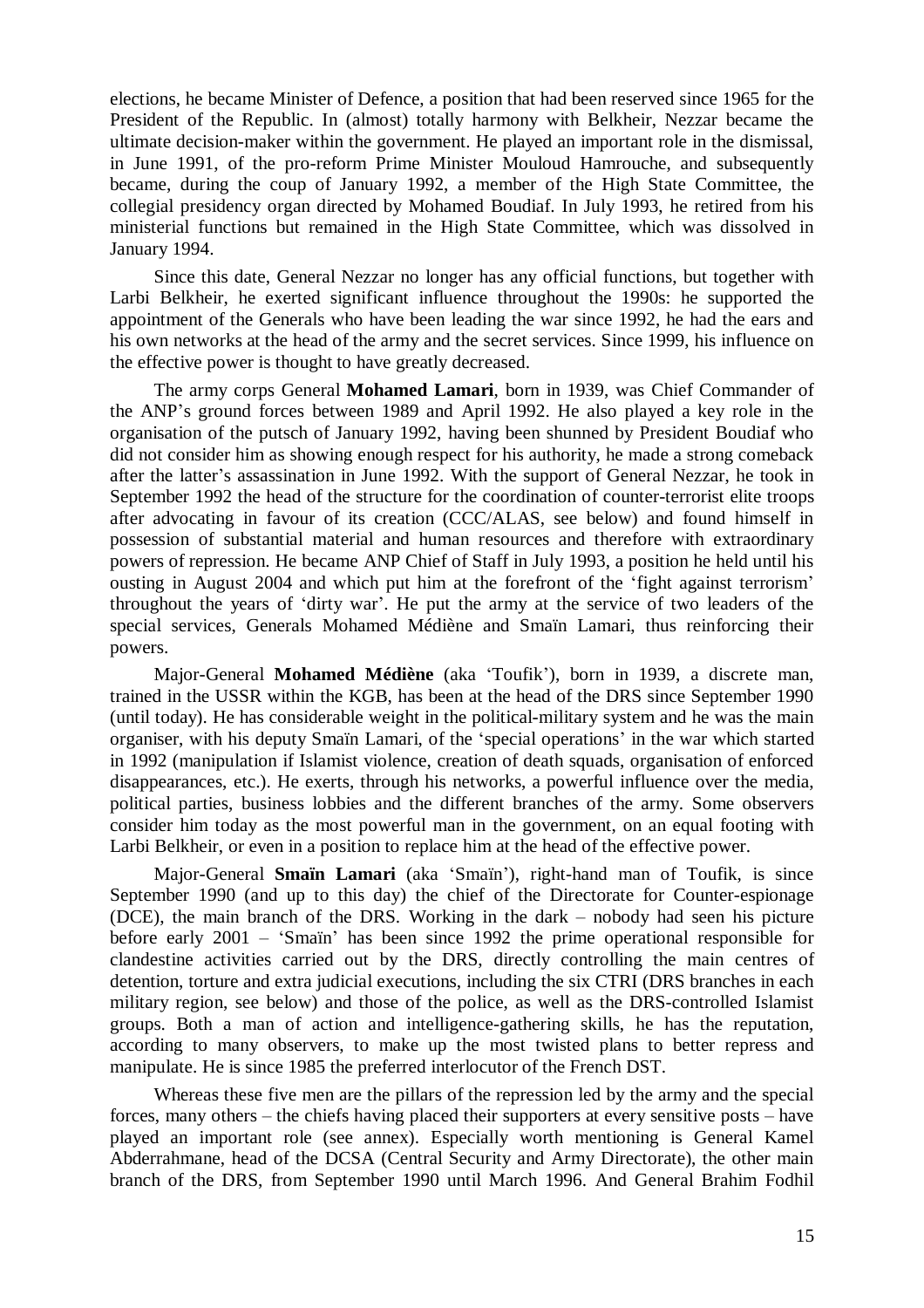Chérif, number two in the fight against terrorism led by the ANP's special forces<sup>31</sup>. And Colonel M'henna Djebbar, a close relation of Smaïn Lamari, head of Blida's CTRI from 1990 to 2003 and responsible for large -cale torture and murders; and Colonel (General since July 2003) Athmane Tartag, aka 'Bachir', head of the CPMI in Ben-Aknoun from August 1990 until March 2001, who also widely resorted to torture.

These men's influence and their alliances fluctuated in the course of this bloody period, but the strength of this small circle of decision-makers lays undisputedly in their ability to remain united on the main objective, i.e. the preservation of their political, military and economic power.

#### **The organisation of the DRS (Department of Intelligence and Security)**

At the time it was reconstituted in September 1990 under the name 'DRS' (with its seat at the Delly-Brahim barracks, in the Western suburbs of Algiers), the former SM was reorganised as we have seen in three main directorates, under the direction of General Mohamed Médiène, aka "Tewfik" (still in this position today):

— The Directorate for Counter-espionage (DCE), headed by Colonel Smaïn Lamari (up to this day), with its headquarters on avenue Ahmed-Ghermoul in Algiers ('Ghermoul Centre');

— The Central Directorate of Army Security (DCSA), headed by Colonel Kamel Abderrahmane (until May 1996);

— The Directorate for Documentation and External Security (DDSE), headed by Colonel Saïdi Fodhil; it did not play any role in the fight against terrorism, even more so that its first director was in a disagreement with the other heads of the DRS about the conduct of the war (he was removed from his post in July 1994, and was assassinated – by them, according to all available information<sup>32</sup> — two years later); from July 1994 (headed by General Hassan Bendjelti, then by General Rachid Laalali, aka "Attafi", a supporter of Smaïn Lamari, still in this position in 2004), the DDSE used its agents overseas to survey and intimidate opponents in exile.

#### *The Directorate for counter-espionage (DCE)*

The main mission of the DCE, in contradiction with its official name, is to survey and infiltrate the population. It comprises several services and under-directorates, which seemed to have been given different names and mandates throughout the years. Secret by definition, this organisation is only known, in a fragmented manner, through the revelations made by military dissidents, such as the former Colonel Mohamed Samraoui and the former Chief Sergeant Abdelkader Tigha.

At the beginning of the war, Samraoui mentions within the DCE, the special role of the Service for Research and Analysis (SRA, which he directed from March 1990 until June 1992) and of the Main Operations Center (CPO). These two structures complemented one another: The SRA collected information for the DCE, which in turn gave orders to the CPO.

\* The SRA (Service for Research and Analysis), located since 1991 at the 'Antar Center', is in charge of five main missions:

- *Internal security*, "This means controlling political parties and mass organisations

<sup>&</sup>lt;sup>31</sup> Appointed General in July 1993, he was Assistant Commander of the CCC/ALAS from 1992 to 1995, Chief of Staff of the Gendarmerie National from March 1995 to July 1997, then head of the Department for employment-preparation at the Staff Headquarters until February 2000, then Commander of the first military region (Blida-Alger), until August 2004, when he was removed.

<sup>32</sup> See in particular Mohammed SAMRAOUI, *Chronique des années de sang*, *op. cit.*, p. 277 *sq*.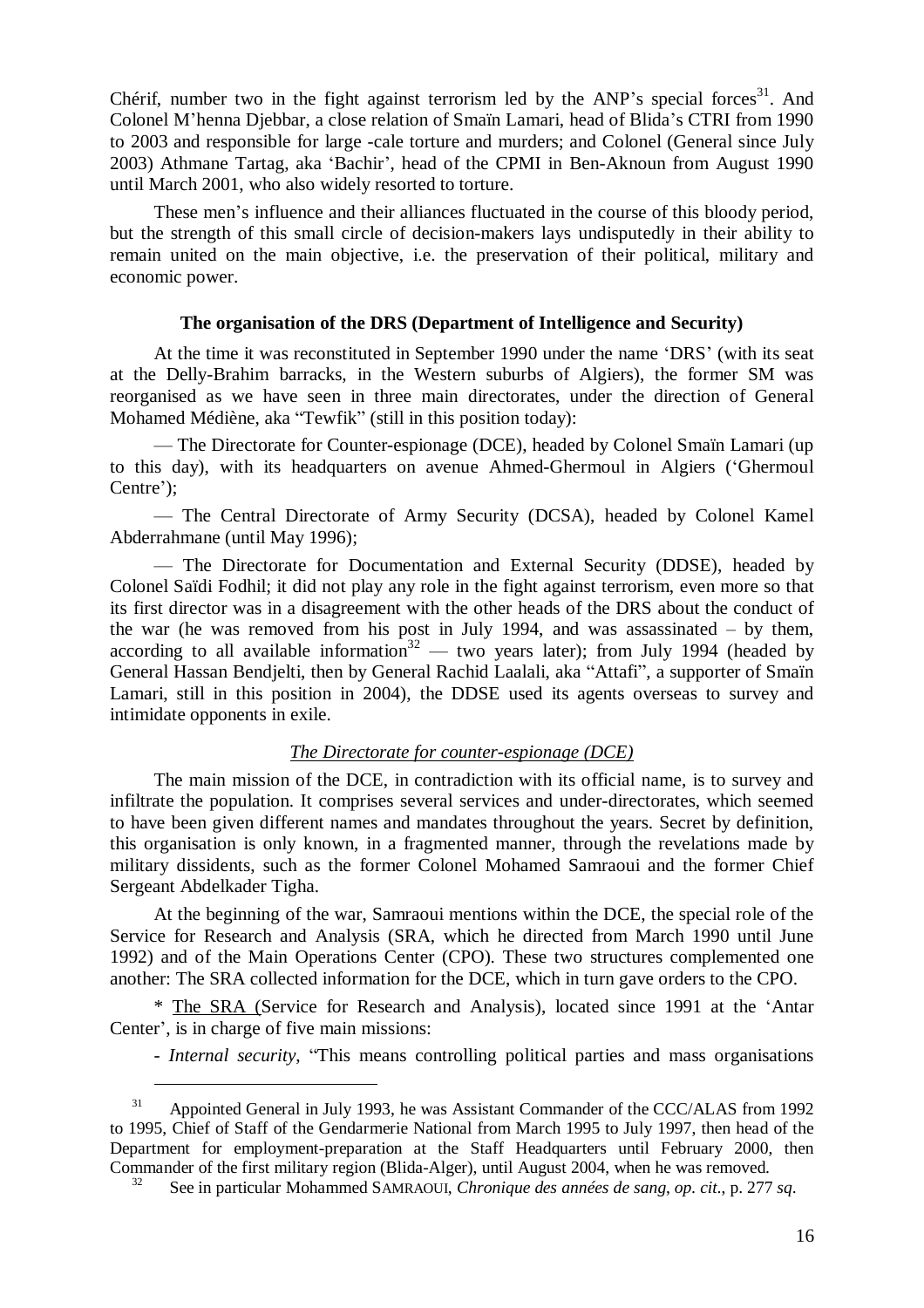(trade unions, student unions…), controlling the press, and 'centres of interest' (justice, ports, airports, hotels…), participating in the administrative activities of the *wilayas* (the equivalent of French departments), the *daïras* (the equivalent of sub-prefectures) and the communes; and also designing prospective analysis needed for commandment decisions and preparing the activities of operational services  $33$ ":

- *Counter-espionage* deals with foreigners, diplomatic staff and foreign companies and enterprises;

- *Economic prevention* deals with the fight against economic criminality and everything related to labour issues (trade unions, strikes ….) and with the management of 'preventive security assistants' put in place in each State institution;

- *Prospecting and authorization enquiries* is used to appoint personalities to high level State functions;

-*Monitoring of the press*.

\* The CPO (Main Operations Center), called 'Antar Center' (located in Ben-Aknoun, in Algiers' Western suburbs, near the zoological park), is in charge of the illegal activities of the DRS (surveillance, tailing, secret searches, abductions, interrogations, false evidence, infiltrations, set-up of armed Islamic groups...)<sup>34</sup>. The CPO is also a major torture centre<sup>35</sup> (of members of the security services, soldiers and civilians). It was headed from 1990 until May 1992 by Commander Amar Guettouchi, then by Colonel Farid Ghobrini and since 1995 by Colonel Kamel Hamoud.

\* The CTRI (Territorial Research and Investigation Centres) are branches of the DCE in each of the six military regions. They are the product of the fusion, in March 1993, of the 'CRI' (Regional Investigation Centres, under the authority of the DCE) and the 'CMI' (military Investigation Centres, under the authority of the DCSA). From 1994, these centres (in particular those of Oran, Constantine and Blida) have played a deciding role in the organisation of the fight against terrorism. Not only did they set up their agents in administrations, public services and companies, but they controlled every counter-terrorist unit at the operational level.

The CTRI were led to infiltrate and manipulate the GIA and the AIS and to participate in the creation of militias. They played a major role in arrests, torture and elimination of tens of thousands of civilians (especially between 1994 and 1998). We shall see that their activities were supported by other DRS structures: the Judicial Police Service, the Gendarmerie, the PCO and the GIS.

\* The PCO (Post of Operational Command), Samraoui explained, was:

"Created in 1991 in Aïn-Naâdja, as the state of siege was declared; first named basic Operations Commandment, the PCO dealt from the coup of January 1992 with the coordination of the repression activities of the different security services— DRS, DGSN and National Gendarmerie; placed under the authority of Colonel Smaïl Lamari, it is located since April 1992 in the Chateauneuf barracks $36$ .

The PCO regrouped all the judicial police brigades of the country, those of Algiers' harbour and international airport, as well as regional judicial police services (see below the section devoted to the role of the police) and it collaborated with the CTRI and the special

<sup>33</sup> *Ibid*., p. 37.

 $\frac{34}{35}$  *Ibid.*, p. 59.

<sup>35</sup> ALGERIA-WATCH and Salah-Eddine SIDHOUM, *Algérie, la machine de mort. Un rapport sur la torture, les centres de détentions secrets et l'organisation de la machine de mort*, October 2003, <www.algeria-watch.org>.

<sup>36</sup> Mohammed SAMRAOUI, *Chronique des années de sang*, *op. cit.*, p. 316.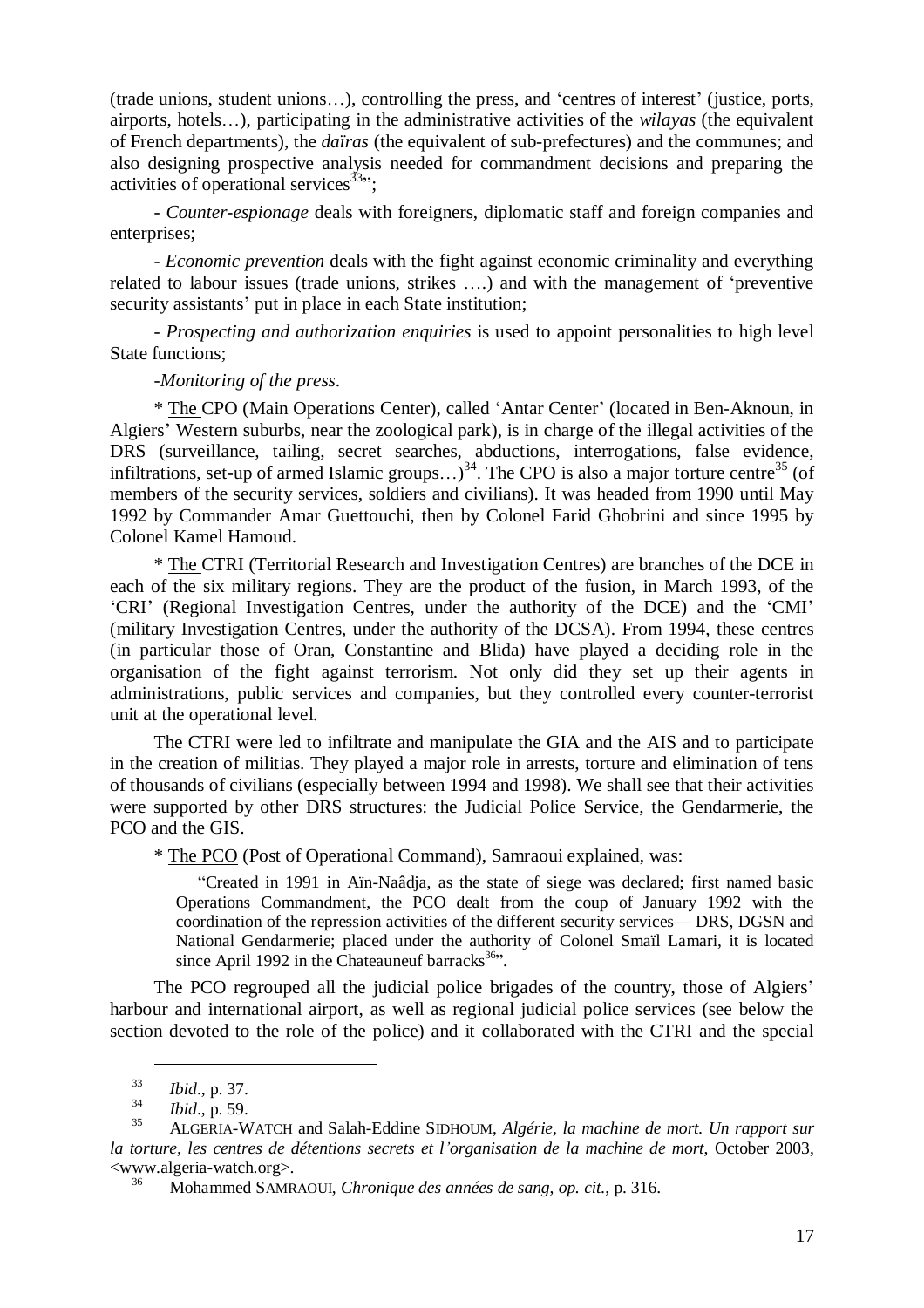troops.

This service, endowed with unmarked vehicles and substantial technical resources, was composed of the following sections: visual surveillance and tailing section (the PCO monitors the evolution of agents on the ground, records and films their contacts with their recruiting agent); locksmith section (used for searches …); secret photography section; telephone tapping section; protection section (protection from all contact with an agent).

As they work with the DRS, the Gendarmerie and the police were led to carry out round-ups, arrests and resort to torture. Smaïn Lamari freed all men at the post of command from all existing legal rules; they had carte blanche.

This new service allowed the Directorate for Counter-espionage not only to carry out larger repression operations and to collect intelligence, but also to teach gendarmes and police officers arbitrary arrests and torture. The use of torture was made widespread since 1992 in all police stations and gendarmeries. The PCO was officially 'dissolved' in the summer of 1998, at the time of the visit by the UN panel, but it remains a police centre.

\* The ONRB (National Office for the Repression of Banditry), created in April 1992 at the initiative of General Larbi Belkheir, was the first centre for management of antisubversive action. Theoretically under the authority of the Police Command (DGSN), it was in fact under the control of the DCE, thus strengthening in effect the control of the police by the DRS. Located in Châteauneuf, it was also considered to be the first torture and execution centre. Its nickname was 'El Akhira', which can be translated as the Beyond or Hell. .

It was constituted of special police units ('ninjas' wearing blue uniforms), the gendarmerie and GIS members, and dealt with secret operations amongst others (creation of fake underground resistance, infiltration of armed groups, creation of groups of real Islamists but controlled by DRS members, etc.).

The objective behind the creation of the ONRB was  $-$  according to former Colonel Samraoui – to make the international public opinion believe "that the fight against Islamic extremism was not led by the services and by the army, but by the police<sup>42</sup>. It was dissolved three months after its creation (although the word ONRB or 'brigades for the repression of banditry' continued to be used subsequently to name the PCO and its branches). All its chiefs (including police Superintendent Tahar Kraâ, seconded by Superintendents Mohamed Issouli and Mohamed Ouaddah) continued to 'operate' at the PCO – placed under direct control of General Smaïn Lamari.

In September 1992, a new centre for the management of anti-subversive struggle was created (the Centre for Conduct and Coordination of Anti-Subversive Action), although officially under the authority, as we shall see, of the army (which however did not weaken the central role of the DCE, much less 'official').

#### *The Central Directorate for Army Security (DCSA)*

The mission of the DCSE, second directorate of the DRS, is in principle specifically

<sup>37</sup> Voir notamment Mohammed SAMRAOUI, *Chronique des années de sang*, *op. cit.*, p. 277 *sq*.

 $\frac{38}{39}$  *Ibid.*, p. 37.

<sup>39</sup> *Ibid*., p. 59.

<sup>40</sup> ALGERIA-WATCH et Salah-Eddine SIDHOUM, *Algérie, la machine de mort. Un rapport sur la torture, les centres de détentions secrets et l'organisation de la machine de mort*, octobre 2003,  $\langle$ www.algeria-watch.org>.

<sup>41</sup> Mohammed SAMRAOUI, *Chronique des années de sang*, *op. cit.*, p. 316.

<sup>42</sup> Mohammed SAMRAOUI, *Chronique des années de sang*, *op. cit.*, p. 208.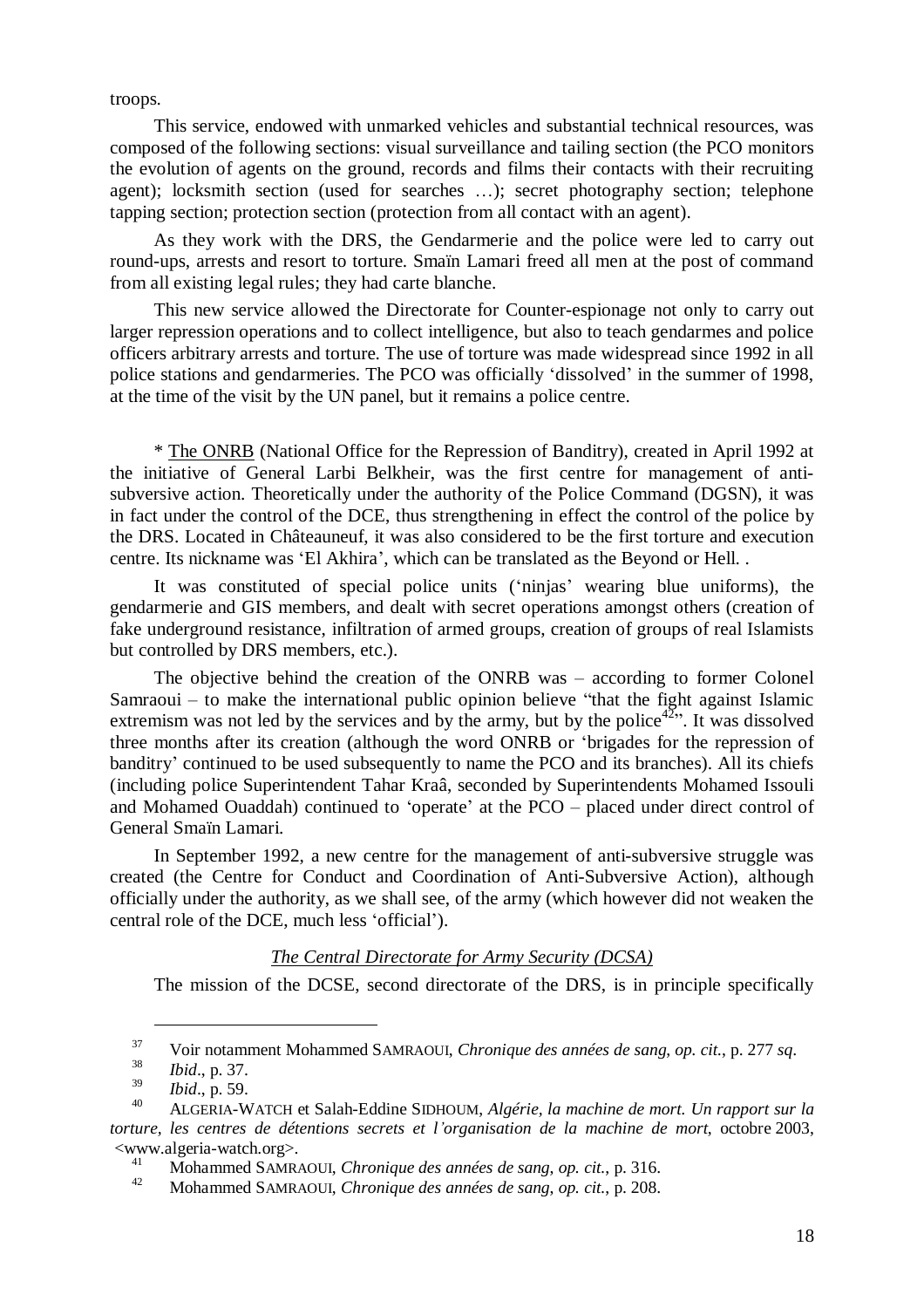military: it is to protect the army's personnel and infrastructures. In fact, under the direction (from 1990 to 1996) of Colonel Kamel Abderrahmane, the DCSA often occupied a competitive position vis à vis the DCE in the implementation of clandestine operations of repression, especially from January 1992. The main DCSA structures are:

\* The CPMI (Main Military Investigation Centre, located in Ben-Aknoun) was headed from 1990 to March 2001 by Colonel Athmane Tartag, aka 'Bachir'. It was first used, after the Coup of January 1992, to watch and repress the 'dubious members' of the different army corps: many army members suspected of supporting the FIS were arrested, tortured and liquidated there. According to the MAOL, some CPMI members created, in early 1992, a death squad ('Unit 192'), in charge of the elimination of 'refractory' officers. It widened its activities from 1993 to include the elimination of civilians (see below). Pursuing this hidden policy, it played an essential role in the manipulation of the FIS by setting up Islamist core groups in the border areas and later created armed groups from scratch $43$ . The CPMI was also one of the main centres for the elimination and torture of opponents $44$ .

\* The CMI (Military Investigation Centres), branches of the CPMI in the six military regions were merged in March 1993 with the Research and Investigation Centres (CRI) of the DCE:

\* The BPM (Military Police Battalions): the 90th (Béni-Messous) and 91st BPM (Blida), known under the name 'red berets', were created respectively in 1990 and 1991 (which explains their name; others were created later). They were used by the DCSA Command to extend its power by taking part in different security and order operations. They became famous on several occasions for their brutal and violent methods<sup>45</sup>.

# *The Press and Documentation Service*

Also known as 'Communication and Dissemination Centre'(CCD, located in the Belaroussi Centre), this service is under direct authority of the head of the DRS General Mohammed Médiène, and is in charge of media control: censorship, publication of statements, articles to publish. It was directed by Colonel Djillali Meraou, aka 'Salah', until its assassination on 19 February 1995, he was then replaced by Colonel Tahri Zoubir, aka Hadj Zoubir or El-Hadj, who was himself replaced in December 2001 by Colonel Faouzi. Thanks to networks in Algeria and agents in the different national daily newspapers, the CCD, benefiting from large resources and informed about methods of opinion conditioning, was able to promote in a very efficient way the official interpretation of the conflict: the right struggle of the army against Islamic barbarism.

It is composed of four services: Exploitation and Manipulation (recruitment and management of agents); Operational Support (arrest and processing of potential agents); Support and Control (media control); Analysis and Processing (Analysis and processing of information and media strategy).

# *The Special Intervention Group (GIS)*

The GIS was created in 1987 based on the model of the French GIGN, with military supervision and police staff. Its mission was rather offensive in character<sup>46</sup>. From June 1991, it participated in counter-terrorism activities and its human resources were increased (about 300 men). GIS intervention brigades were set up near sensitive spots around the country: in Boufarik near the air base, in Algiers and in Blida. According to the former Second-

<sup>43</sup> *Ibid*., p. 93.

<sup>44</sup> ALGERIA-WATCH and Salah-Eddine SIDHOUM, *Algérie, la machine de mort*, *op. cit*.

<sup>45</sup> Habib SOUAÏDIA, *La Sale Guerre*, *op. cit.*, p. 182.

<sup>46</sup> *Ibid*., p. 84.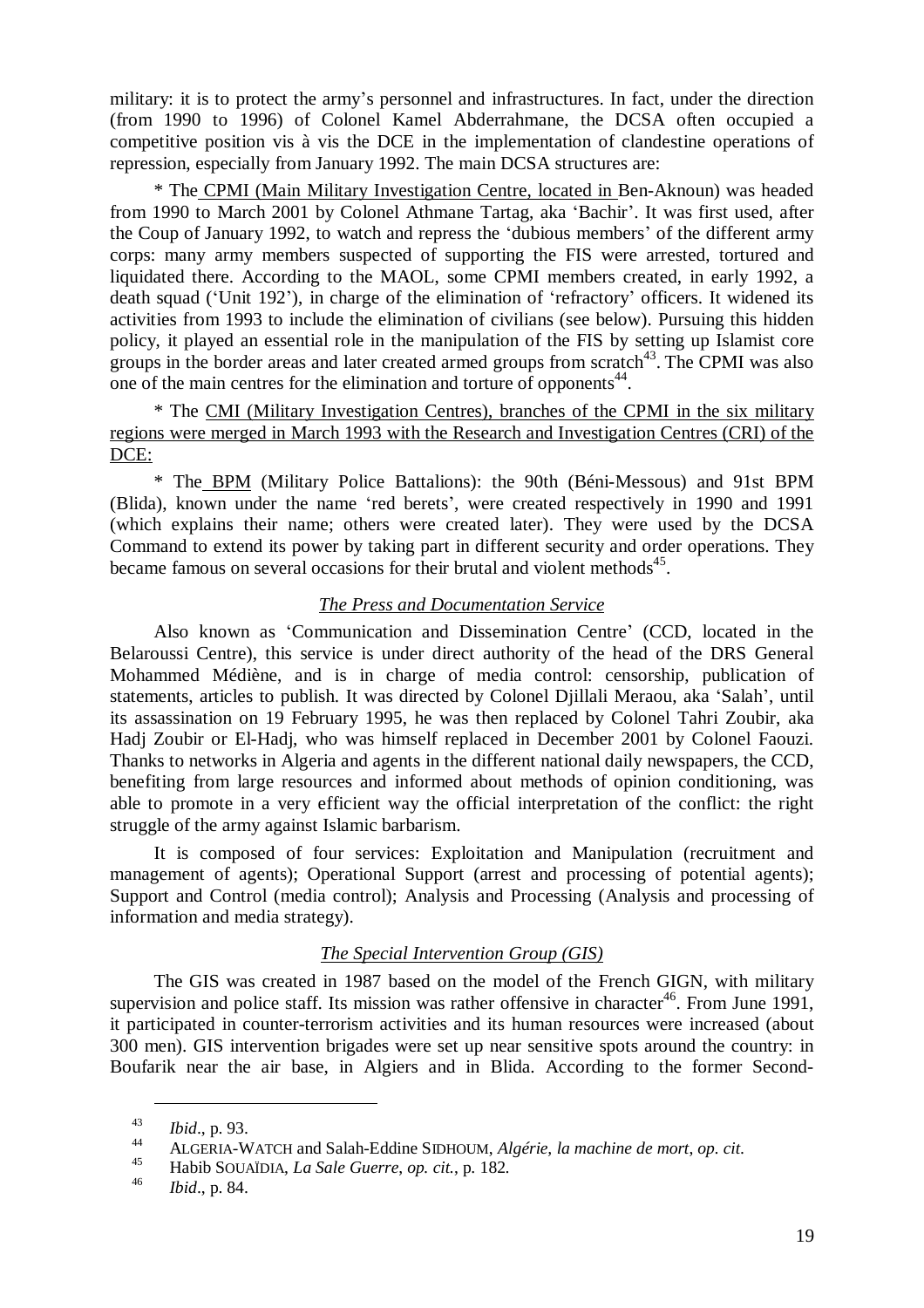Lieutenant Habib Souaïdia:

"These men received commando training in the EATS in Biskra. There, they were supervised by North-Korean instructors [...] [who] taught them [...] a Korean martial art called Kuk Sool. […] Whoever could master [this combat technique] could easily kill with bare hands $47$ ."

Its men were present in every police station and in every military barracks of some importance. In each CTRI, a GIS unit of about 50 men wearing black outfits and carrying specific weapons supported the Judicial Police Service during the curfew in urban counter terrorist operations (attacks, arrests, 'cleaning' of the bodies of assassinated persons thrown in front of their homes or in other places). The DRS units could call upon this body at any time of the day and night. It possessed its own vehicles (armoured Toyotas) and heavy and sophisticated weapons<sup>48</sup>.

#### **The repression forces within the ANP (Popular National Army)**

#### *The military regions*

The heads of the six military regions were part of the small group of high-level decision-making officials. Containing the wide majority of the Algerian population, the three northern military regions have an indisputable political importance. The 1st military region, the most strategic one, comprises Algiers, Kabylia and Mitidja; its headquarters is in Blida and it covers around 60% of the army. The headquarters of the  $2<sup>nd</sup>$  military region (West) is in Oran, and the  $5<sup>th</sup>$  region's (East) is in Constantine. Among the three Southern regions, the  $4<sup>th</sup>$ (South-East, headquarters: Ouargla) has a particular weight: this is the oil (black gold) region, the stake of power. The  $3^{rd}$  one (South-West, HQ: Béchar), facing the Moroccan 'enemy', is also important; lastly, the 6th region (HQ: Tamanrasset) controls the deep South.

The Ground Forces Command (CFT), Air Force Command (CFDAT) and Naval Forces Command (CFN) were created in 1986. Only the first two played a significant role in the repression since 1992. Their units are under the authority of the head of each military region, but, as a way to prevent military coups, they only received orders from the ANP's chief of staff.

# *The Ground Forces Command (CFT, located in Aïn-Naâdja)*

The ground forces are the framework of the ANP, it was made up in the early 1990s of 160,000 men, on top of which came a major part of the conscripts, around  $185,000$  men<sup>49</sup>. Its different corps (special troops, gendarmerie, motorised infantry, armour, artillery, transport units and so on) were not all involved in the same way in the 'dirty war'.

However, it is almost impossible to recreate a precise organizational chart of the forces which were in principle placed under the command of the CFT. First, this is because information on this subject remains secret and further because responsibilities and structures evolved throughout the years. Lastly and above all, it is because such a chart does not really exist.

The 'decision-makers' doubled the official chains of command with secret chains of command (in reality largely controlled by the DRS chiefs, Mohamed Médiène and Smaïn Lamari), both to guarantee impunity for those responsible for illegal repression and to remove the risk of opposition to illegal orders from legalistic officers.

<sup>47</sup> *Ibid*., p. 62.

 $^{48}$  Abdelkader TIGHA, notes.

<sup>49</sup> Nicole CHEVILLARD, "Algérie: l'après-guerre civile", *op. cit.*, p. 40.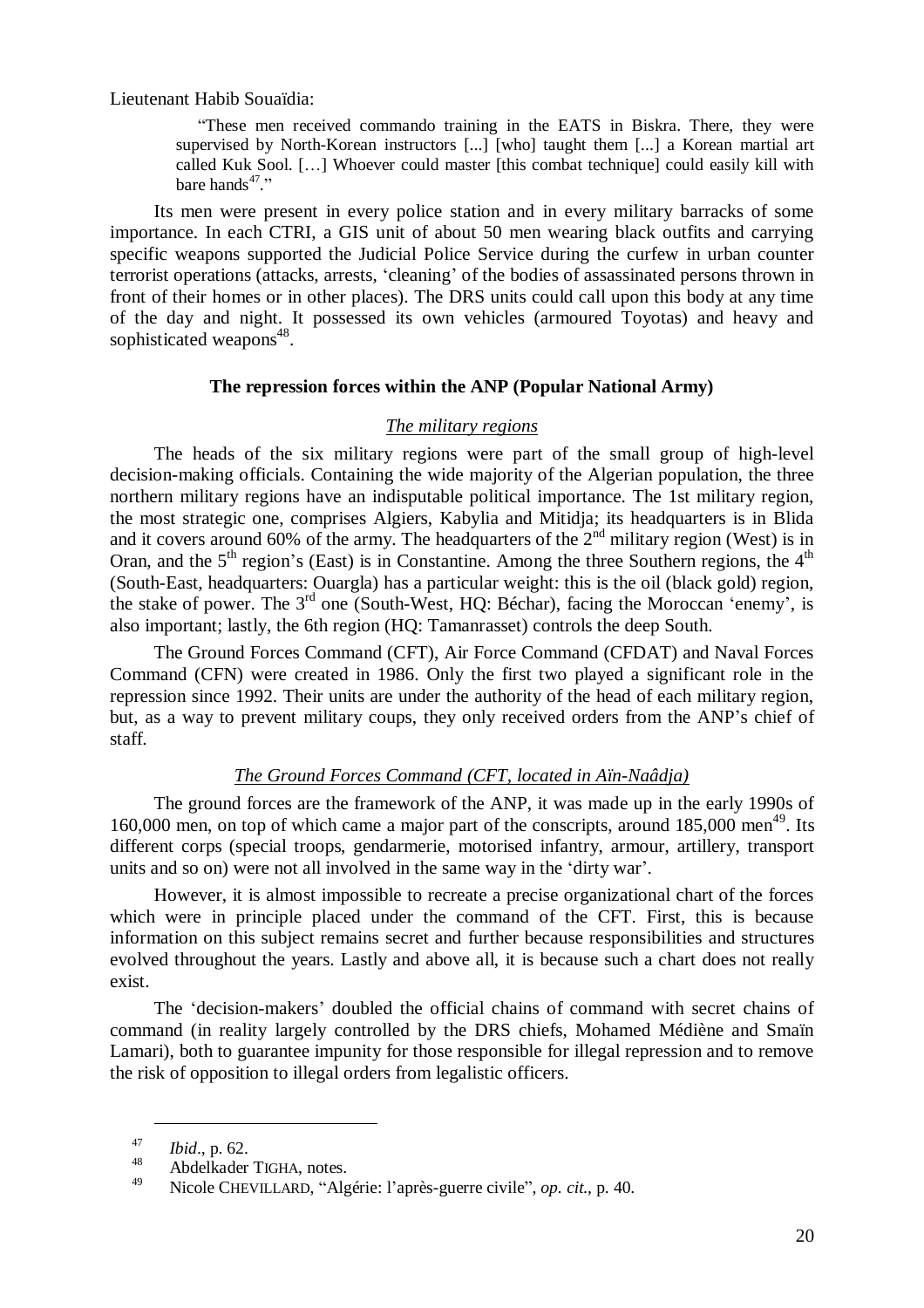For these reasons, the information provided below only deals with the general outline of the involvement of the different segments of the ANP in repression and state terrorism since 1992, which was established in an almost certain manner.

\* The para-commandos of the special troops (a few thousand men only) played a major role alongside the DRS units, the police and the Gendarmerie, in the fierce repression unleashed against the civilian population since 1992, and especially from 1994. Their activities were coordinated by the Centre for Conduct and Coordination of Anti-subversive Actions (CCC/ALAS), created in September 1992 and placed under the command of General Mohamed Lamari (see below).

\* The regular troops were mostly used for closure and combing operations prior to the interventions by the special troops and the DRS units. Poorly trained and equipped, its members were the main victims of the lethal ambushes by Islamist armed groups, whether independent or DRS-controlled.

\* The Gendarmerie first functioned, from January 1992, in a rather autonomous manner for the maintenance of public order (its area of activities focused mainly on town suburbs and rural areas, leaving urban centres to the police), but it was quickly integrated into the different structures set up during the counter-terrorist campaign. Between 1990 and 1995, its members multiplied by three to reach 80,000 men. The gendarmes commonly resorted to torture on their premises and participated to several arrest and reprisal operations. They were also in charge, after each execution or massacre, of picking up the bodies and burying them anonymously, according to the former Chief Sergeant Tigha, from the CTRI in Blida.

Moreover, the Gendarmerie was also endowed with 'special' units, the GIR (Rapid Intervention Groups). In the region of Algiers, the GIR 1 (located in Chéraga) and the GIR 2 (located in Réghaïa) played a particularly active role in the repression<sup>50</sup>

\* The Republican Guard, headed from 1991 to February 2000 by Major-General Dib Makhlouf. Its mission, in principle, is to protect the President's residence. However it was also used for search and arrests operations, in collaboration with members of the DRS and of the militias<sup>51</sup>.

## *The Air Defence Command (CFDAT, located in Cheraga)*

The air force has helicopter combat units, equipped with rocket launchers and infra-red vision systems to operate at night, which played an important role throughout the war. The Bouafrik airbase, headquarter of the GLAM (military air liaison group), which was kept in a permanent state of alert, played a key role (it was used amongst other to transport thousands of deportees to the camps in the South in 1992).

According to 'Malik', an air force officer who surrendered in 1997:

"The air force is involved in this war, in particular its operational squads of MI 17 and MI 8 helicopters stationed in Blida. This is how in the search and arrest operations and the bombings on Mitidja, Chlef or Laghouat, the air force played an essential role. The aim was to do away with the Islamist armed resistance, but also to make it a lesson for the population hostile to the authorities, even if that meant eradicating whole sections of it.<sup>52</sup>."

<sup>50</sup> Habib SOUAÏDIA, *La Sale Guerre*, *op. cit.*, p. 87.

See the testimonies on the disappearances: <www.algeriawatch.org//mrv/2002/liste\_disparitions/disparitions\_liste\_a.htm>.

<sup>&</sup>quot;Malik", "C'est l'armée qui massacre", testimony collected by Algeria-Watch in early 1999, <www.algeria-watch.org/farticle/aw/awtermalik.htm>.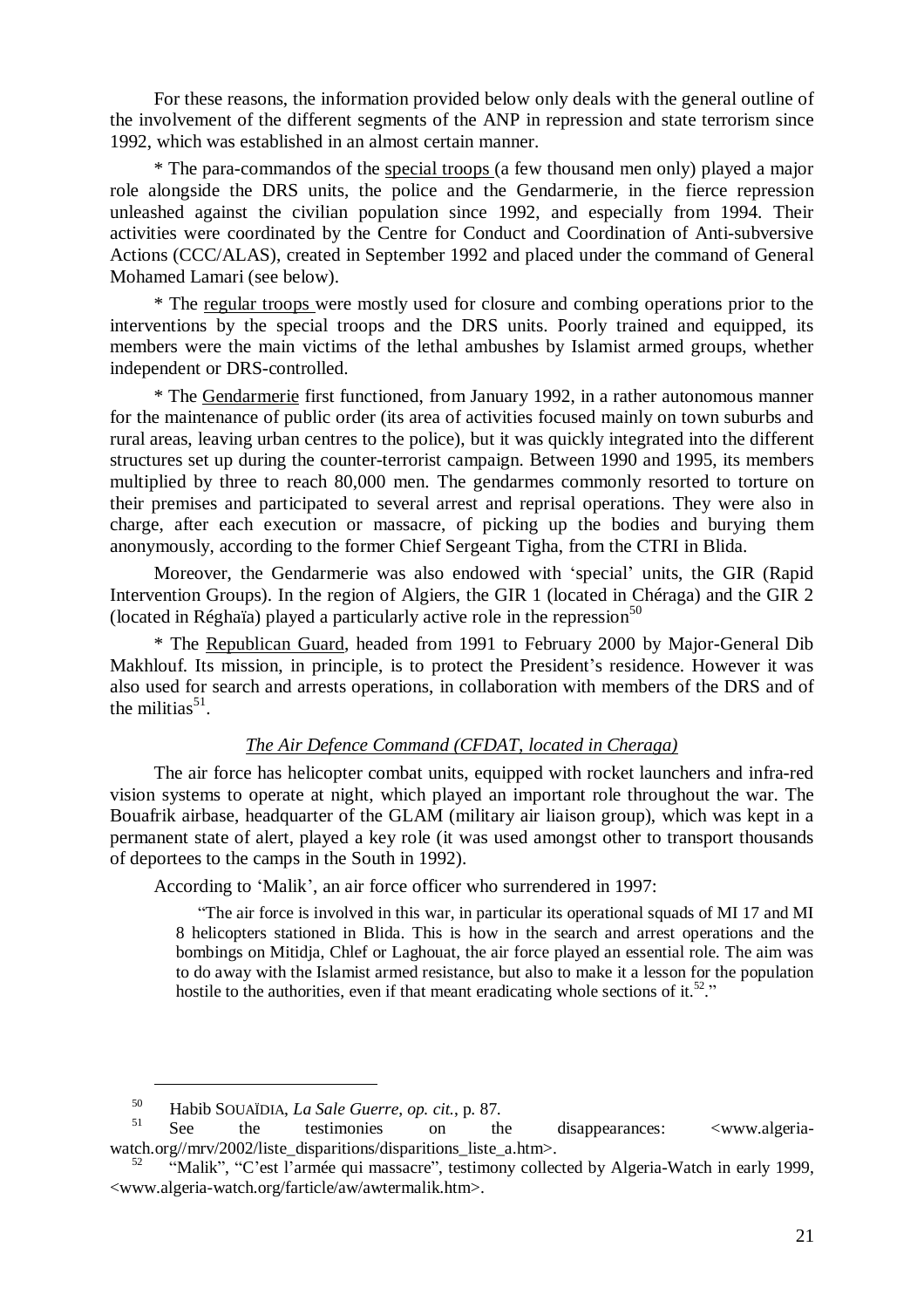#### *The special troops and the Centre for Conduct and Coordination of Anti-subversive Action (CCC/ALAS)*

The 'special troops', an army within the army, essentially composed of specifically trained paratroopers, played, as we have mentioned, the most important role in the 'official' repression.

Deeming the management of the fight against terrorism by the Gendarmerie, the police and the GIS to be insufficiently efficient, General Mohamed Lamari carried out in effect a "real internal power coup within the army<sup>53</sup>" and imposed on his peers, from September 1992, the constitution of a real armed corps specialised in anti-guerrilla struggle: the Centre for Conduct and Coordination of Anti-subversive Actions (CCC/ALAS, most commonly referred to as CCLAS or CLAS), under the command of General Mohamed Lamari and his right-hand man, General Brahim Fodhil Chérif (and from 1993 General Saïd Bey<sup>54</sup>).

Former Second-Lieutenant Habib Souaïdia, who was himself then a member of one of the regiments of the CCLAS (the  $25<sup>th</sup> RR$ ), explained in his book:

"The CCLAS was composed of five elite units in charge of combat: the 25th reconnaissance regiment (25th RR), under the command of Lieutenant Colonel Daoud, the 18th airborne regiment (18th RAP, later renamed 18th RPC) of Hassi-Messaoud, commanded by Colonel Alaymia; the 12th paratroopers regiment (12th RPC) of Biskra, commanded by Colonel Athamnia; the  $4<sup>th</sup>$  RAP (which later became RPC) based in Laghouat, which came under the command of Major Tlemçani (who was until then number 2 of the EATS); and the  $90<sup>th</sup>$  military police battalion (9th BPM), the 'red berets' commanded by Colonel Bendjenna. From early 1993, these 5 regiments were redeployed in the region of Algiers. Units belonging to the DRS and several logistical units were also under the authority of the CCLAS and assisted the special forces regiments. In total, the CCLAS was made up [initially] of about 6,500 men, including  $3,500$  for the special forces only<sup>55</sup>."

According to former Colonel Samraoui, the CCLAS also had at its disposal the "Gendarmerie's Rapid Intervention Group (GIR) and elements of the DCSA in charge of supervising and directing combing, arrest and neutralisation operations<sup>56</sup>". Souaïdia also specified that it exercised its control over "the Gendarmerie and other army components part of the 'regular' troops: the Ground Force Command, (CFT, under the direction of General Gaïd Salah, which controlled the different units of the Ground Forces: infantry, armour, transmissions, artillery, etc.) the Air Force Command (CFA), the Air Defence Command (CFDAT) and the Naval Forces Command (CFN)<sup>57</sup>". The personnel of the CCLAS steadily increased subsequently:

"Starting in 1995, the five initial special forces regiments were strengthened by several new units specifically created, such as the 1st RPC (Tébessa), the 5th RPC (Diidjel), the 85<sup>th</sup> BPM (El-Harrouch) and the  $93<sup>rd</sup>$  BPM (Oran)<sup>58</sup>."

In March 1993, six 'Anti-Subversive Operational Centres' (COLAS) were created, as structures of the CCLAS in the first military region (region of Algiers and surrounding areas),

<sup>53</sup> Nicole CHEVILLARD, "Algérie: l'après-guerre civile", *op. cit.*, p. 51.

<sup>54</sup> In May 1994, General Saïd Bey was appointed chief of the 1st military region (Centre). In September 1997, considered in this regard as directly responsible for the non-intervention of the army in the great massacres in the region of Algiers, he was 'sanctioned' by President Zéroual and sent on a posting in Brussels, as military attaché. After this golden 'purgatory', on 24 February 2000, he took the helm of the 5th military region (Constantine), until August 2004, when he took the command of the  $2<sup>nd</sup>$  military region (Oran).

<sup>55</sup> Habib SOUAÏDIA, *La Sale Guerre*, *op. cit.*, p. 71.

<sup>56</sup> Mohammed SAMRAOUI, *Chronique des années de sang*, *op. cit.*, p. 192.

<sup>57</sup> Habib SOUAÏDIA, *La Sale Guerre*, *op. cit.*, p. 72.

<sup>58</sup> *Ibid*., p. 184.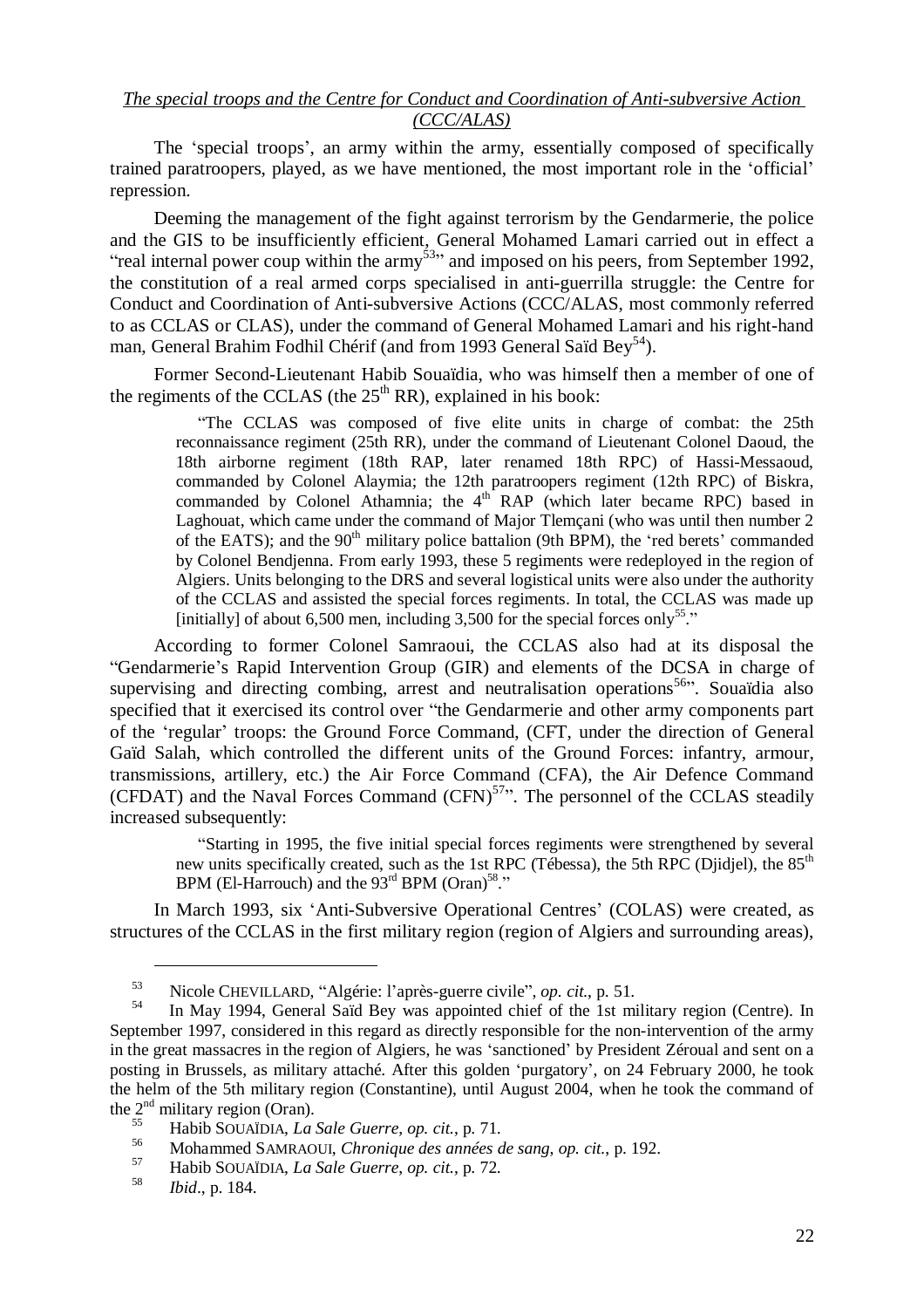the most populated region of the country. The setting up of these tight control structures rigorously followed the precepts of the so-called 'modern warfare' doctrine (or 'revolutionary warfare') which was theorised and carried out in Algeria by the French army during the war of independence.

The six COLAS supervised the local activities of the police, the Gendarmerie, an ANP section and later of militias<sup>59</sup>. Its heads directly reported to the ANP Chief of Staff Mohamed Lamari.

The COLAS closely collaborated with the CTRI of Blida, a unit of the DRS (DCE) at the level of the 1st military region. The CTRI defined the targets to engage and could keep the nature of the missions secret. For instance, as was related by Abdelkader Tigha, for some night operations, the CTRI informed the relevant operational sector of the time and the place where the teams would come out. The operational sector instructed those units located close by not to intervene; this was in order to avoid 'blunders' from taking place and for the CTRI not to disclose the intended objective (according to Tigha, this scenario was notably used during the massacres perpetrated in the outskirts of Algiers in Autumn 1997, by 'Islamist' groups controlled and supervised by the DRS).

From 1993 the army, thanks to the CCLAS, was omnipresent. It was the pillar of the repression led against the Islamists and the civilian population, but it did not yet have its own intelligence service. The DRS possessed the security intelligence, controlled the strategy and the numerous manipulations. Thus, its chiefs never lost their actual supremacy over the army. And the military worked closely with the DRS units. Smaïn Lamari (DCE) and Kamel Abderrahmane (DCSA) were in permanent contact with Mohamed Lamari and his high-level officers.

#### **Repression forces within the police**

The Judicial Police was in principle under the authority of the General Directorate for National Security (DGSN), under the jurisdiction of the Interior Ministry and not of the Defence Ministry. However, from April 1992, with the creation of the National Office for the Repression of Banditry, it was in effect transferred under the control of the DCE, which also used its police stations as torture centres (the most infamous centres then in Algiers were the central police station and those of Cavaignac and Chateauneuf, headquarters of the PCO). Below are two significant policemen's testimonies, collected in 1998:

"One of our jobs was to cut off the electricity […] One of our men destroyed the power supply system, putting twenty to thirty houses in complete darkness. We were in charge of surveying the area, but not of acting. The Military Security entered and came out after a while […] After they left, we cleared the premises. Sixteen bodies were there, all slaughtered $60...$ "

"The policemen ought to know nothing about the GIA. During the fight we had with these groups, we managed to arrest some of their members. We were told that specialists would be in charge of the investigation and that we were not in charge of the case anymore. In reality, the order came from the SM and we do not know where they took the persons we had arrested. [...] The members of the SM came at night to pick up the suspects we had arrested. The chief of the Security told me that he could not do anything against the military, that they had the power and that he could only execute orders $61$ ."

<sup>59</sup> ALGERIA-WATCH and Salah-Eddine SIDHOUM, *Algérie, la machine de mort*, *op. cit*.

<sup>60</sup> Policeman quoted by John SWEENEY, "Atrocités en Algérie: "Nous étions les meurtriers qui ont tué pour l'État"*The Observer*, 11 January 1998.

Kamel B., police officer, "À propos de terrorisme...", testimony collected by Algeria-Watch between mid-1998 and mid-1999.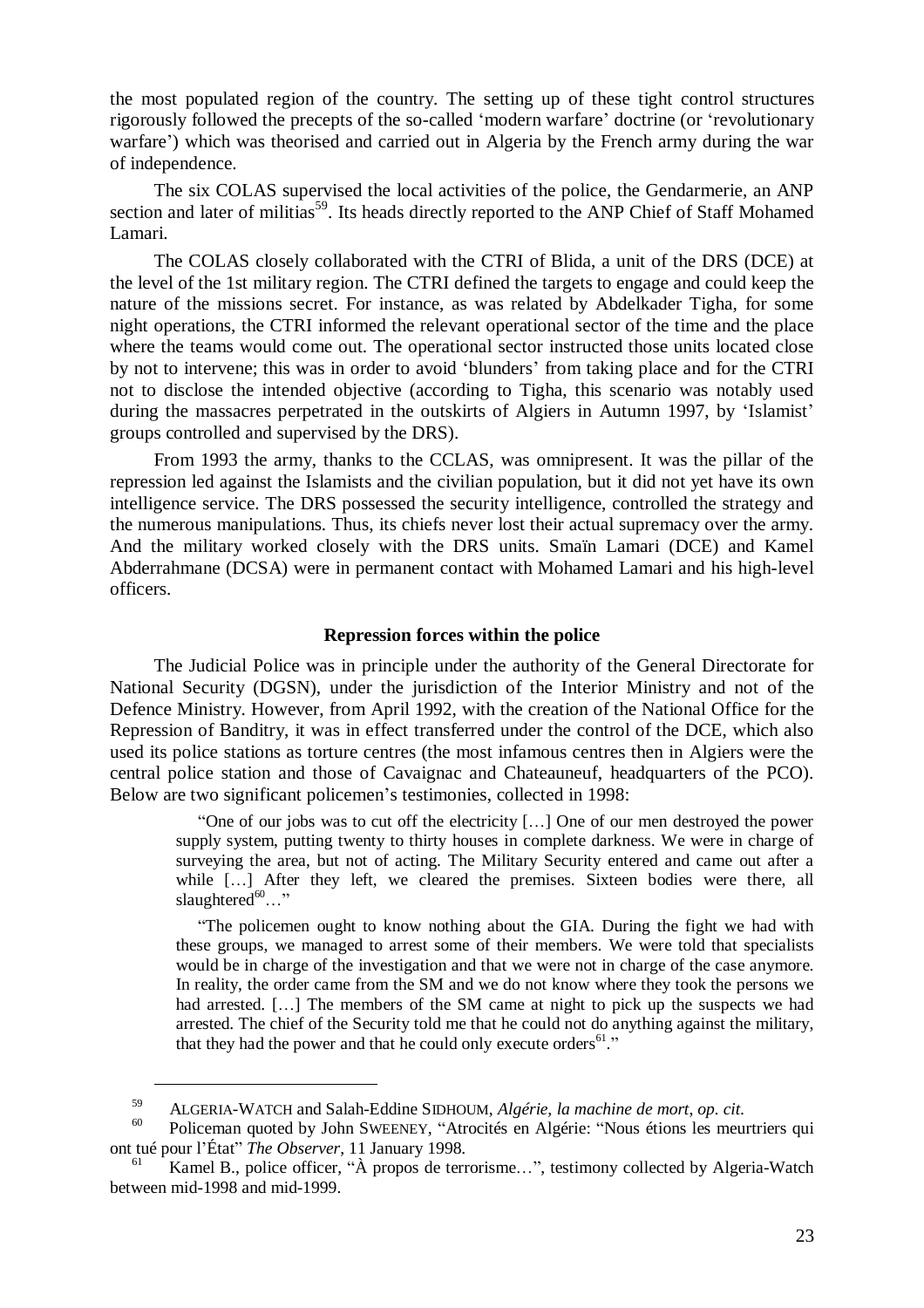In the rural areas, the Judicial Police was supported by military outposts, whose main task was to surround villages. In many occasions it also collaborated with the Gendarmerie and the army, with the CTRI (in Blida, the Judicial Police had an 'exploitation' office – for questioning  $-$  a 'treatment' room  $-$  for torture  $-$  and jails) and even committed massacres upon order of the DRS (especially from 1994), according to the testimony of former Chief Sergeant Abdelkader Tigha about the CTRI of Blida:

"Whereas the judicial police arrested people during the day, at their workplace, at home or in the street, the night-time operations were joint CTRI-Police operations, or in the case of mass arrests, joint operations with the GIS with the participation of military units (such as the 40th mechanised infantry division) and the special forces (such as the 18th RPC). […] These collective killings became routine work for the service [the CTRI of Blida]. The police too – each territorial centre gave orders to the police in its area of competence – acquired experience and started to execute people. The morning after, it met the families who came to complain about the disappearance of their children, the same killers recorded  $disappearances<sup>62</sup>$ ."

The members of the judicial police in charge of these operations, as Tigha explained, were famous killers, who had neither conscience nor no soul. The judicial police services also intervened in prisons to recruit Islamists as double agents, again according to Tigha:

"The Judicial Police Service was the only service authorised to enter every prison. The main objective was to enrol an important number of former Islamist prisoners […] to make them work for the benefit of the CTRI. At the civilian prison in Blida, microphones were installed in all the detention rooms with the complicity of the local justice. […] The situation in the prison was monitored from a CTRI station. […] When there were some suspects, the CTRI would send requests to the judicial authorities for the transfer of the detainees to the CTRI (such requests were never opposed by the judicial authorities). Once tortured, they were sent back to their prison $63...$ "

Lastly, the BMPJ (Judicial Police Mobile Brigades) were under the authority of the regional judicial police service and collaborated with the CTRI in all anti-subversive operations. Their men travelled in Nissan four-wheel drives and wore blue outfits with masks. The population called them the 'Ninja's Nissans'."

#### **The militias**

Some political parties close to the ruling clique, such as the Rally for Culture and Democracy (RDC), took the initiative from 1993 to organise the population in self-defence militias. Set up amongst other places in Kabylia<sup>64</sup> (but also in the region of Algiers), these first militias were the armed wings of those parties and of regional associations.

However, the first groups of civilians armed by the DRS appeared in March 1994. They represented the government in rural areas which had been abandoned by the State. They were ruled by small local despots famous for all kinds of trafficking activities and for their adherence to some political parties. The militiamen were very often young rural people whose brother or uncle had been killed by Islamist opponents and fostered a deep desire for revenge. They worked with the police and gendarmerie forces and were placed under the authority of their operational sector (COLAS).

Those militias were foremost in charge of setting up ambushes in orchards and woodlands, but they were also used by the DRS to gather intelligence and carry out arrests and physical eliminations: "Now it has changed, it is not the Islamists who cut heads off any

 $^{62}$  Abdelkader TIGHA, notes.

 $\begin{array}{cc}\n 03 \quad \text{Ibid.} \\
64 \quad \text{I via}\n \end{array}$ 

<sup>64</sup> Luis MARTINEZ, *La guerre civile en Algérie*, Karthala, Paris, 1998, p. 235.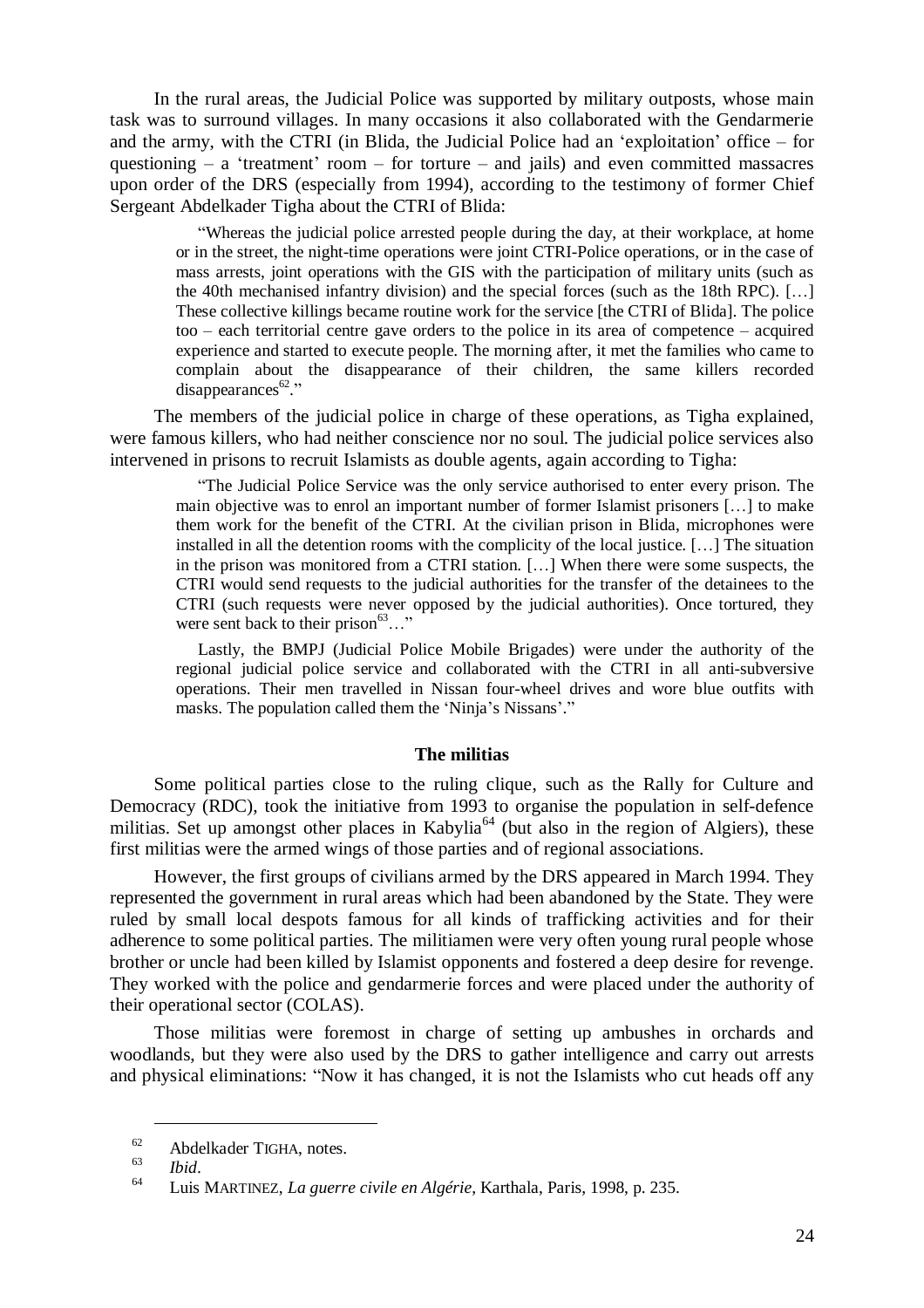more, but militiamen<sup>65</sup>."

From 1996 especially, those regions which refused to take up arms were subject to frightful reprisals: no more supplies, no more electricity and killings were committed in the name of the GIA. However, the authorities refused for years to provide the residents of areas which had voted in favour of the FIS and supported the rebellion with means of self-defence, until they became victims of large-scale massacres in 1997 and 1998 $^{66}$ .

Some of the 'patriots' quickly acted beyond the authority they had initially been assigned and became real 'warlords'. Sometimes enjoying a double power (paramilitary and administrative when they replaced FIS mayors removed in the wake of the coup), they first targeted the families of FIS supporters, acting as real DRS death squads. In such cases, the DRS identified targets and patriots came at night to surround the doyars, search and kill, confident that they enjoyed impunity. If truth came out, the incriminated patriots were posted in state companies as security guards. Whatever they did, their actions were shielded by the Services.

Perhaps fearing the reactions of international public opinion, in January 1997, the army Chief of Staff Mohamed Lamari ordered the patriots to change their names to be called 'Self-Defence Group' (GLD). They were made official under this name that same year. In reality, patriots were used day and night as a back-up army and played a major role in the escalation of violence, amplifying the vicious circle of retaliation.

In parallel, the Interior Ministry created in 1994 a 'communal guard' to control urban areas. Considering the dire economic situation of young Algerians, being employed in the security sector was a great opportunity. Its members did not leave urban centres and suburbs and were only operational within city limits. The communal guards were at times accompanied in their work by the GIS and special units in plain clothes. Their members seemed to have reached 50,000, but the whole group of paramilitaries counted approximately 200,000 men<sup>67</sup>, more than the national army (not including the conscripts).

# **The hidden organs of repression: the fake underground resistance and the 'death squads'**

In his book *Chronique des années de sang* [tr. Chronicle of the Bloody Years], subtitled "Algérie: comment les services secrets ont manipulé les groupes islamistes", [tr. 'Algeria: how the secret services manipulated the Islamist groups'], the former DCE Colonel Mohammed Samraoui, who worked in Algiers under the direct orders of his superior, Smaïn Lamari, from March 1990 until June 1992, explains the setting up, sometimes even before the coup of January 1992, of clandestine repressive structures which were to play, in his view, an important role later on by creating, in diverse forms, real 'death squads'.

\* The creation within the DRS of a clandestine 'protection section' in 1990:

"Soon after […] the end of October 1990, Smaïn Lamari created within the CPO (Main Operations Centre) a 'protection section'. This structure, which had no legal character, was not mentioned in the organisational chart of the DCE. […] Entrusted to Lieutenant Maachou, [it] was originally composed of around thirty members and received its orders directly from Smaïn Lamari. In order to cover-up the true aims of this structure (which inspired from March 1992 the grim 'death squads' of the DCSA [...]), these men (all of them highly experienced second officers) were officially posted as body guards and drivers for the Generals Khaled Nezzar […], Larbi Belkheir, Abdelmalek Guenaïzia, etc. […] During the

<sup>65</sup> Quoted by Luis MARTINEZ, *La guerre civile en Algérie*, *op. cit.*, p. 236.

 $^{66}$  See the study "Les massacres".

The authorities have never given the exact number of militiamen. Some newspaper quoted the unlikely figure of 500,000.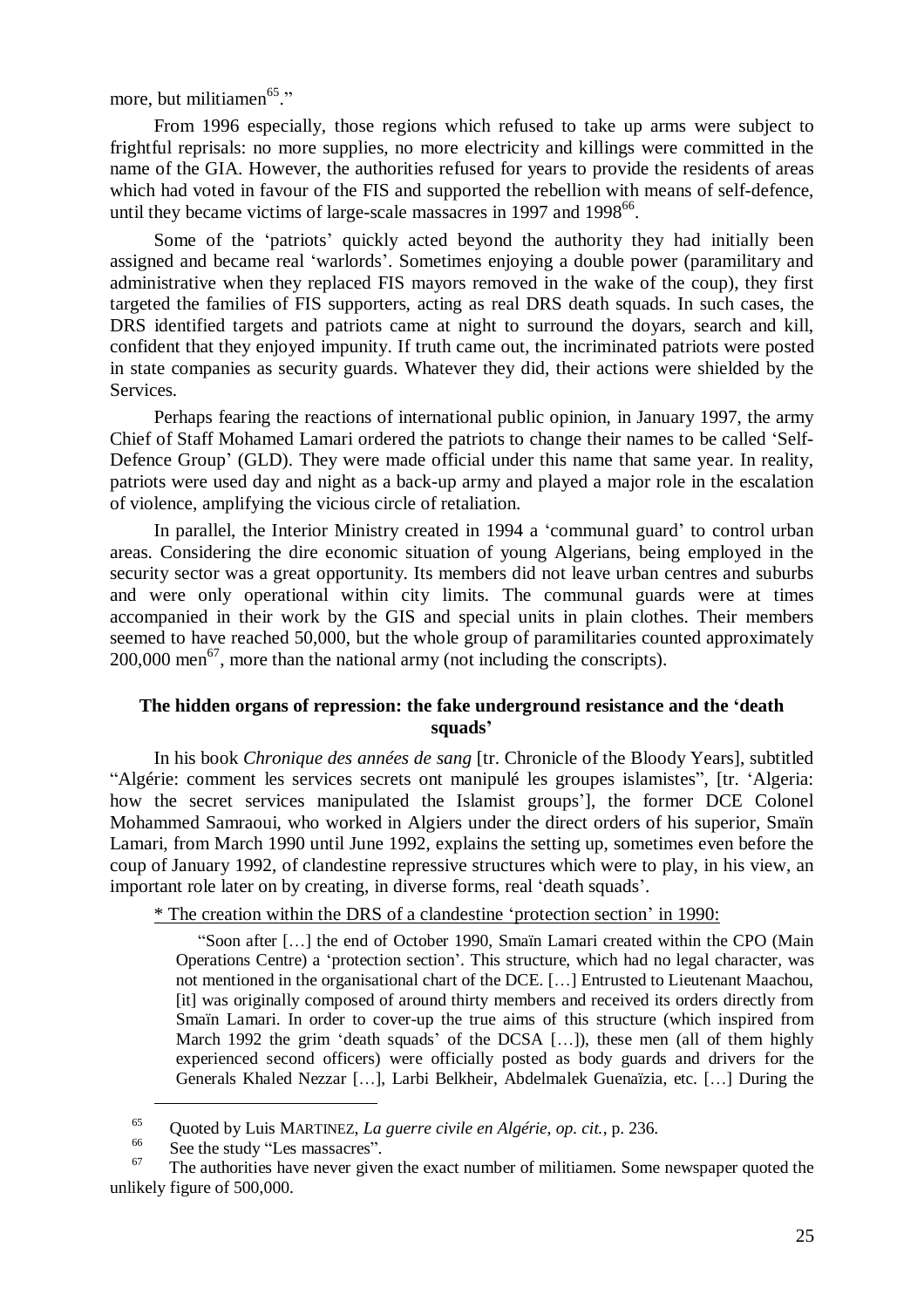years of war which followed the suspension of the electoral process in January 1992, this illegal structure played an important role<sup>68</sup>."

It then turned into an instrument of terror, Samraoui explained, and focused on making journalists, policemen, judges, intellectuals and even members of the military join the side of the Islamists. It harassed them and frightened them with the same methods used by the Islamists, thus spreading confusion: threats, anonymous calls, sending shrouds and soap  $-$  a sign that their death was programmed – and through a rumour that there existed a black list of people to murder, established by the FIS activists<sup>69</sup>. Equipped with communication systems, weapons and ammunition, it also participated in the abduction of those thwarting the plans of the DRS chiefs.

\* The creation of 'fake underground resistance' by the DRS in 1991 and 1993:

"In April 1991, i.e. two months before the date of the legislative elections initially scheduled for 27 June (they were postponed until 26 December 1991 following the strike by the FIS and the institution of the state of emergency), Colonel Smaïn Lamari entrusted in my presence Major Guettouchi to create Islamist core groups to be under the total control of DRS agents and to supervise their coordination: the idea was that each agent should control a group of five to ten men. There was no question yet of creating armed groups *ex nihilo* (at least at the level of the DCE, such policy was however quickly implemented by the DCSA), but only networks to supervise and control those FIS activists ready to follow the watchword of 'civil disobedience' advocated by the 'tough ones' in the party (like Saïd Makhloufi), as well as young Islamist radicals hostile to the legalistic policy of the FIS and who had started to switch to clandestine activities with a view to joining the underground resistance. […]

"In the three main military regions, the heads of the local units of the DCE (the CRI), Majors Djebbar (Blida), Waheb (Oran) and Farid (Constantine), actively contributed to the creation of those Islamist core groups. Most of the *katibate* composed of six to twelve men were directly controlled by some 'Emirs' who were in fact officers of the services (such as Chief Sergeants Nacer and Omar in the  $5<sup>th</sup>$  military region's CRI), or else by Islamist activists agents of the DRS. The other branch of the DRS, the DCSA, focused on border areas, such as the region of El Oued, Bechar or Tlemcen<sup>70</sup>."

While real underground resistance was preparing ready (it only became active from early 1992), the DRS was also starting to organise 'fake resistance', first targeting policemen and civil servants and later the real underground resistance.

\* The creation by the DRS of death squads in 1992 and 1993

Other 'death squads', following the more classic 'model' developed by the French army during the battle of Algiers in  $1957^{7+}$ , were created from 1992 by the heads of the DRS. Captain Hacine Ouguenoune, spokesperson for the MAOL (Algerian Movement of Free Officers), described the existence of a 'unit 192' or 'squadron 192', with the ultimate goal of eliminating members of the military opposing the 'eradication' strategy of their superiors:

"Many high level officers – even within these services – who refused the execute orders were simply liquidated and their liquidation was later cynically attributed to the Islamist groups. These army members were eliminated by a 'death squad' created by Larbi Belkheir. The group's management was given exclusively to General Smaïn (then a Colonel) and he is the one who created this 'squadron 192': 1 for the month of January and 92 symbolising the year of the coup. The number of officers they liquidated is unbelievable. Doing this, they killed two birds with one stone: on the one hand, they liquidated the opponent officers and on the other hand their death was used to fuel hatred among the other officers as they were

<sup>68</sup> Mohammed SAMRAOUI, *Chronique des années de sang*, *op. cit.*, p. 70.

<sup>69</sup> *Ibid*., p. 119.

<sup>70</sup> *Ibid*., p. 93.

<sup>71</sup> Marie-Monique ROBIN, *Escadrons de la mort, l'école française*, *op. cit*.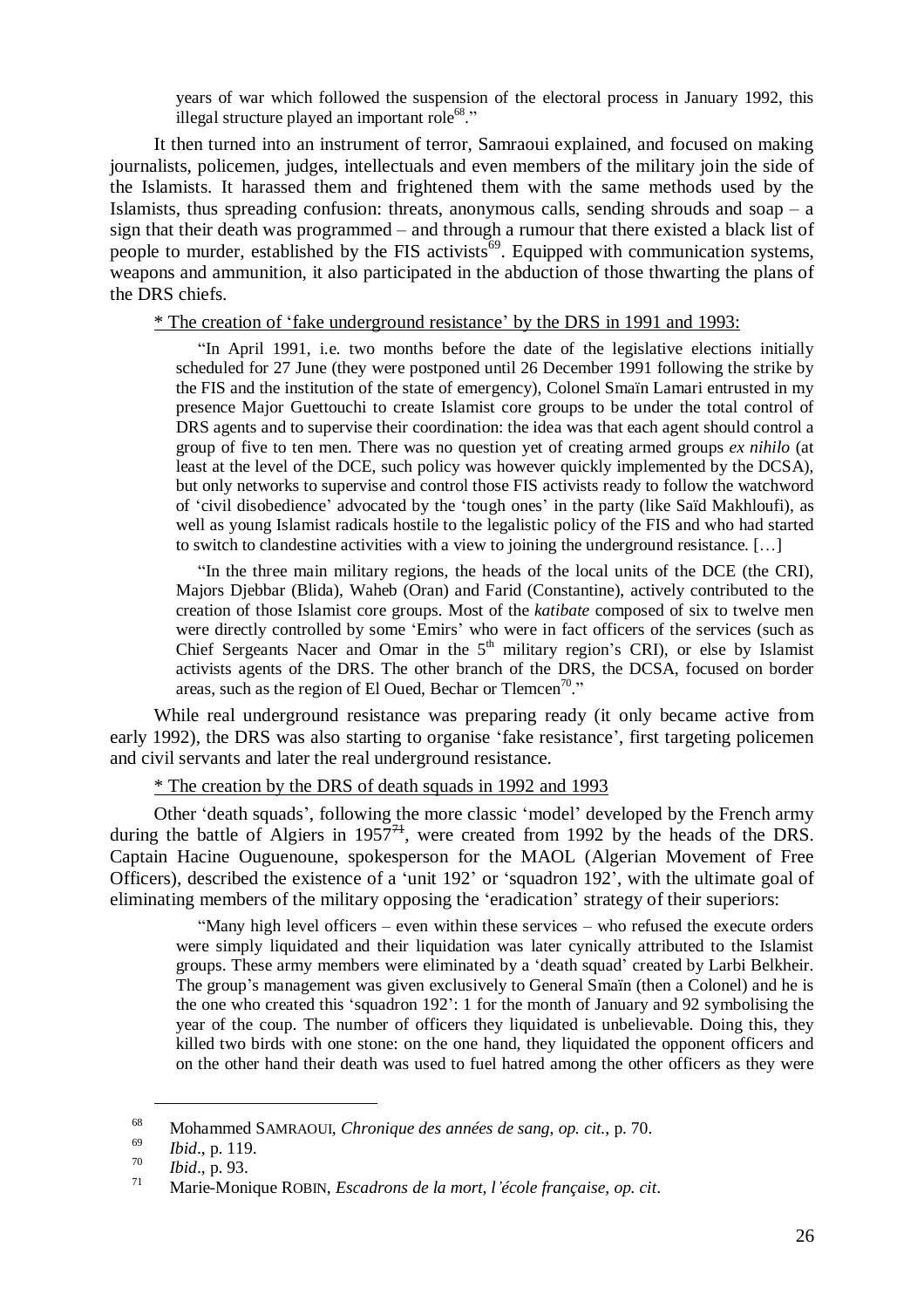told they had been killed by Islamists. Through this they also encouraged people to 'go beyond' and get further involved in the fight against terrorism<sup>72</sup>."

The creation by the DRS of OJAL (Organisation of Free Young Algerians), a fictitious organisation (supposed to have stemmed from simple citizens opposed to Islamism) imagined at the end of 1993 by General Médiène, was proved by three concurring testimonies. Former Colonel Samraoui thus explained that OJAL:

"Signed its first activities as an alleged clandestine anti-Islamist civilian organization in November 1993. OJAL was most active in March and April 1994, but it claimed responsibility for dozens of murders, leaving a bloody and lasting trail in the region of Algiers, in Blida, Médéa, Chlef, Boufarik… Here is an example, among many others, of its acts: on 11 April 1994, the bodies of five murdered young persons were found with this message signed by OJAL: "This is the fate of those who help terrorists"

"Another victim of OJAL was Mohamed Bouslimani, President of the charity El Islah oua El Irshad, a man very respected for his righteousness and his integrity […] (advocating a fair Islam, tolerant and peaceful, he was a danger for the DRS Generals who sought to tarnish the image of Islam to justify their fight against extremism). Bouslimani was abducted on 26 November 1993 at his home in Blida. He was found slaughtered on 23 January 1994. Strangely enough, both OJAL and the GIA (two relays of the ruling power) claimed responsibility for his abduction. Of course, no investigation was carried out and this crime, like many others, remains unpunished.

"I learned the truth about OJAL in 1995, through an officer who had been a member of the CC/ALAS special forces, Colonel Mohamed Benabdallah, who had been under my orders in June 1991 during the administration of the state of siege […]. This officer had actively participated to the 'extremists' hunt' at the head of a unit under the joint authority of the CC/ALAS (and as such receiving orders directly from General Mohamed Lamari) and of the DRS working in close collaboration with the CTRI of Blida. (…) Colonel Benabdallah proudly told me that he had been an officer at OJAL, a death squad created at the initiative of General Toufik. He directly took part in the acts signed under this name, carrying out his nasty job in Blida, Béni-Mered and Chebli. The men under his command wore masks during the operations (…) which were later attributed to OJAL, or disguised themselves as Islamists to perform abductions and summary executions. In order to illustrate his allegations, Colonel Benabdallah told me previously unknown facts, such as the publication in spring 1994, of fake statements attributed to the Islamists imposing a curfew on Blida, Médéa and Aïn-Defla starting at 6 o'clock PM to allow the paratroopers under his command to conduct raids in total impunity. $73$ ".

The former Chief Sergeant Tigha gave the following details:

"The name OJAL was invented by Colonel M'henna Djebbar's deputy, i.e. Captain Abdelhafidh Allouache, one of the brains of the first military region's CTRI. He is the one who came up with the initials of this imaginary pseudo-organisation. He even ordered the judicial police to put up leaflets under the organisation's name on the city walls. Following the first experience of the CTRI/1<sup>st</sup> military region, the other DRS centres scattered across the national territory used the same procedure to kill and cover themselves up officially. The gendarmerie and the police, well aware of the facts, picked up the bodies every morning and buried them.<sup>74</sup> $\cdot$ "

With the creation of militias in the spring of 1994 – which, under the supervision of the military command took over part of the death squads' dirty job – and with the massive involvement of the CCLAS special forces in illegal and clandestine activities to eliminate

<sup>72</sup> Interview of Captain Ouguenoune collected by Jean-Baptiste RIVOIRE, 14 June 2002, *in* Habib SOUAÏDIA, *Le Procès de 'La Sale guerre'*, La Découverte, Paris, 2002, p. 494.

<sup>73</sup> *Ibid*., p. 202-204.

<sup>74</sup> Abdelkader TIGHA, notes (quoted by Mohammed SAMRAOUI, *Chronique des années de sang*, *op. cit.*, p. 204).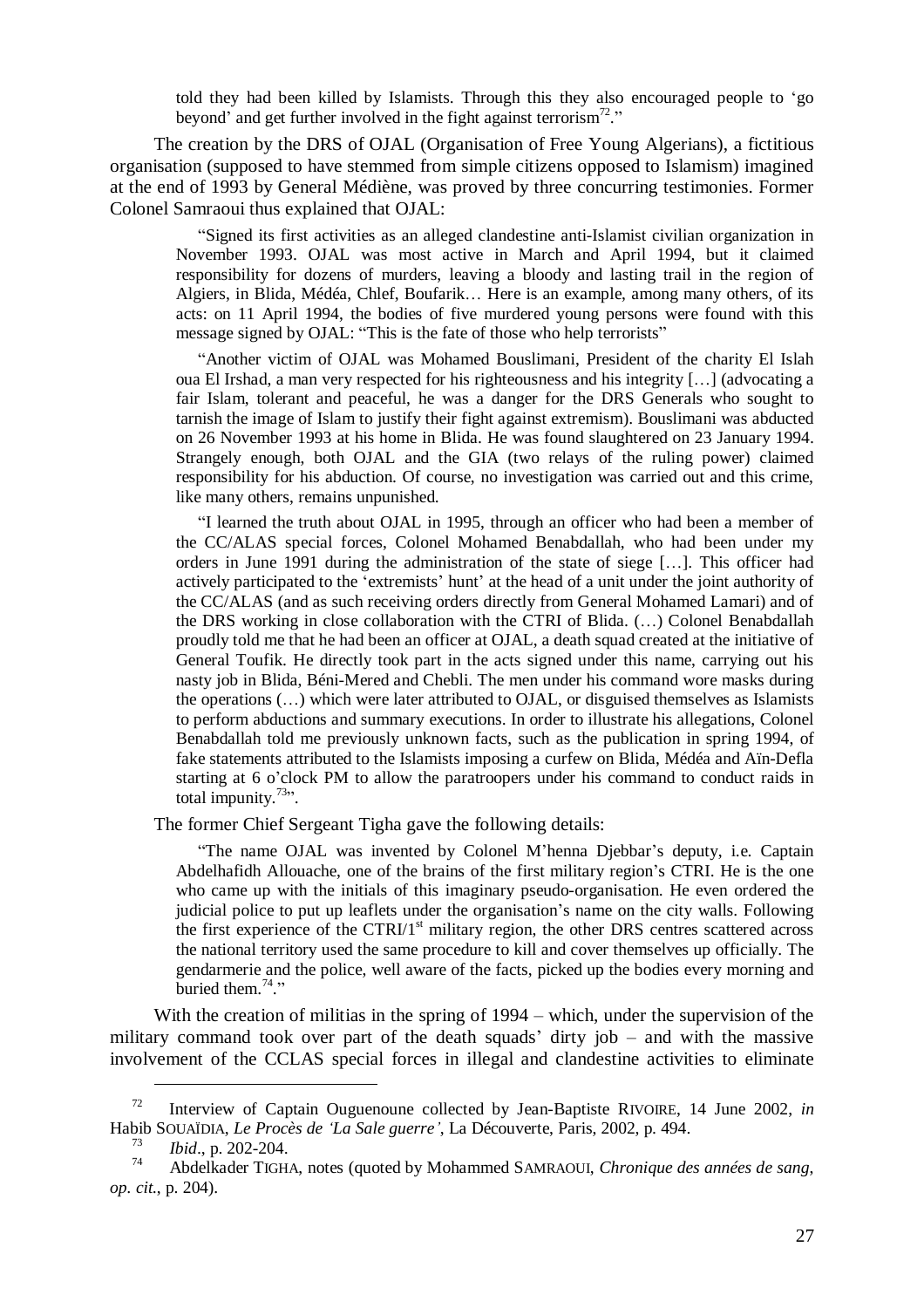opponents, this type of organizations no longer served a purpose. Their developers no longer needed this kind of screen and they simply disappeared.

#### **Conclusion**

From 1994, the army and the services put in place a real machinery of war: some 200,000 militiamen and 80,000 gendarmes, in addition to army members, policemen and agents of the DRS and GIS already mobilised. In short, in 1996, a force potentially of 480,000 men strong, whose 'core group'- a few thousands members of so-called 'elite' units of the special forces and the DRS – played the main part in the 'clandestine' state terrorism developed by the 'Janvieriste' Generals against the Islamist armed groups and the civilian population. Secrecy was the main characteristic of the functioning of this military power, which managed to organise secrecy and disinformation in order to hide from the eyes of the international community the conduct of a war against the population which went far beyond the horror reached in some Latin-American dictatorships in the 1970s, and which can be compared to those twice led by the FSB and the Russian army in Chechnya in the 1990s.

In July 2002, former Prime Minister Sid Ahmed Ghozali (June 1991 – July 1992), overcome by a rare excess of sincerity, gave details in an interview with a weekly Algerian magazine of his own vision about the organisation of real authority, which undoubtedly constitutes one of the keys to understanding the secrecy which surrounded the 'dirty war' and its methods:

"There exists in Algeria an apparent power and a hidden power. […] All our institutions are fictitious. Only the military institution really exists. […] When one talks about the military institution, it is a 'handful' of people who, in the name of the army, control the whole of Algeria and not only the institution it represents. [...] But everything they did, they did it with the complicity of the political power in the framework of a contract: we get the power and you, the responsibility. This is to say: we decide, and you are responsible<sup>75</sup>."

Behind those 'decision makers', the army and the services appear as a sum of power structures mutually keeping watch on each other. In fact, each of these military structures tried from 1992 to fight their own war through continuously building alliances and compromises. The DRS occupied a central place in this fragile game: whatever the service which conducted arrests, torture and executions (police, gendarmerie, CCLAS, ANP...) the information was transmitted to the services of the DRS, as was abstemiously described by Abdelkader Tigha, who noted that, from 1993:

"All information or arrested terrorist ought to be systematically transferred to the CTRI in Blida. Such were the orders of General Mohamed Lamari<sup>76</sup>."

Logically, the DRS had a deciding influence on subsequent operations. It controlled the use of torture (its agents regularly visited centres in the many services involved in repression to supervise torture sessions or to abduct victims and detain them in their own centres, where they were tortured again and often murdered) and assassinations (elimination on an 'industrial scale' was generally carried out in precise locations under the control of the DRS). Also, due to the almost total control it had acquired from early 1996 over the Islamist armed groups, the DRS was also directly involved in 1996 and 1997 in mass massacres (the order to prohibit army intervention in case of massacres was a decision of Smaïn Lamari: he asked the ANP's Chief of Staff Mohamed Lamari to inform military units posted in each of the regions<sup>77</sup>). The DRS chiefs thus controlled the war machinery thanks to their alliances, their provocations, manipulations and secret structures.

<sup>75</sup> *El Khabar-Hebdo*, n. 177, 20-26 July 2002.

 $^{76}$  Abdelkader TIGHA, notes.

See study "Les massacres".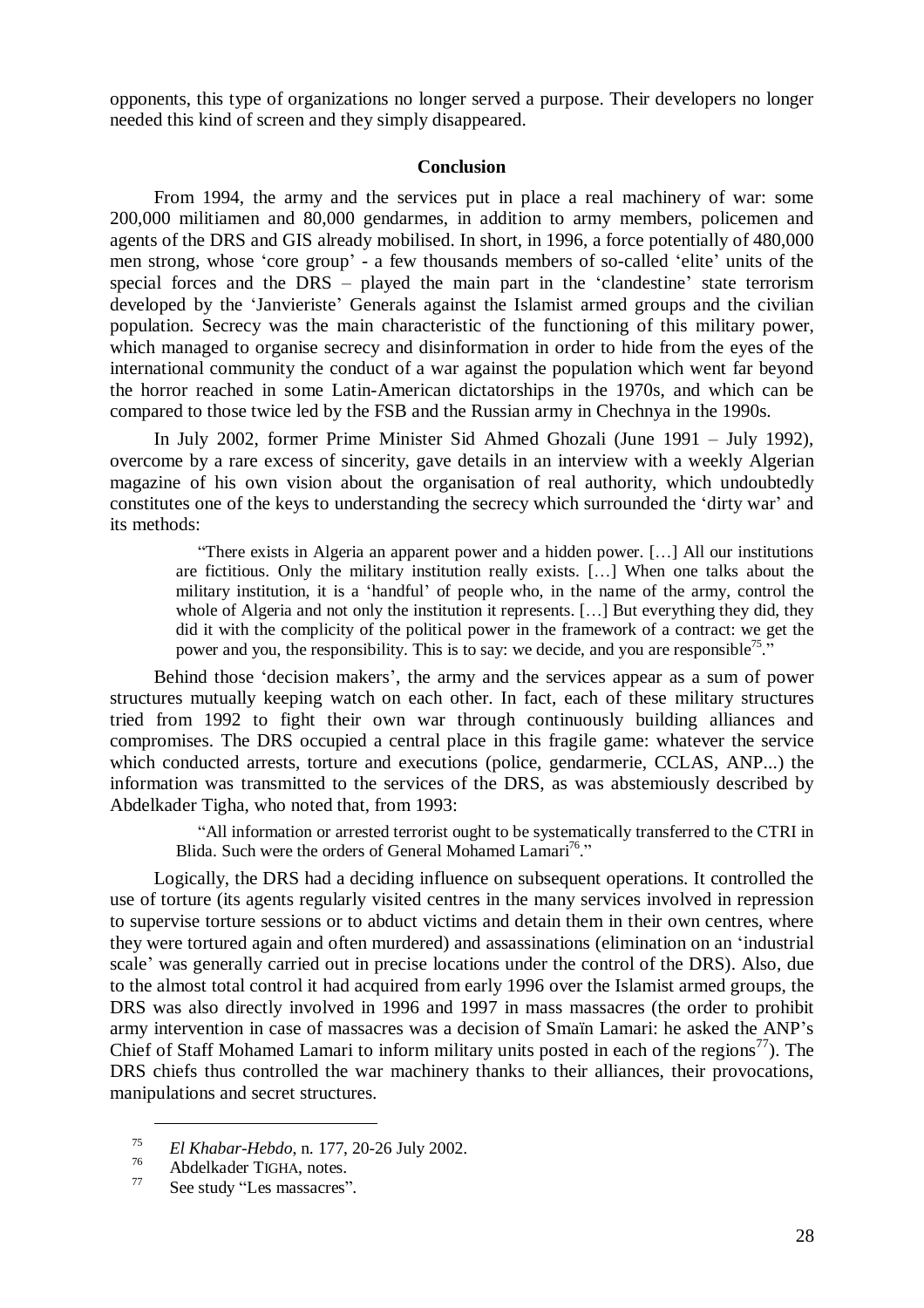The DRS was formally under the authority of the army, but the war allowed it to widen its scope of action: it became its source of information, its brains and its clandestine armed wing. Because the services also had at their disposal the most effective means of influence on political and economic life, with an infinite margin for action and decision, its chiefs still today hold an inescapable power**.**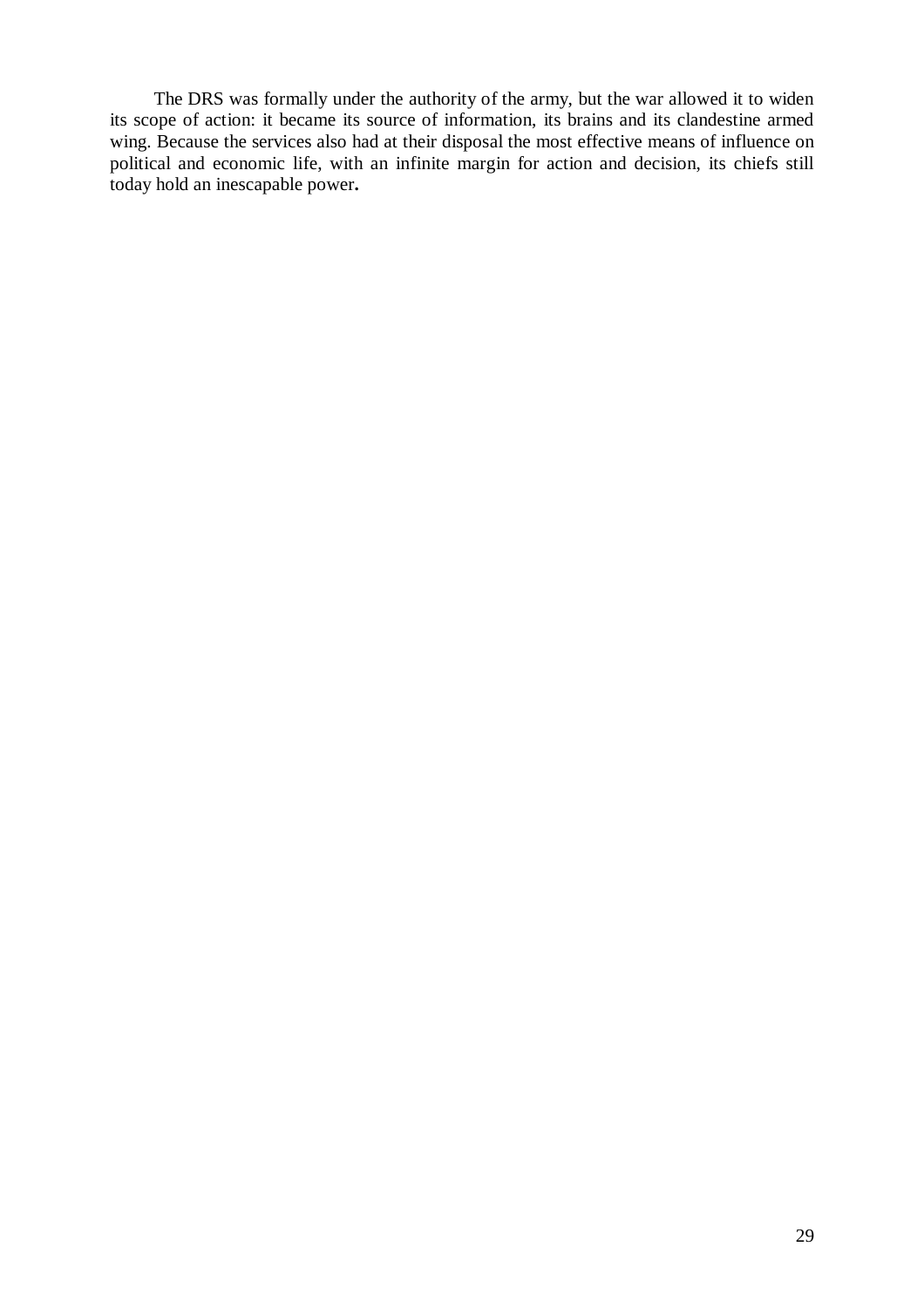# III. The methods of repression

The description above of the functioning of the organs of repression from the beginning of the war in 1992 is not sufficient to thoroughly understand it: it is also necessary to consider the methods of repression, and the way in which they interfered with one another, were superimposed or complementary. In this sense, their classification is a partly artificial exercise. Still, it is helpful to understand the diversity of means used, their dangerousness, the chain of events they set in motion, and, most importantly, the key role of secrecy and disinformation in the conduct of the war, to the extent that officials were able for years to deny even the existence of human rights violations committed by the forces of repression and, all the more so, their responsibility in them.

#### **The methods of 'psychological action' and manipulation of Islamist violence**

As early as 1990, and in a much greater way after 1992, the chiefs of the DRS and the army widely resorted to methods of psychological action and warfare, which had been developed and theorised during the first Algerian war by the officers who created the concept of 'modern warfare' (mainly Colonels Charles Lacheroy and Roger Trinquier). They gained wide adherence in many wars, from Viet Nam to Latin American state terrorism in the 1907s, then in the 'savage wars' of the 1990s (former Yugoslavia, Chechnya, Algeria, etc.)<sup>78</sup>.

These methods' main objectives are, on the one hand, to condition public opinion and, on the other hand, to infiltrate and manipulate the enemy. With no claim of exhaustiveness, we will study below a number of those techniques used by the Algerian Generals and their services.

#### *Indoctrination and disinformation*

\* Indoctrination of soldiers, from the end of 1990, was considered essential by the hierarchy. They were progressively accustomed to think and speak in a heinous manner about the Islamists who they were about to confront, through different techniques: convincing them that the worst was to happen to them if the Islamists came to power (the Iranian and Sudanese examples were used as arguments), talking about them in injurious terms ('cockroaches', 'sub-humans', 'rapists') and envisaging any possible way of eliminating them ('we must exterminate traitors' etc.)

From 1994, as war was conducted on a large scale, this conditioning was exacerbated, as Habib Souaïdia, a former officer in the special troops, explained in his book:

"More generally, everything was done to condition us to kill without uncertainties. Of course, from 1993 already, the heavy losses we incurred bred hatred among soldiers against anyone with a beard and *kamis*. But our chiefs fostered this feeling.<sup>79</sup>. »

The expected and obtained outcome was that many soldiers believed that the arrested suspects were more than likely to be 'terrorists'. For some young officers, even civilians were responsible for what was happening, and repression could thus be extended to the whole population.

\* The numerous disinformation campaigns jointly conducted by the DRS press and documentation service, with the support of some politicians and intellectuals and the majority of newspapers, aimed at hiding, from international and national public opinion, the reality of war and its actual stakes.

In these discourses, ever since the coup, the Islamists were systematically presented as

<sup>78</sup> Marie-Monique ROBIN, *Escadrons de la mort, l'école française*, *op. cit*.

<sup>79</sup> Habib SOUAÏDIA, *La Sale Guerre*, *op. cit.*, p. 187.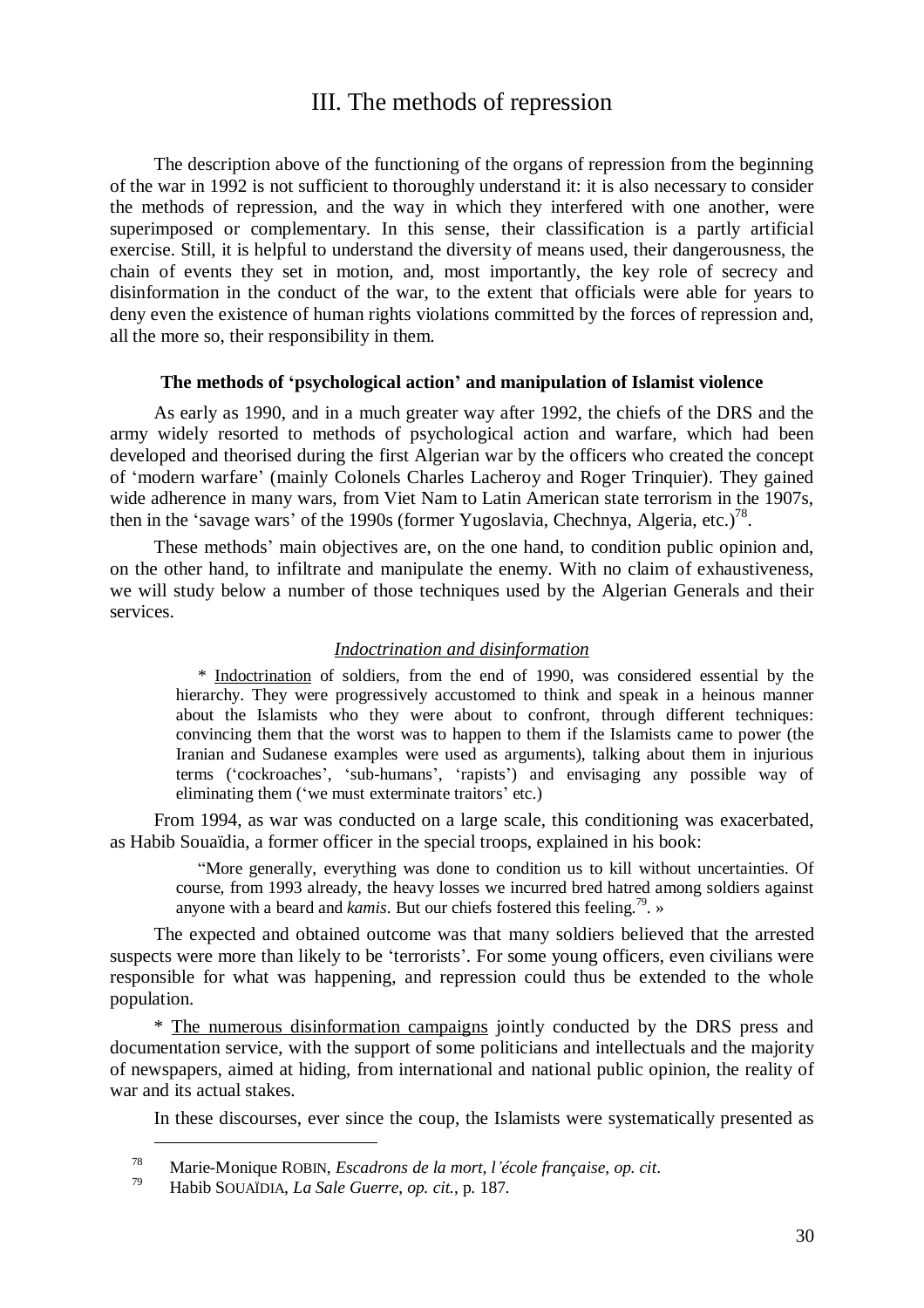obscurantist and archaic 'bearded men', and bloodthirsty, dangerous extremists. In order to be credible, the DRS propaganda service underlined, through the press, the violent and excessive words of some of them, 'forgetting' their calls for peace and dialogue, and attributing to them slogans and statements more radical than their own, that were conceived and written by the services. In the face of the Islamists, the regime was presented as defending the values of modernity and the rights of women. War thus allegedly opposed a society supporting a multiparty system and fighting for democracy to the tenets of a regressive Islamic dictatorship.

*Entirely manufactured 'scandals'*were used to nourish the theory of a powerful (because it had foreign support) and brutal Islamism. For instance, it was easy, given that the radical Islamist speech was 'structured around the harmful and corrupting role of women', to invent scandalous incidents to support this way of thinking, as was noted by former Colonel Samraoui, who explained that, from late 1990 and early 1991,

"In Telemly, an area in the hills above Algiers, a 'radical' was pouring vitriol on young women who did not wear the *heap*; this 'mysterious' religious extremist was never identified, and all the less so arrested by the police. And for a very good reason: he came also from the CPMI barracks in Ben-Aknoun.<sup>80</sup>".

'Evidence' was all the easier to provide for the international and national media, to the effect that the responsibility for the war and its barbarism was always attributed to the Islamists. The security forces were only officially accused of some 'faux pas'. State terrorism, despite its extent, totally hid behind Islamist terrorism. It was a most efficient screen:

"The police entered the neighbourhood and targeted families: thefts, destruction, arbitrary arrests, rapes, murders  $[...]$  and the blame for all of this was put on the armed groups<sup>81</sup>."

The chief of Security to a policeman who discovered a massacre perpetrated by other policemen: "Make it a terrorist story and close the file! $82$ "

Such examples are countless. On television, false evidence was abundantly presented: AIS members collaborating with the DRS were presented as reformed GIA members and denounced their methods; soldiers guilty of murder were presented as FIS supporters; tortured detainees admitted their belonging to the GIA and crimes they did not commit, etc. All the massacres (in particular in the years 1996-1998) were also attributed to the Islamists, although many clues lead one to believe that they were ordered by the security services.

*The use of cruel and shocking images* was exploited in a very clever manner, especially after the great massacres of 1997. If it can be said of tales of horror that their instrumentalisation "is one of the most efficient means of building the hate-worthy enemy, it makes survivors go mad and prevents witnesses from thinking […] telling the story of cruelty terrorises and de-politicises $\frac{83}{3}$ , what can be said of pictures of slaughtered women and massacred babies??

"February 1995: many women were kidnapped, some raped, others mutilated and murdered in the region of Blida and Chlef by 'armed groups' […]. These ignoble and villainous acts were largely reported on state television. Horrible and shocking scenes were broadcast at prime time $\overset{\overline{\delta}4}{\cdots}$ 

"The bodies of women who had been raped and whose throats had been slit was used to

<sup>80</sup> Mohammed SAMRAOUI, *Chronique des années de sang*, *op. cit.*, p 105.

<sup>81</sup> Jacques GIRARDON, "Algérie : parole de flic", *L'Express*, 12 September 1995.

<sup>82</sup> Kamel B., "À propos de terrorisme…", *loc. cit*.

Sonia DAYAN-HERZBRUN and Véronique NAHOUM-GRAPPE, "Algérie, des questions nécessaires", *Le Monde*, 30 January 1998.

<sup>84</sup> Salah-Eddine SIDHOUM, *Chronologie d'une tragédie cachée (11 janvier 1992-11 janvier 2002)*, Algeria-Watch, 11 January 2002.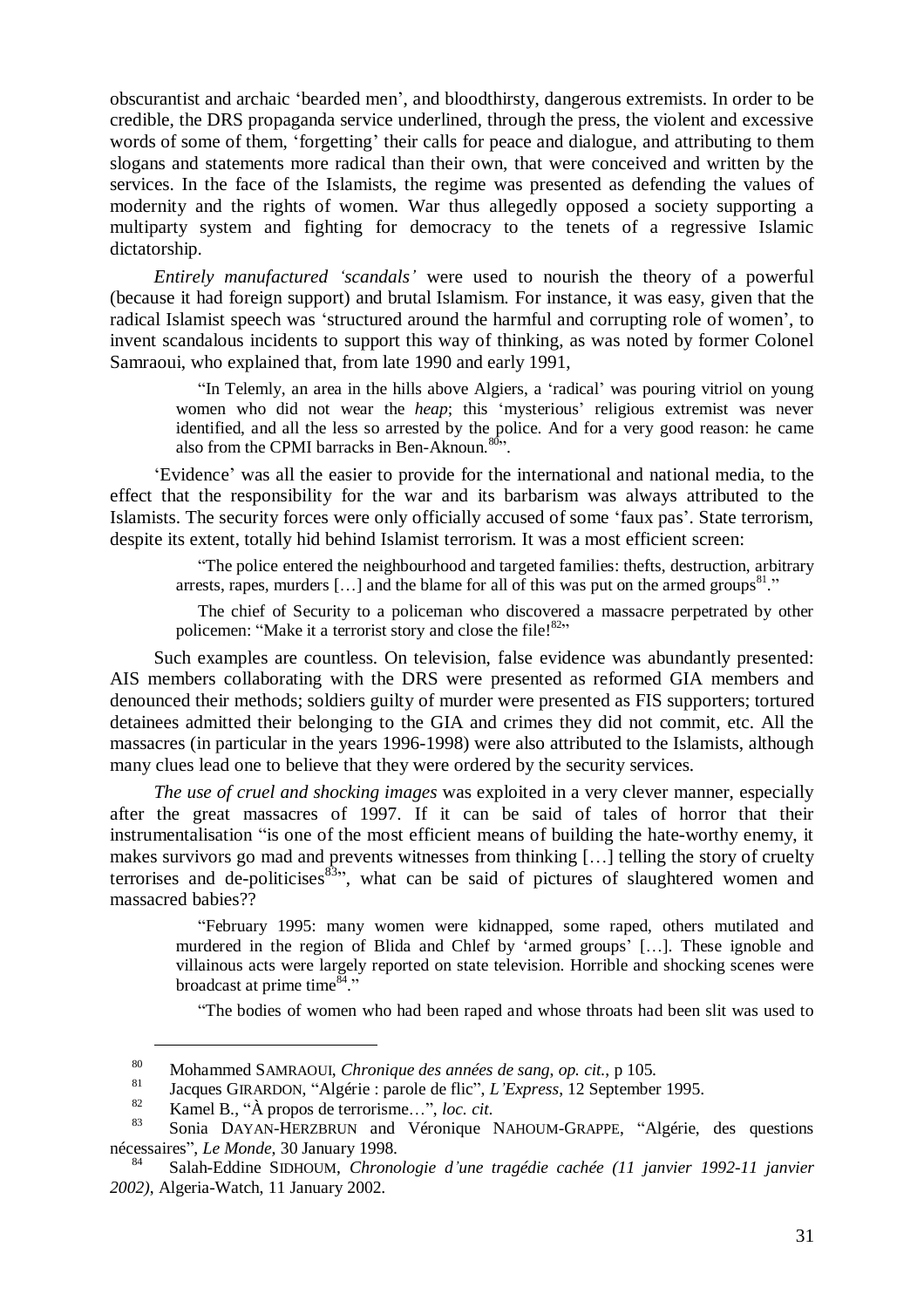promote a policy. You cannot imagine the impact a naked and horribly tortured body seen on TV can have on households…It is a terrible shock…terror…If women are not safe, then nothing is safe…The show is used to provoke disgust and revolt, with the aim to promote the creation of anti-Islamist militias…Any real debate about the modalities of the use of power is avoided and emotion is highlighted. To the detriment or reason<sup>85</sup>..."

What was really at stake and those responsible for the conflict then had to be masked, and the issues clouded. Confusion was organised. To begin with, in its most straightforward expression: *the use of rumour,* as the journalist Ali Habib explained in 1996:

"This 'culture of rumour' was built and managed from the start by the authorities and in particular by the security services. Thanks to censorship and total control over information, they were able to use rumour as a political weapon. […] Since 1989, the two conflicting sides, the 'democrats' allied to the military and the Islamist movement, made rumour their combat weapon with which no holds were barred. […] At the military level, rumour took mad proportions, underlining the acts of some and others and entangling truth and lies, exaggeration and pure brainwashing<sup>86</sup>."

In the massive disinformation action led by the DRS, *the habit of always intermingling truth and lies* was particularly useful to mask the authorities' real objectives and allow them to keep all the cards. Based, for instance, on genuine facts (the religious taboos of some extremists), it was possible to spread an alarmist, exaggerated or false idea (that *all* Islamists goals were behind the times). It was also possible to hide a shameful goal behind a virtuous objective of 'public interest' (the need, in order to 'protect the democratic process', for imposing the state of siege in June 1991 implied that no election could take place  $87$ ; the coup of January 1992 was supposed to prevent an Islamist dictatorship, but also to dismiss President Chadli, who was in the way of the real decision makers).

*The use of double language*— Algeria ratified the International Convention against Torture in 1989, as if the hundreds of young people tortured in October 1988, had never existed<sup>88</sup> — *and of double game* had the same use, as Samraoui explained for the early 1991 period:

"General Toufik [Médiène] used the two branches of the DRS to provoke the FIS while controlling it: while the *agents provocateurs* of Major Bachir Tartag (DCSA) attempted (with little success) to disrupt the FIS marches, agents of Major Amar (DCE) were helping the FIS security services to supervise the demonstrations ${}^{89}$ ..."

This double-dealing continued till the late 1990s: clemency was promised to 'terrorists' who surrendered and, at the same time, the order was given to the militiamen to slaughter them<sup>90</sup>; the army negotiated with FIS leaders while a virulent defamation campaign presented the Islamists as a horde of fanatics ready to eliminate all those who stood in the way towards a theocratic State; etc. It is important to underline that this defamation campaign led by the DRS was largely facilitated by the fact that the leaders of the former FIS did not clearly condemn the acts of radical Islamists, although they no longer ignored, at least from 1996, that they had been widely manipulated by the DRS.

*Fake statements, leaflets, slogans and generalisation.* From 1991, Samraoui reports, his service (under the DCE) drafted and disseminated fake statements attributed to the FIS. Their

<sup>85</sup> Salima GHEZALI, *Le Nouvel Observateur*, *loc. cit.*

<sup>86</sup> Ali HABIB, "La gestion de la rumeur", *in* REPORTERS SANS FRONTIÈRES (dir.), *Le Drame algérien*, *op. cit*. p. 100.

<sup>87</sup> Lounis AGGOUN and Jean-Baptiste RIVOIRE, *Françalgérie, crimes et mensonges d'États*, *op. cit*., p. 206.

<sup>88</sup> *Ibid*., p. 140.

<sup>89</sup> Mohammed SAMRAOUI, *Chronique des années de sang*, *op. cit.* p. 100.

<sup>90</sup> Luis MARTINEZ, *La Guerre civile en Algérie*, *op. cit.*, p. 236.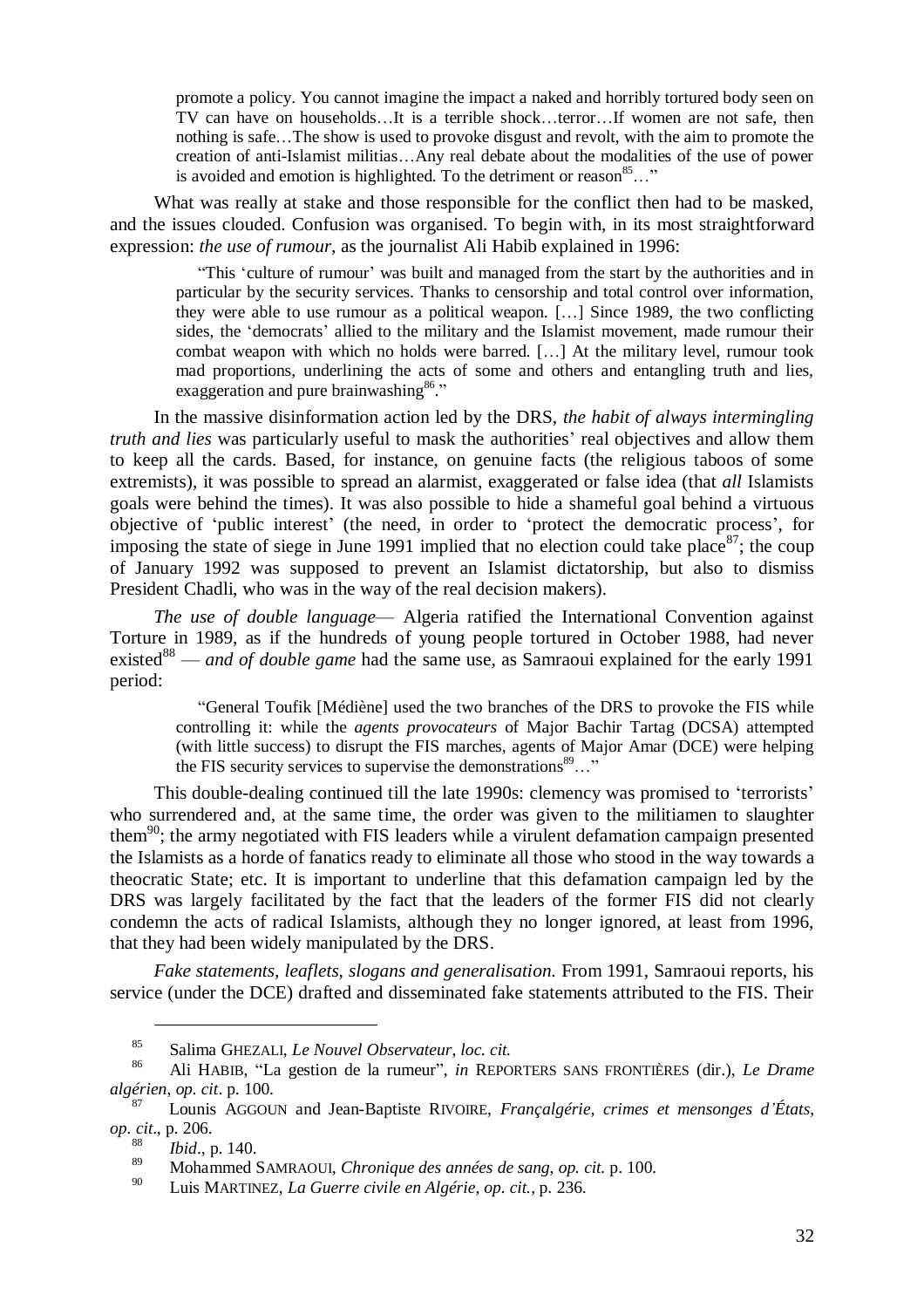main aim was to raise awareness among public opinion on the danger of the Islamist threat and to comfort the position of all the enemies of the FIS; however, they were also used to fuel tensions among FIS leaders, which were suspecting one another of drafting such statements without prior consultation. These called for *Jihad*, to take up arms, to install a theocratic state, to apply the *Sharia* and went beyond the Islamists' statements, themselves already disturbing (in January 1991, fake statements attributed to the FIS were even read out during the 8 o'clock evening television news on TV $)^{91}$ .

In the same spirit, fake leaflets containing death threats against journalists, intellectuals, artists, doctors or civil servants were drafted at the CPO and distributed by the 'Protection Section' of Smaïn Lamari<sup>92</sup>. These methods involved generalisation and confusion (between the people and the FIS, and between the FIS and armed groups), confusion which was widely fuelled by the violent acts of DRS-manipulated extremist groups and attributed to the FIS.

After the start of the war, the practice of 'DRS-made' fake Islamist statements intensified, Samraoui reports, quoting amongst others Colonel Benabdallah, who had been from 1992 to 1994 at the head of a unit under the authority of both the CCLAS and the DRS, and who told him in 1995 that he was at the source of

"the publication in spring 1994 of fake statements attributed to the Islamists, imposing a curfew in Blida, Médéa and Aïn-Defla from 6 o'clock PM in order to allow the paratroopers he controlled to carry out raids in full impunity $93$ ".

From autumn 1994, the DRS agent Djamel Zitouni became a GIA's' 'national Emir', and under his 'Emirate',

"The DRS fabricated many GIA statements signed by him, targeting [amongst others] two FIS leaders, Abbassi Madani and Ali Benhadj, even condemning them to death<sup>94</sup>."

*The scenarios* were staged and officially concealed the DRS lethal objectives or activities. There were 'actively sought' terrorists with whom the DRS was quietly negotiating (such as Saïd Makhloufi in summer 1991). There were 'fake' abductions (for instance of three French consulate staff members, the Thévenot spouses and Alain Fressier, in October 1993<sup>95</sup>), fake shooting by terrorists who were used to justify the death of detainees during their transfer, fake imprisonment (of DRS Islamists) accompanied by fake claims (the GIA demanded after each 'strike' the release of Layada, a double agent at the service of the DRS which imprisoned him in June 1993) and, of course, 'unsuccessful searches' following bogus investigations in some murders or disappearances<sup>96</sup>. Such examples can be multiplied, in particular with regards to the activities of the GIA against France (form the abduction of the Thévenot spouses to the one of the Tibhirine monks and their subsequent murder in 1996, through the hijacking of a Air France Airbus in December 1994, the murder of the *Pères blancs* of Tizi-Ouzou a few days later or the terrorist attacks in Paris in 1995), acts which are now recognised to have been conducted following 'scenarios' drawn up by the DRS services<sup>97</sup>.

<sup>91</sup> Mohammed SAMRAOUI, *Chronique des années de sang*, *op. cit.*, p. 66 and 94.

<sup>92</sup> *Ibid*., p. 94.

<sup>93</sup> *Ibid*., p. 204.

 $\frac{94}{95}$  *Ibid.*, p. 219.

<sup>95</sup> See Lounis AGGOUN and Jean-Baptiste RIVOIRE, *Françalgérie, crimes et mensonges d'États*, *op. cit*., p. 342 *sq*.

Tigha tells how he was reprimanded by his superiors for having conducted in 1996 a genuine investigation in the murder of two professors, which was attributed to the Islamists, but was in fact carried out by the DRS, which he did not know...<br><sup>97</sup> See on these issues the rigorous demonstrations by Lounis AGGOUN and Jean-Baptiste

RIVOIRE, *Françalgérie, crimes et mensonges d'États*, *op. cit*.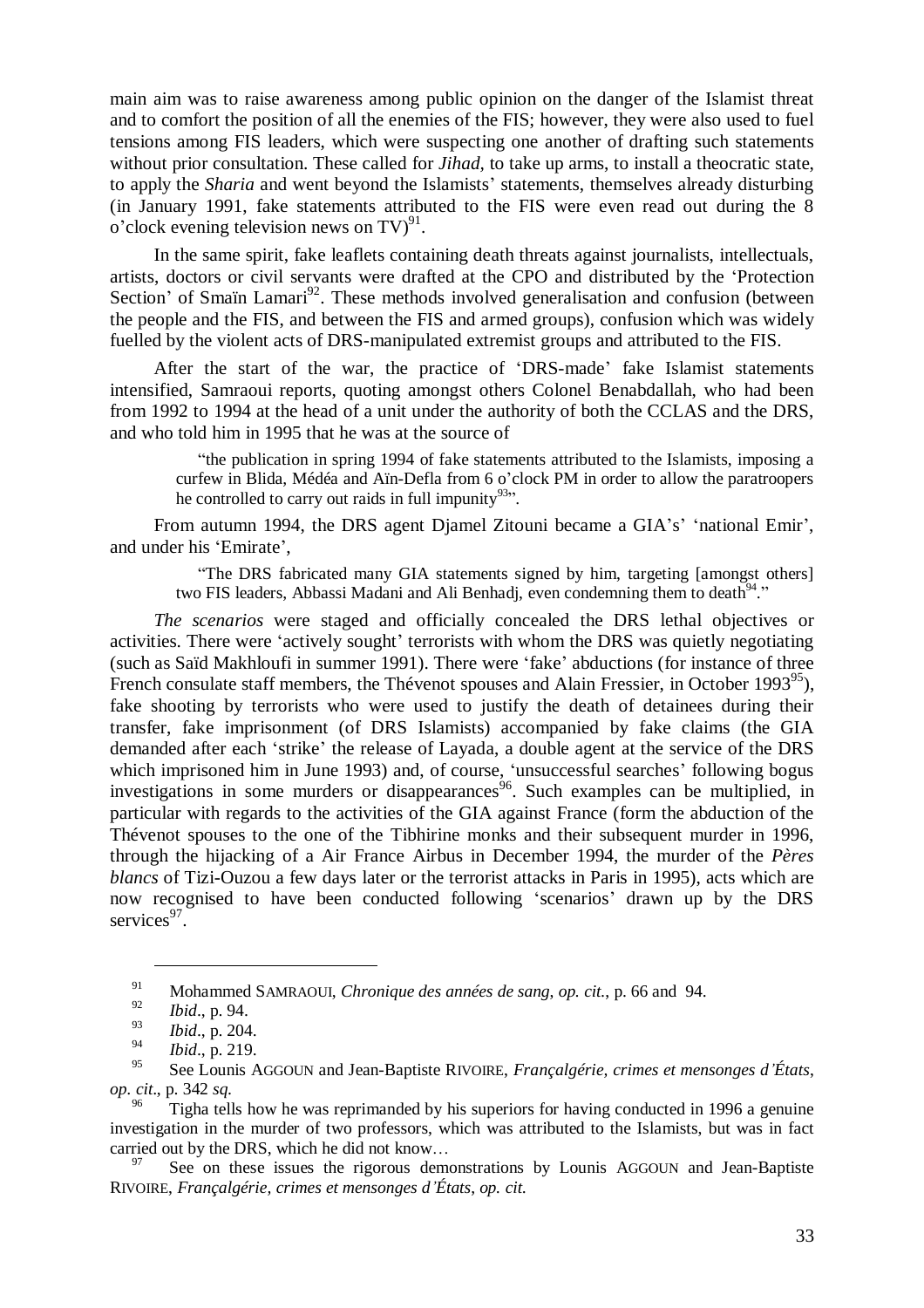All these disinformation operations were very successful: the military as well as an important part of national and international public opinion were convinced that the nature of the 'Islamist threat' widely justified the all-repressive policy. The theory of a khaki messianism fighting 'green fascism' was disseminated in all possible forms to muffle accusations of human rights abuses perpetrated by the security forces. It took large-scale civilian massacres (1997-1998) and the criminal passivity of the security forces at this occasion for the accusations, stemming from international NGOs amongst other, to start being heard.

#### *Other methods of repression and psychological action*

\* Intimidation and blackmail. Intimidation were carried out through anonymous phone calls as well as letters of threats, sending shrouds and pieces of soap (from as early as 1991, a DCE unit under the direct authority of Smaïn Lamari was in charge of such way of intimidating journalists or other personalities in order to 'convince' them of the Islamist threat<sup>98</sup>) abductions or arrests (in June and July 1991, policemen and gendarmes proceeded to several thousand arrests of simple FIS activists or supporters, who were progressively released the following weeks).

Blackmail, as a more specific threat, was largely used from 1992 against soldiers and policemen reluctant to execute clearly criminal orders, as a dissident policeman told the British daily *The Observer* in January 1998:

"Either you obeyed the orders or you were dead! If you stopped, they could attack your families and they confiscated your passports when you joined the police<sup>99</sup>."

The 'choice' between death and cooperation with the services was also used to force some military dissidents (and above all many Islamists arrested and tortured) to collaborate. This was for instance explained in 2002 by former Captain Ahmed Chouchane, who had been a victim of attempted blackmail in 1995 after three years in prison (he had been sentenced because of his Islamist affinities), an attempt he was able to escape:

"The command of the security services used blackmail against me. General-major Kamel Abderrahmane himself told me that some within the security services had decided to eliminate me and that I would only be able to escape this sentence by working under his direct authority $100$ ."

More generally, blackmail on families or close contacts was used throughout the war to recruit informers, or to obtain ransom or confessions. It is very important to underline that this technique is still used today in 2004: in at least the last ten years, hundreds or even thousands of soldiers and police officers, disagreeing to the iniquitous orders their superiors asked them to execute, chose to go into exile (in Europe for most of them). But only a tiny handful of them, despite their wish to do so, have spoken openly about the acts of the security forces they witnessed: all know for a fact that their public testimonies would inevitably lead to reprisals against their families and friends who stayed in Algeria.

This is, for instance, only to mention two cases which became public, what happened to the family of former Second Lieutenant Habib Souaïda when his book *La Sale Guerre (*Ed.

<sup>98</sup> Mohammed SAMRAOUI, *Chronique des années de sang*, *op. cit.*, p. 118-119.

Quoted by John SWEENEY, "Atrocités en Algérie : "Nous étions les meurtriers qui ont tué pour l'État", *loc. cit.*

Testimony by Ahmed Chouchane before a Parisian court in July 2002, during the lawsuit for defamation by General Khaled Nezzar against former second-lieutenant Souaïdia (reproduced *in* Habib SOUAÏDIA, *Le Procès de « La Sale guerre »*, *op. cit.*, p. 165).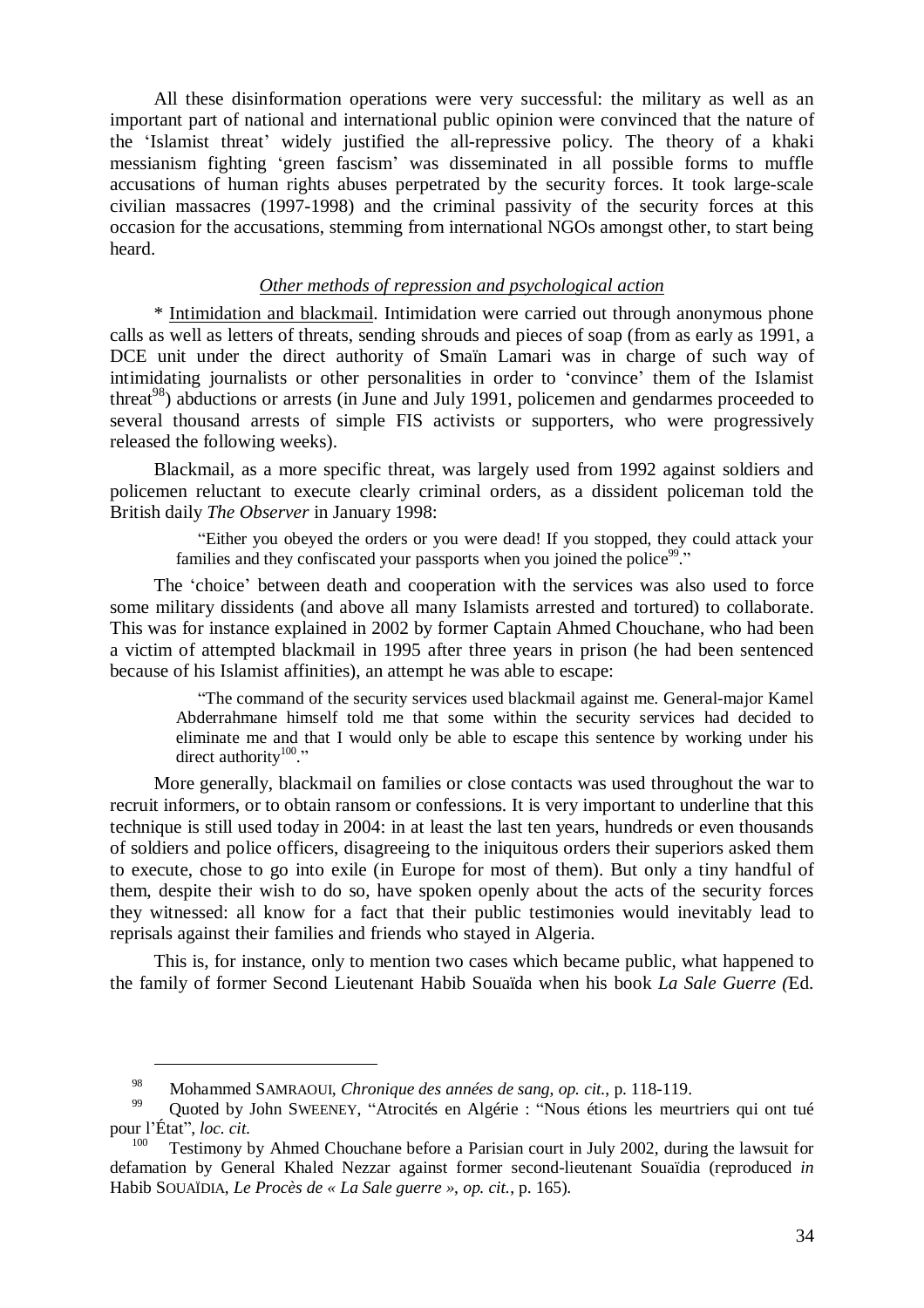The Dirty War) was published in February  $2001^{101}$ , or to the wife of former Chief Sergeant Abdelkader Tigha following the complaint filed in France in December 2003 after his revelations on the role of the DRS in the abduction, followed by the murder, of the French monks of Tibhirine in May  $1996^{102}$ .

\* Enrichment and allegiance. Money, land, social benefits, apartments, miscellaneous goods, cars, holidays overseas, amnesty, and so on. All this was used to buy the silence, to reward or compromise the different actors and/or witnesses of repression and win the loyalty of those responsible. Corruption inevitably led to officials to confuse their own interests with those of the regime. Many testimonies reveal those practices and present them as a deliberate policy. Those officers or political officials who tried to change this were relocated, dismissed or even killed.

Allegiance could also be obtained through promotions, political integration, group networking or business vote-catching. The Generals had personal contacts and networks in every institution. And to be part of them was obligatory to anyone wishing to accede to some posts or to develop a business.

\* Dishonest compromises. Those DRS and army officials who had the most blood on their hands were in general 'loyal' men who owed their career to some military chief. They were prisoners of a system which compromised them by pushing them to take part in barbarism. Getting out of it meant facing elimination: their active participation in acts of torture or assassinations made them accomplices of this killing madness and turned them into 'remote-controlled robots', as Tigha called them.

\* Widespread use of drugs. This is, undoubtedly, the key element which explains the enrolment of thousands of men (officers, troop soldiers and manipulated Islamist militants) in barbarism let loose by the army and DRS chiefs, mainly in the years 1994 to 1998. In their book, Lounis Aggoun and Jean-Baptiste Rivoire summarised as such the information available on this issue:

"In order to bear torture sessions and, in a more general manner, the terrifying missions they were entrusted with, many men in the special forces, including paratroopers, were given drug doses intended to 'give them courage' by their chiefs. "I would say, without risking to be wrong, that close to 80% of troop soldiers and junior officers, but also some officers, took drugs every day" Habib Souaïdia claims in his book<sup>103</sup>. According to the former special forces lieutenant, "several kinds of drugs, including hashish, ecstasy and heroin, were sold inside the barracks". The drug most requested by soldiers, he said, was a product they dubbed 'Mrs Courage': "Within the special forces, this product had almost the same value as a Kalashnikov. As its name shows, it gives courage to soldiers when they have to face death. And they also take some when they are the ones who have to kill …[…] The real name of this drug is Artane; […] in general, those who used 'Mrs Courage's' pills took them with alcohol $^{1\bar{0}4}$ ."

«"This terrifying testimony by Habib Souaïdia supports this other one, by a former paratrooper posted in Mitidja in 1997 we were able to interview in London in 1998: "I stayed four and a half months in the Biskra Academy. Professional soldiers taught us camouflage and gave us injections to kill any feeling we had inside...There was a doctor in a uniform, Doctor L. He was the one who gave us the products to be injected. They vaccinated us in the back and gave us injections on our hands. They were not vaccines. I do not know if it was

<sup>101</sup> "Menaces sur la famille de Habib Souaïdia", <www.algeriawatch.org/farticle/sale\_guerre/menaces.htm>, 11 February 2001.

<sup>102</sup> ALGERIA-WATCH, "Le scandaleux harcèlement des services secrets algériens contre Mme Tigha", <www.algeria-watch.org/fr/aw/com\_aw\_230204.htm>, 23 February 2004.

<sup>103</sup> Habib SOUAÏDIA, *La Sale Guerre*, *op. cit.*, p. 148.

*Ibid.*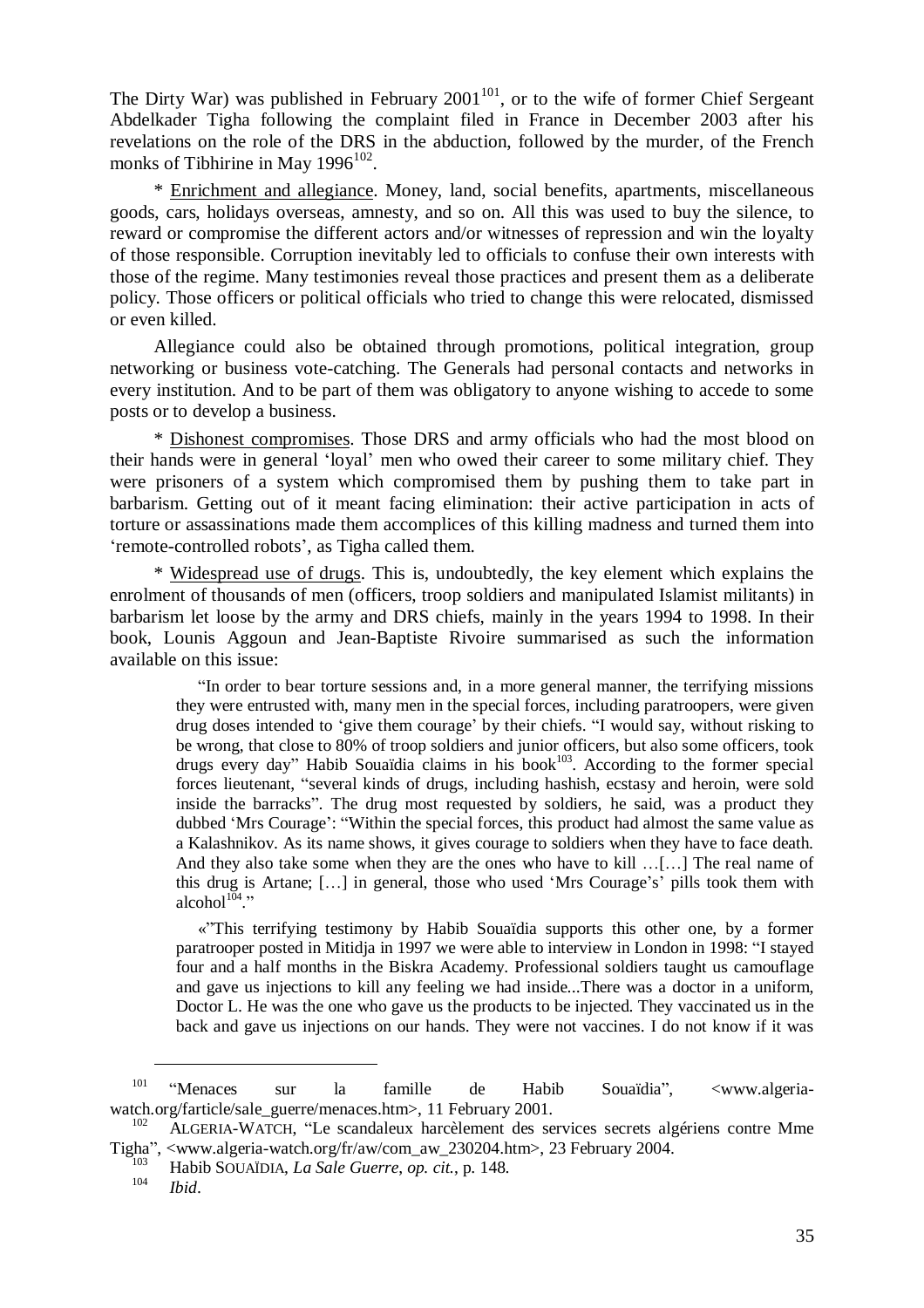cocaine, but it ruins your heart and makes you dizzy. You have the impression than the others are as small as flies...that you can control Algeria. If you are told to kill, you do kill. You are like a robot  $105$ ."

In early 1994, police officers taking part in summary executions in Blida also took drugs: "Some of our colleagues carried out these killings and massacre operations with a feeling of inebriation and happiness", revealed three former police officers in 1997, who were disgusted by what they had witnessed. "They were under the influence of pills which stimulated courage and neutralised fear. We were given these pills daily before undertaking counter-terrorist operations<sup>106</sup>"107

# *Infiltration and manipulation of the enemy*

\* Phone-tapping, shadowing. Already in 1990, the leadership of the FIS was being closely watched through telephone-tapping and shadowing<sup>108</sup>. But all administrators, members of political party or personalities were being monitored. The CPO was in charge of this task. As to the prisons, at least for the one in Blida, Tigha stated that it was monitored by the CTRI, which had bugged the cells with the complicity of the judicial authorities.

\* Provocations were first and foremost manipulations aimed at pushing the Islamists to act or strike, to radicalise and divide those movements at the same time, and eventually to justify repression. The means used were those mentioned earlier: infiltration, disinformation, but also assassination.

\* Infiltration aimed at controlling a group's activities and orient its actions. During the – very relative –'democratic opening' which followed the events of October 1998, DRS agents infiltrated every party which had not been directly created by the DRS. Trade unions and administrations, as it was essential for them to adopt the General's security policy, were equally infiltrated, as Mohammed Samraoui explained when he came at the head of the DCE's research and analysis service in March 1990:

"Almost all of the forty officers under my orders were allocated research and investigation duties […] A real spider's net was thus covering all political, economic and administrative activities in Algiers<sup>109</sup>."

The infiltration of Islamic radical wings (such as the group Hocine F'licha, active in Algiers) began in 1990. It was implemented by 'turncoat' Islamist activists or by DRS agents introducing themselves as deserters. Its aim was to foster division and neutralise those officials supporting political dialogue by provoking actions of blind violence which would put them on a black list. Indeed on that infiltration policy that intensified further in the first months of 1992, Mohammed Samraoui declared:

"I understood only much later that the DCE and DCSA chiefs were playing a double game […]. Most DRS officials like me were told that the infiltration of Islamist groups aimed at better knowing them with a view to destroying them, an option which seemed pretty classic to us in the framework of an anti-subversive war. But in reality, with the secret and active complicity of a very small number of DRS officials carefully selected well before the coup (including Majors Amar Guettouchi, for the DCE, and Bachir Tartag, for the DCSA), this infiltration mainly aimed at fuelling those groups''natural' violence, by inciting them to multiply acts against the security forces, in order to make all of us join the

<sup>105</sup> Interview with "Reddah" for the documentary "Fausses barbes", *Le Vrai Journal*, Canal Plus, 19 October 1997.

<sup>106</sup> Call in Arabic dated 2 September 1997, signed by three police officers: Ramadani, Meziani, Arfi (see <www.algeria-watch.org/mrv/mrvreve/Erklaeru.html>).

<sup>107</sup> Lounis AGGOUN and Jean-Baptiste RIVOIRE, *Françalgérie, crimes et mensonges d'États*, *op. cit*., p. 305 *sq*.

<sup>108</sup> Mohammed SAMRAOUI, *Chronique des années de sang*, *op. cit.*, p. 62.

<sup>109</sup> Mohammed SAMRAOUI, *Chronique des années de sang*, *op. cit.*, p. 39.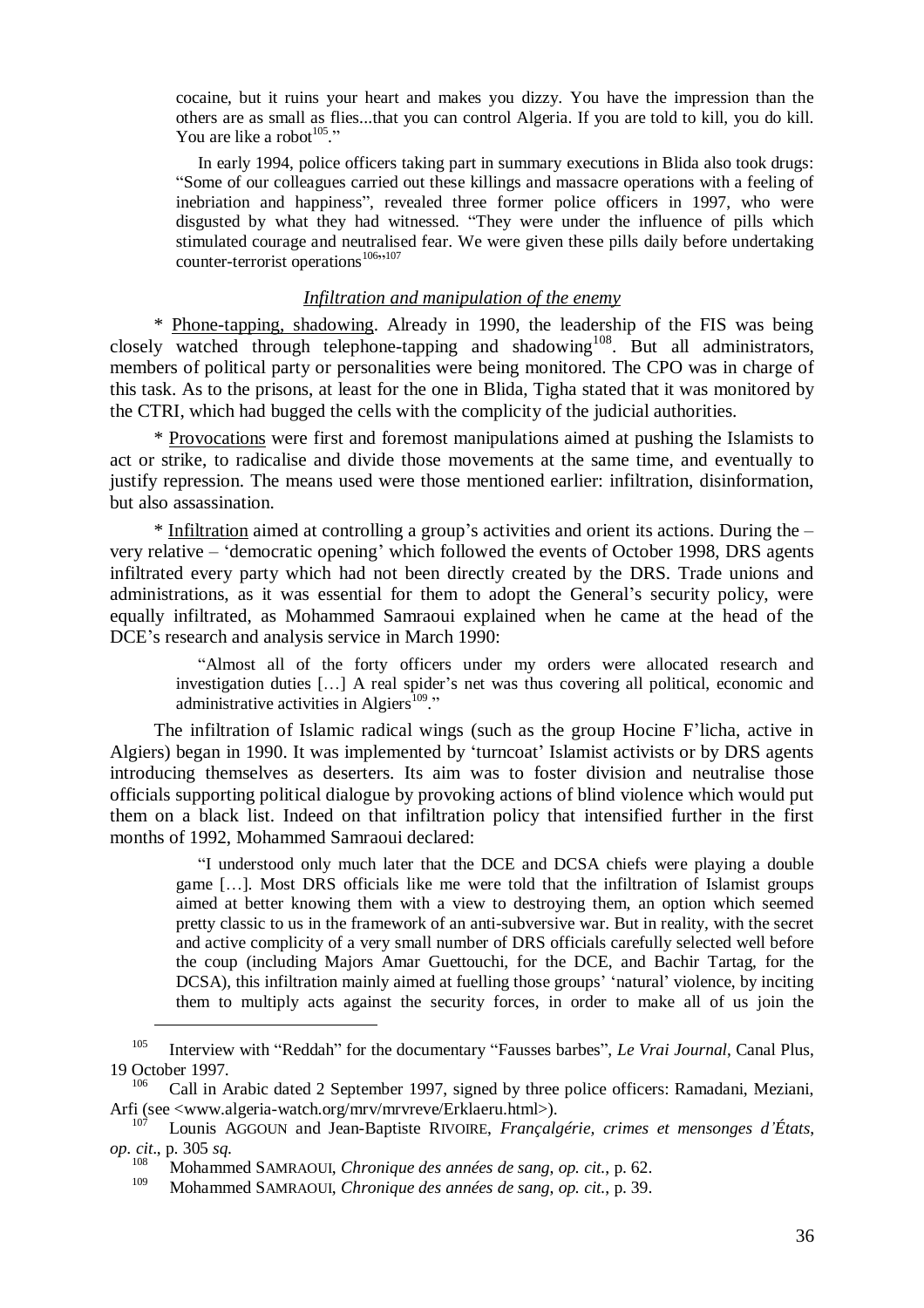'Janviériste' side<sup>110</sup>"

This policy lay within the scope of the recommendations of the 'Nezzar plan' of December 1990 (mentioned above), which also planned the infiltration and control of the FIS. The main objectives were surveillance and control, but infiltrated agents also influenced leaders to radicalize their action and managed to divide them (between nationalists and internationalists, or supporters of participation to the elections versus supporters of a boycott).

From 1993, the security camps in the South and the prisons were infiltrated by DRS agents or turncoat Islamists who constituted new armed groups upon their release by rallying other Islamists, those groups later joined the GIA or  $AIS<sup>111</sup>$  (the infiltration of independent armed groups and underground resistance members was also carried out by ex-convicts and tortured delinquents 'trained in the MS barracks, like at Bouzaréah, where they learn to slaughter<sup>112</sup>"). Later, infiltration and manipulation of Islamist armed groups (mainly the GIA) by DRS agents took even greater proportions, leading to a complex mosaic of truly  $\alpha$ utonomous groups and those controlled by the DRS $^{113}$ .

Infiltration as a way of preventing crime is a classic method common to all polices in the world. However, to instrumentalise crime is perverse abuse. It was used in many different ways, particularly by the DRS, from provocation to infiltration, and eventually led to the creation of a DRS-controlled counter-guerrilla from 1996, in the framework of a terrorismplanning policy.

\* Brainwashing the enemy, a method developed by the French army during the war of independence, was widely used by the DRS in the years 1994-1996, as former Colonel Samraoui reports, mentioning the surprising escape, on 10 March 1994, of 1,200 detainees at the Tazoult penitentiary (formerly Lambèze), resulting, he said – something which was confirmed by several other sources $114$  —from a sophisticated DRS operation:

"I later learned through Colonel Ali Benguedda, aka 'little Smaïn' [an officer very close to Generals Toufik and Smaïn Lamari], that among the fugitives were many 'moles' infiltrated by the DRS, and that the operations had several objectives at the same time: first, to get rid of the refractory Islamist detainees (they were brought into fake DRS underground resistance groups and simply eliminated); then to populate the GIA's underground resistance with former convicts and delinquents carrying out villainous acts, in order to maintain further control on the image of those groups and make the population rally behind the regime; lastly, to use these individuals to intensify fratricidal war between Islamist groups.

#### **Mass human rights violations by the 'security forces'**

In parallel to these methods directly inspired by 'psychological action', the 'Janviériste' Generals used, throughout the years of the 'dirty war', more 'classic' brutal repressive techniques. Such techniques amount, in our view, to crimes against humanity, as defined in the statutesof the International Criminal Court (which entered into force in July 2002).

## *Raids and deportations*

In 1992, about 13,000 FIS activists or supporters (or alleged so) were deported to eleven

<sup>110</sup> *Ibid*., p. 149.

<sup>111</sup> Lounis AGGOUN and Jean-Baptiste RIVOIRE, *Françalgérie, crimes et mensonges d'États*, *op. cit*., p. 365.

<sup>112</sup> "Malik", "C'est l'armée qui massacre", *loc. cit*.

For a detailed and documented analysis on this development, see the study: "Le mouvement islamiste algérien entre autonomie et manipulation".

<sup>114</sup> See in particular Nesroulah YOUS (with the collaboration of Salima MELLAH), *Qui a tué à Bentalha?*, *op. cit.*, p. 62-63.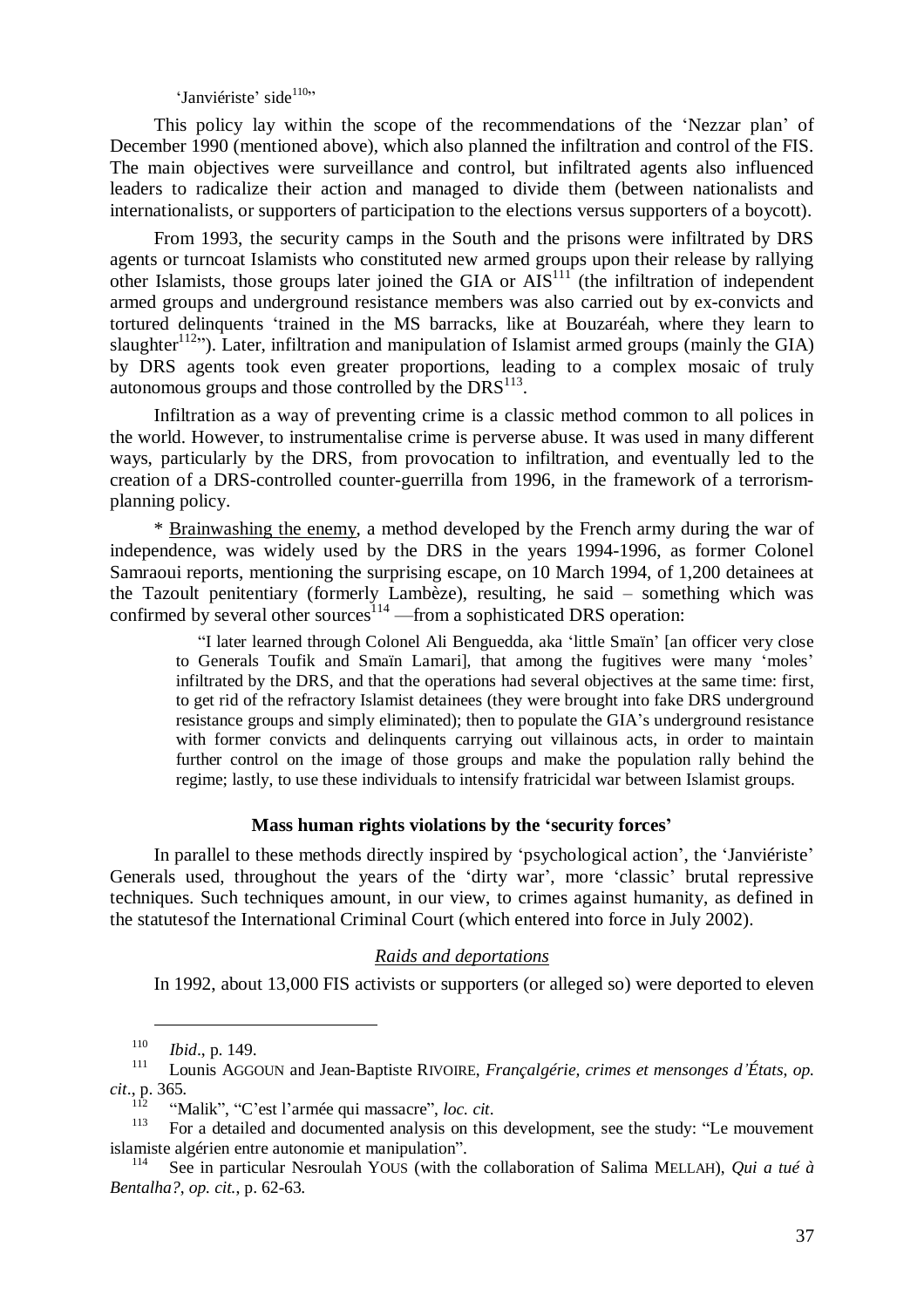detention centres in the Algerian South, which were real concentration camps. The lists were drawn up by the gendarmerie, the police and security services. "The security forces arrested men from all social backgrounds and professions<sup>115</sup>." No judicial process authorised those arrests. The Prefects simply signed collective 'administrative orders' containing the names set out in the security services' lists. No investigations, trials or sentences were undertaken or imposed. The persons arrested were only progressively released months, or more often two or three years, after being detained in the Southern camps.

#### *Torture*

According to Major 'Mounir', a former officer who deserted in 1994:

"Torture was implicitly accepted from the start, then unofficially legalised, so to speak, by verbal order. At the very beginning of the fight against terrorism, when a suspect was arrested, he was inevitably tortured. Brought before the courts, he would deny its confession which was extorted through force and was often released. Clandestine elimination was then decided for many suspects<sup>116</sup>"

According to M<sup>e</sup> Ali Yahia Abdennour, lawyer, President of the Ligue algérienne pour la défense des droits de l'homme (Tr. Algerian Human Rights League), "torture has become administrative practice in Algeria". This was confirmed by ex-Captain Ouguenoune, former DCSA official:

"It was from this period [1992], unfortunately, that the use of torture started being widespread: gendarmes resorted to torture in gendarmeries, policemen in police stations, the military in military units and the Military Security (DCSA and DCE) was of course the reference on the subject of torture<sup>117</sup>"

Generalised resort to extra-judicial killings gave torture an ordinary aspect: knowing that the victim could be summarily executed at any time, torturers made excessive use of torture, often to death. This also influenced the conduct of interrogations: when a group of suspects was located or arrested, they were all killed but one, who was called a 'vector person', and whose torture and interrogation was hoped to lead to the location of other people. The procedure was then repeated.

#### *Forced disappearances, summary and extra-judicial executions*

In the first seven years of the war, thousands of citizens were executed, in the name of the fight against terrorism. At the beginning, the Generals engaged in the anti-terrorism struggle ordered the execution of 'terrorists' suspected of having been involved in attacks, whatever the degree of complicity they had assumed. From 1993, Smaïn Lamari ordered the CTRI to limit the 'court transfers', which meant: start executing the people arrested.

This 'culture of death', as many dissident policemen and army members confirmed, was encouraged in a thousand ways within the army, the police and militias. One simple example is the terrifying testimony of 'Dalilah', a police officer at the Cavaignac police station in Algiers, collected in London (where she took refuge) in 1997 by the famous journalist Robert Fisk. Explaining that she had expressed disagreement to her superiors against systematic torture followed by murders of simple suspects, she got the following response:

"My daughter, you are not made for the police. If you suspect somebody, you must kill

 $\frac{115}{116}$  Mourad (army member), testimony collected by Algeria-Watch, November 1997.

<sup>116</sup> "Le témoignage d'un officier : "La sale besogne pour rien…", *Le Monde*, 16 September1994.

<sup>117</sup> Interview of Captain Ouguenoune collected by Jean-Baptiste RIVOIRE, 14 June 2002, *in* Habib SOUAÏDIA, *Le Procès de « La Sale guerre »*, *op. cit.*, p. 494.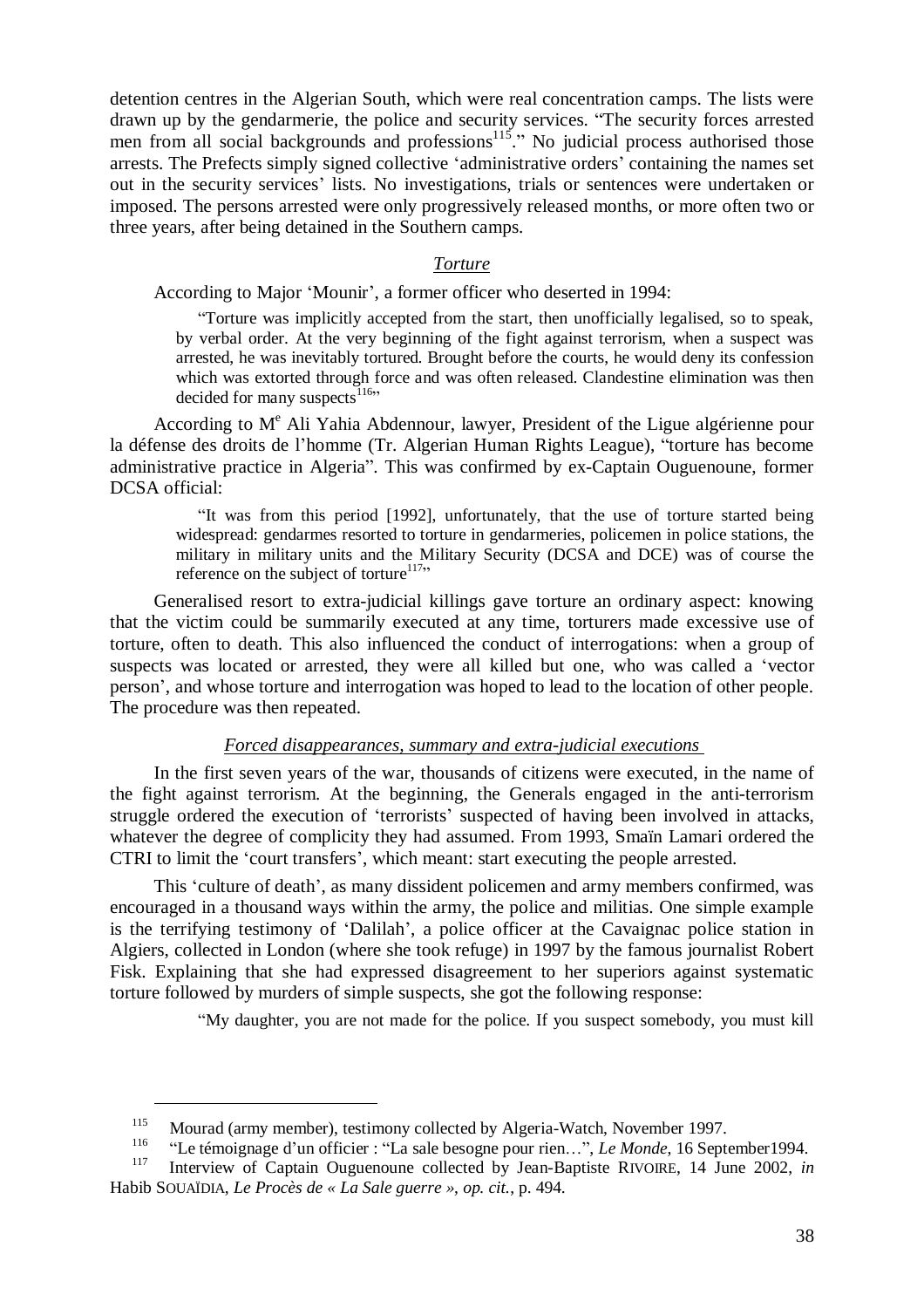him. Killing people, this is how you will get promotions<sup>118</sup>."

Executions targeted in the first place residents of areas considered as 'Islamist fiefdoms', but from spring 1994, punitive raids killed thousands, and many dissident police and military officials gave the same type of account, often under seal of anonymity:

"They knocked on the door and shouted: "Open, we are *mujaheddins*." As soon as the door opened, all those present were killed. At dawn, the body count was of about twenty<sup>119</sup>."

As to the persons arrested, they were either tortured to death, or assassinated using different methods, as Abdelkader Tigha recalled concerning the CTRI in Blida, one of the major elimination centres:

"The detainees are executed inside the jail using strangulation, with plastic bags in which they suffocate quickly. […] Some people were even burnt alive so as to prevent their identification<sup>120</sup>.

For the period 1994-1998, the estimate of the number of missing ranges, depending on the sources, from 7,200 to 20,000. Since 1999, although the number of new cases of disappearances has dramatically decreased, they still continue to  $occur<sup>121</sup>$ . No credible information was given to the families as to the fate of their relatives; the government institutions did not want to identify the persons or groups responsible for these disappearances:

"When someone goes missing after having been arrested by us, in case of a request for investigation, we have to say 'inconclusive investigation'. This is the official formula to stay out of trouble<sup>122</sup>"

The tribunals failed to conduct investigations in the claims launched by thousands of families after the disappearance relatives, and the families were pressured to drop legal actions.

# *Assassinations of army and police members*

Although this policy of 'eradication' through death disproportionately affected the civilian population, it did not spare those members of the security forces seen as 'unreliable'.

When Smaïn Lamari took the lead of the ONRB in April 1992, he judged the attitude of the police in the fight against terrorism as too passive (many policemen, living in the same precarious conditions as the rest of the population, were sometimes close to the FIS). The aim of organising, by special units (the death squads already mentioned) or by GIA-manipulated Islamist groups, 'targeted' assassinations of some of them was a very cynical way of fostering an *esprit de corps* and breeding a reflex of revenge:

The objective was also to get rid of those soldiers or officers who knew too much ("Many officers were liquidated because they had participated in raids<sup>123</sup>"), to eliminate those who made mistakes and the officers who raised doubts or did not adhere to the eradication policy advocated by the Generals. They were victims of ambushes, attacks and road accidents, according to former Captain Hacine Ouguenoune:

"The number of officers they liquidated is unbelievable. […] They killed two birds with

<sup>118</sup> Quoted by Robert FISK, "Massacres in Algeria : strong evidence for Military Security responsability", *loc. cit*.

<sup>119</sup> "Témoignage du transfuge 'Adlane Chabane'", *El Watan-El Arabi*, 2 January 1998.

 $^{120}$  Abdelkader TIGHA, notes.

<sup>121</sup> Mohamed MEHDI, "Human Rights Watch à propos du comité sur les disparus", *Le Quotidien d'Oran*, 9 December 2003.

<sup>122</sup> Interview with Abdelkader Tigha for the documentary by Jean-Baptiste RIVOIRE, *Services secrets : révélations sur un « vrai-faux » enlèvement*, *op. cit*.

<sup>123</sup> "Malik", "C'est l'armée qui massacre", *loc. cit*.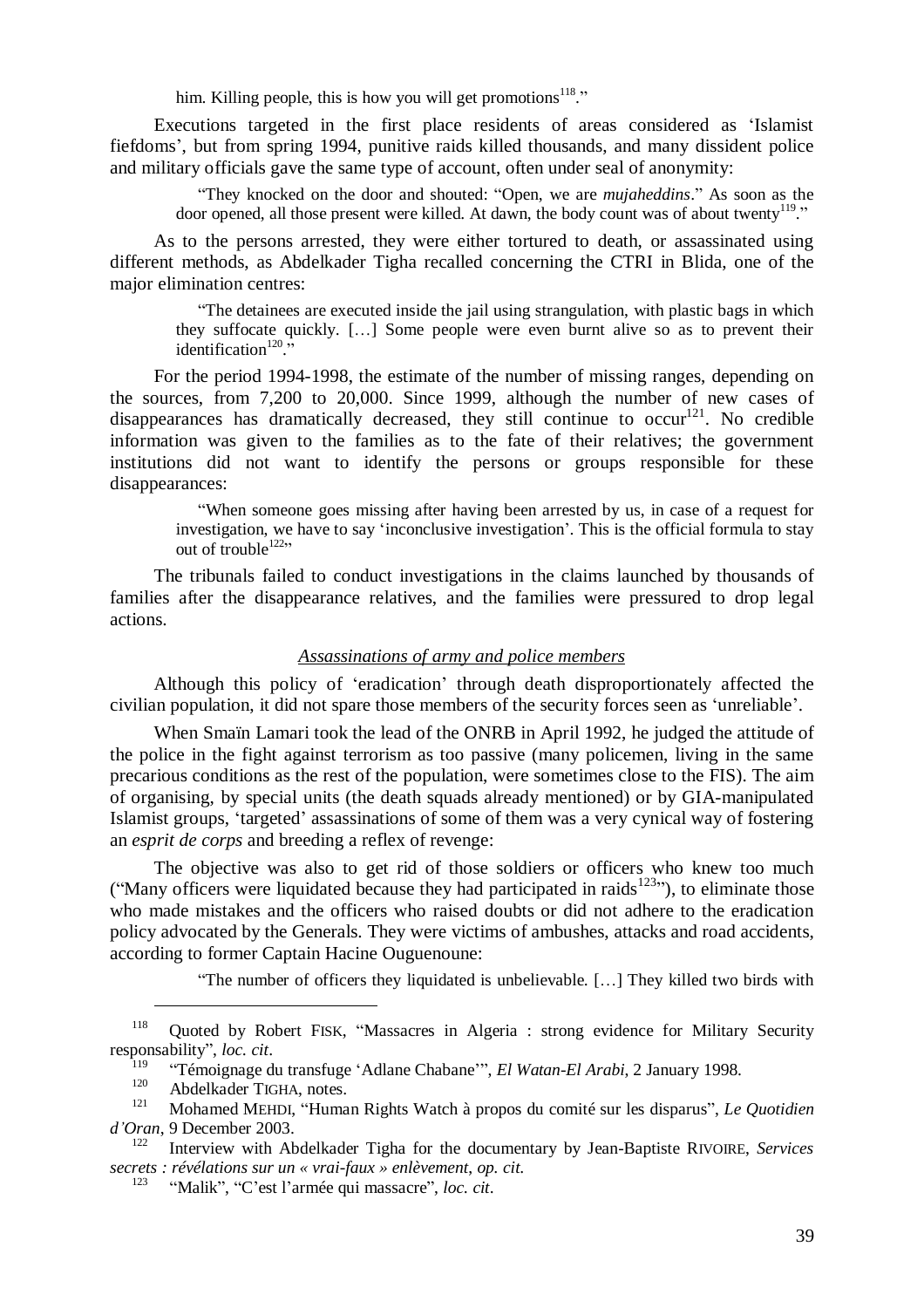one stone: on the one hand, they eliminated the objecting officers and, on the other hand, their death was used to fuel hatred among the other officers as they were told they were assassinated by Islamists<sup>124</sup>."

As a matter of fact, those suspected of having Islamists sympathies were also eliminated, whether policemen or simple soldiers – a majority of them coming from a working class background and as such influenced by its many tendencies – and those deliberately accused of being Islamist, as a means of dissuasion:

The climate of suspicion and fear created by these murders was used by military command as a tool to control the army and prevent any organised protest activity.

#### *Assassinations of personalities*

From 1993, personalities also started to become targets of assassination, which affected famous civil society leaders as well as state officials. These operations were in general conducted with a high level of professionalism. Clan disputes, elimination of those too well informed, opposing the General's policy, or of charismatic or popular personalities: these murders – attributed to the GIA – were calculated to shock and horrify. It seems – as François Burgat suggests<sup>125</sup> — that each segment of the public opinion was targeted (women, sportsmen, musicians, Berbers, moderate Islamists and so on) in order to make them oppose the Islamist movement.

Whatever their motives, there has been many such assassinations and not a single proper investigation has ever been conducted to identify the culprits. We will only mention here the most representative ones.

- President Boudiaf was assassinated on 29 June 1992, by a lone Islamist agent, according to the official investigation. But the great majority of Algerians and those familiar with Algerian affairs are convinced that he was assassinated at the initiative of the Generals who had made him come back from exile to Preside over the  $HCE^{126}$ . In 2003, in his book. former Colonel Samraoui gave previously undisclosed details about the case: he claims that the assassination was preceded by two unsuccessful attempts, and that the organiser of the operation to eliminate the President was Colonel Smain Lamari, head of the  $DCE^{127}$ . According to him, the Generals decided to get rid of Boudiaf, as he was an impediment to them in several respects: he had brought up the issue of corruption, was planning important changes in the military hierarchy, the creation of a political party and a new government. He had decided to reach a settlement on the issue of Western Sahara and was planning to close down the security camps in the South. A few weeks before the death of the President, the investigating officers instructed by Boudiaf to uncover cases of corruption had also been eliminated. The President's assassination opened a long list of liquidation.

- Kasdi Merbah, former head of Military Security, was assassinated on 21 August 1993, in an ambush for which all evidence shows that it was carried out by professionals of the security forces. Many converging facts confirm this, and indicate that he was eliminated by the 'decision-making' Generals as he too must have been a threat to them<sup>128</sup>. He had created a party, MAJD, and, in open opposition with General Belkheir, he had contacted FIS officials overseas and was working with some members of the opposition to draw up scenarios to get

<sup>124</sup> Interview of Captain Ouguenoune collected by par Jean-Baptiste RIVOIRE, 14 June 2002, *in* Habib SOUAÏDIA, *Le Procès de « La Sale guerre »*, *op. cit.*, p. 494.

<sup>125</sup> François BURGAT, *L'Islamisme en face*, La Découverte, Paris, 1995, p. 171.

See on this issue the summary of available information made by Lounis AGGOUN and Jean-Baptiste RIVOIRE, *Françalgérie, crimes et mensonges d'États*, *op. cit*., p. 281-293.

<sup>127</sup> Mohammed SAMRAOUI, *Chronique des années de sang*, *op. cit.*, p. 254-264.

<sup>128</sup> See Lounis AGGOUN and Jean-Baptiste RIVOIRE, *Françalgérie, crimes et mensonges d'États*, *op. cit*., p. 326-330.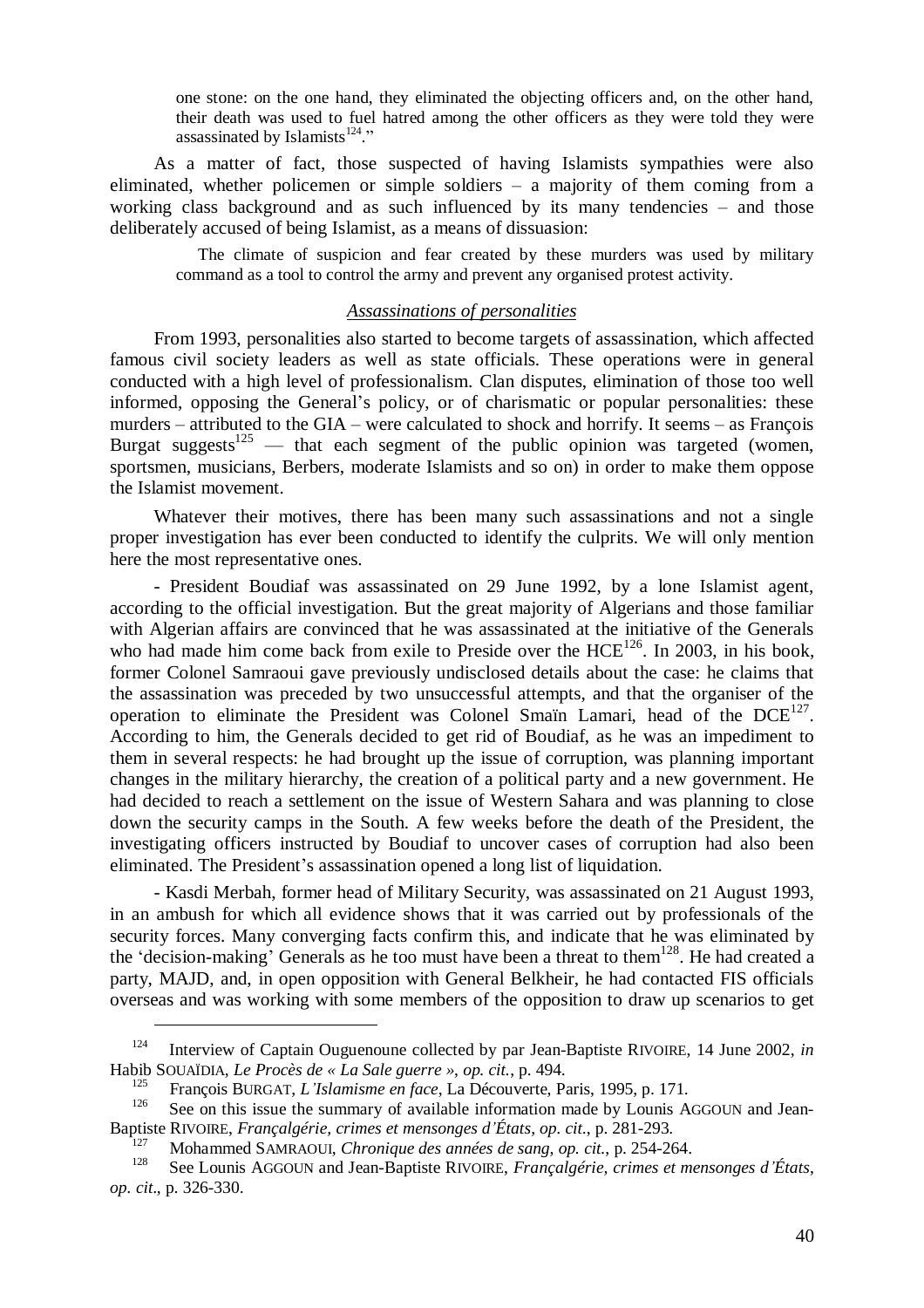out of the crisis.

- From 1993 to 1994 the journalist Tahar Djaout, the sociologist M'hamed Boukhobza, the author Abdelkader Alloula, the paediatrician Belkhenchir and dozens of other intellectuals were assassinated. Responsibility for almost all these killings was claimed by the GIA (and sometimes approved by former FIS officials). But here again, the numerous clues gathered by the journalists Lounis Aggoun and Jean-Baptiste Rivoire reinforce the hypothesis that they were 'educational assassinations' orchestrated by the DRS: according to them, the authorities were aiming at convincing the elites to adhere to the military's eradication policy<sup>129</sup>.

- On 4 June 1996, General Saïdi Fodhil was killed in a highly suspicious car accident. He had been at the head of external intelligence services until July 1994. President Zéroual was planning, according to a confidential memo of the French Foreign Ministry<sup>130</sup>, to grant him considerable responsibilities with a view to creating within the army an opposition force to the pro-eradication Generals. His assassination was carried out to remind the President that he could not take control of the DRS.

- Abdelhak Benhamouda, Secretary-General of the Algerian workers' union Union générale des travailleurs algériens, a strong anti-Islamist and an important political figure, had been sounded out by President Zéroual about founding the RND, his political party. He was assassinated on 28 January 1997, and his presumed murderer was subsequently 'suicided' during his secret detention. His assassination was in all likelihood a message from the eradicating Generals to the President, warning him that no official voicing criticism against them could ever be at the head of a political party<sup>131</sup>.

- The renowned Kabyl singer Lounès Matoub was assassinated (officially by Islamists) on 25 June 1998, most probably at the General's initiative, with the aim of setting Kabylia ablaze. According to Aggoun and Rivoire's detailed investigation, this operation lay within the framework of the tough power struggle which then opposed the 'pro-eradication clan' of the Generals to President Zéroual and his supporters. The latter was eventually forced to resign a few weeks later<sup>132</sup>.

- The assassination of foreigners, systematically attributed to the GIA, increased in the period from 1994 to 1996. Considering that from 1994 many GIA units (*katibas*) were controlled by 'DRS Emirs' (agents on a mission or turncoat Islamists), and that during this period the Algerian authorities' legitimacy was weakened by international support to the opposition's 'Rome Platform'<sup>133</sup> — only to mention two factors, but many other factual evidence points towards the same conclusion  $-$  it appears highly likely that these assassinations were, for the main part, carried out at the instigation of the chiefs of the army and the DRS, in order to bring Algeria's partners to bring unconditional support to its 'fight against terrorism', while at the same time urging Western capitals – and Paris in particular – not to interfere in the Algerian conflict. The war ought to be conducted behind closed doors.

The assassinations in July 1994 of seven Italian sailors in an Eastern Algerian harbour, of four members of the Pères Blancs community in Tizi-Ouzou in December that same year, of Bishop Pierre Claverie in August 1996 and of many others remain unexplained. However,

<sup>&</sup>lt;sup>129</sup> *Ibid.*, p. 318-324.<br><sup>130</sup> *Ibid.* p. 499

<sup>&</sup>lt;sup>130</sup> *Ibid.*, p. 488.

<sup>131</sup> *Ibid*., p. 497.

<sup>132</sup> *Ibid*., p. 555 *sq*.

Signed in Rome in January 1995 under the auspices of the catholic community of Sant'Egidio, this platform gathered all opposition movements, including the FIS, and was advocating for the installation of a minimal democratic framework to put an end to the war (see Marco IMPAGLIAZO and Mario GIRO, *Algeria in ostaggio. Tra esercito e fondamentalismo, storia di una pace difficile*, Guerini e Associati, Milan, 1997).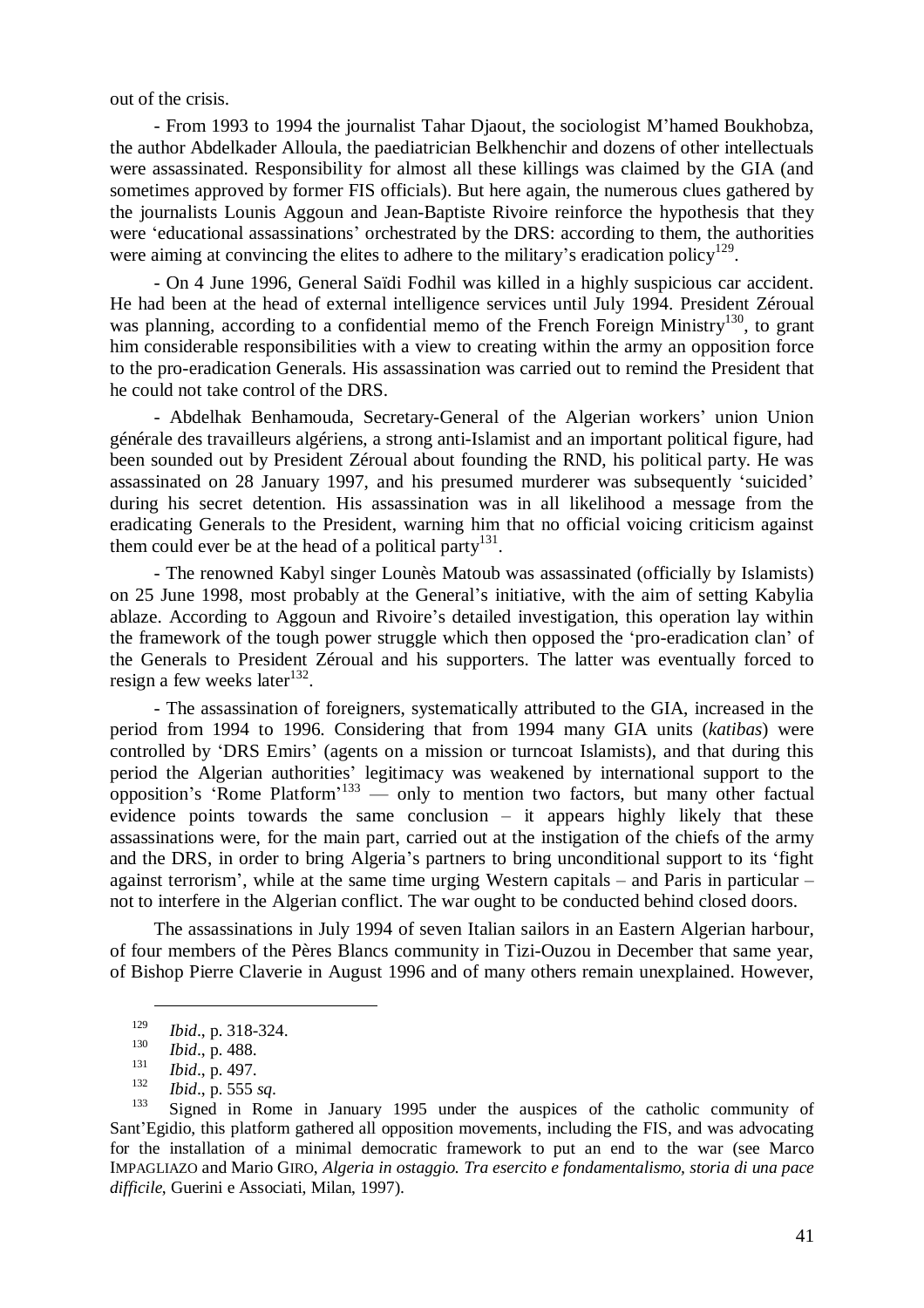regarding the assassination of the Trappist monks at the Tibhirine monastery in May 1996, revelations made in 2002 by former Chief Sergeant Abdelkader Tigha, supported by the investigations of the Trappist Father Armand Veilleux<sup>134</sup>, show that the DRS was indisputably directly involved in these murders<sup>135</sup>. It was, it seems, an operation by the Algerian secret services over which they partly lost control.

#### *Napalm and fire*

Napalm was widely used during the war to destroy areas suspected of sheltering Islamist underground resistance groups. According to former Colonel Samraoui, napalm:

"Was used by the PNA from 1993 in the mountains difficult to access, such as Djurdura, Zeccar and near the Jijel ledge (which moreover created a foreseeable ecological disaster as a result of forest fires, especially in Jijel). The napalm used, manufactured in Israel, was bought [...] from 1993 in South Africa (Algeria was at the time under military embargo following the suspension of the electoral process) through the agency of Colonel Ali Benguedda, aka 'little Smaïn', and our ambassador in the country, DRS Colonel Sadek Kitouni, aka 'Tass'<sup>136</sup>".

Lieutenant Messaoud Allili, a helicopter pilot at the Bouafrik military base who fled to Spain in June 1998, declared:

"I know that the Algerian army bombarded with napalm the villages where Islamists hid. [...] Use of napalm or fire was made by the ground forces  $137$ ."

# *Destruction of houses, collective punishments*

The destruction of family houses suspected of supporting the GIA or of houses which allegedly sheltered 'terrorists' is an example of the lethal implementation of the principle of collective responsibility. In the framework of a housing crisis, the destruction of a house threw whole families into the streets. This was the case for instance in Ouled-Alleug (Blida), where villas and houses were destroyed with bulldozers, according to Abdelkader Tigha:

"These operations were more media oriented and not anti-terrorist activities. […] The units involved only destroyed citizen's villas and properties without arresting any criminals $^{138}$ ."

However, collective punishment could affect a whole village, neighbourhood, or youth groups … Following the attack on the Guemmar barracks in November 1991, the whole region was left at the mercy of the special troops; peasants were tortured and sentenced to  $death<sup>139</sup>$ . Furthermore, during the war, the massacre of thousands of citizens allegedly supporting the FIS undoubtedly constitutes the most tragic example of collective punishment.

# *Theft and racketeering*

A very large number of witnesses gave accounts of the widespread character of racketeering and theft among the members of the security forces and militiamen throughout

<sup>134</sup> Armand VEILLEUX, "Hypothèses sur la mort des moines de Tibhirine", *Le Monde*, 24 January  $2003.$ 

<sup>135</sup> See Lounis AGGOUN and Jean-Baptiste RIVOIRE, *Françalgérie, crimes et mensonges d'États*, *op. cit*., p. 374-491.

<sup>136</sup> Mohammed SAMRAOUI, *Chronique des années de sang*, *op. cit.*, p. 277.

<sup>137</sup> Interview of Messaoud Allili for the documentary "Sécurité militaire", *Le Vrai Journal*, Canal Plus, 22 November 1998 ; see also: Juan Carlos SANZ, "El piloto argelino huido a Ibiza acusa a su Ejército de exterminar al pueblo", *El Pais*, n°767, 9 juin 1998.

<sup>&</sup>lt;sup>138</sup> Abdelkader TIGHA, notes.<br><sup>139</sup> Hearing of Ahmed Chaugh

<sup>139</sup> Hearing of Ahmed Chouchane (*in* Habib SOUAÏDIA, *Le Procès de 'La Sale guerre'*, *op. cit.*, p. 168).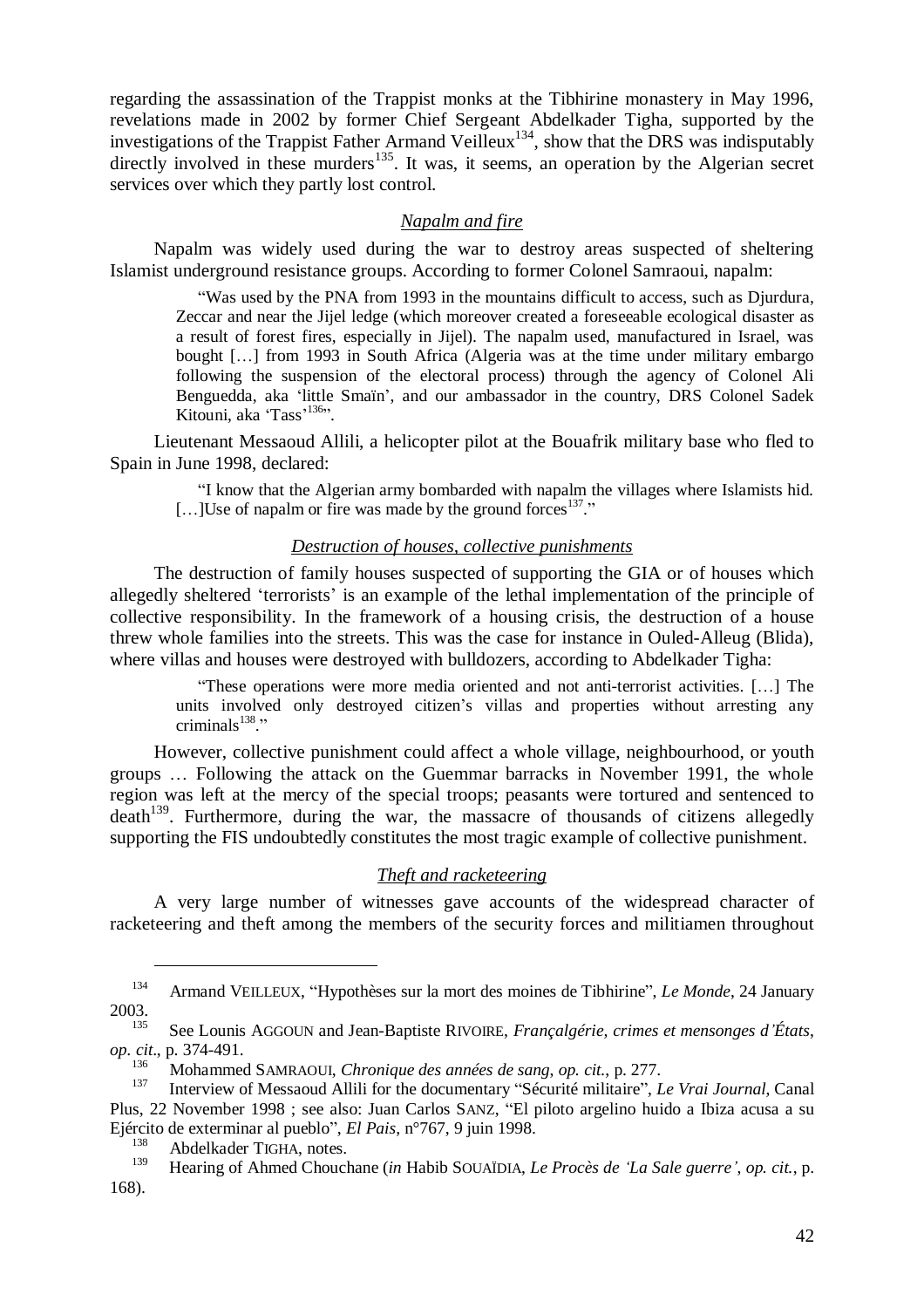the war and up to this day<sup>140</sup>. In many cases, it was a manner of making up for miserable wages and dire living conditions, but it was also the expression of largely-tolerated impunity at the base of the repressive strategy deployed by the regime, something which many dissident policemen and soldiers confirmed:

"Hordes of soldiers and policemen organize real looting expeditions without being at risk of punishment: they extort money through blackmail and set up road blocks to rob citizens. Or else, they massacre alleged terrorists in order to steal the jewelry and money from the dead. Temptation is great: a police inspector earns between 8,000 and 12,000 dinars per month; a kilo of meat costs  $560 \text{ dinars}^{141}$ .

It is worth noting that this phenomenon, strongly reinforced by the war, is not new: corruption has been widespread for a long time and illicit income generation has long become some sort of right acquired by carrying weapons. From corruption to robbery, the line has been quickly crossed in a time of total insecurity and fear.

#### *Massacres and forced displacement*

From 1994 especially, many clues point to the responsibility of the DRS, with the complicity of high level army officers, in collective massacres of civilians. This can be seen as a new 'method' in the fight against terrorism. Massacres started already in spring 1994, and increased when Diamel Zitouni, a DRS agent according to convergent sources,  $\frac{142}{12}$  became the GIA's 'national Emir' in October 1994. They targeted priority families and Islamists' relatives.

These massacres encouraged (by letting the terrorists carry out their activities, bringing them logistic support, offering them impunity, etc.) or ordered by the security forces are thought to have had different objectives: to terrorise the whole population and punish the areas which supported the FIS in the elections, to bring them to actively collaborate with the DRS and to eliminate problematic witnesses. Another major clandestine aim seems to have been to break the social fabric within the population through forced displacement: indeed, the mass massacres perpetrated from 1996, first in the South of Algiers, made hundreds of thousands flee their land and villages in the face of the 'slaughterers' (an estimated 1 to 1.5 million people were displaced mainly because of the war, and many crammed in miserable conditions, in the suburbs of Algiers and in several coastal cities<sup>143</sup>).

Finally, it is very likely that massacres were also used as a weapon by the 'Janvieriste' Generals to estrange President Zéroual, who was trying to break away from them by negotiating with FIS politicians: accused of being 'unable to protect the population', he was de facto forced to resign in September  $1998^{144}$ .

#### **The organisation of secrecy and impunity**

To sum up, one can say that the decision makers in the Algerian system had the prowess

<sup>&</sup>lt;sup>140</sup> For a recent example, see: "Les patriotes accusent leur chef de les racketter sous la menace et l'intimidation avec la complicité de certains gradés de l'armée et précisément du CTRI", *El Watan*, 30 January 2002.

<sup>141</sup> Captain 'Haroun', "Ils soupçonnent la Sécurité militaire", *loc. cit.*

See on this issue the study on armed groups and the summary of available information made by Lounis AGGOUN and Jean-Baptiste RIVOIRE, *Françalgérie, crimes et mensonges d'États*, *op. cit*., pp. 385-393, 430-434, 464-465.

See NORWEGIAN REFUGEE COUNCIL/GLOBAL IDP PROJECT, *Algeria, over one million internally displaced people are being ignored by the international community*, <www.idpproject.org>, 5 March 2004.

See François GÈZE and Salima MELLAH, "Crimes contre l'humanité", postscript to Nesroulah YOUS, *Qui a tué à Bentalha?*, *op. cit*., p. 271 *sq*.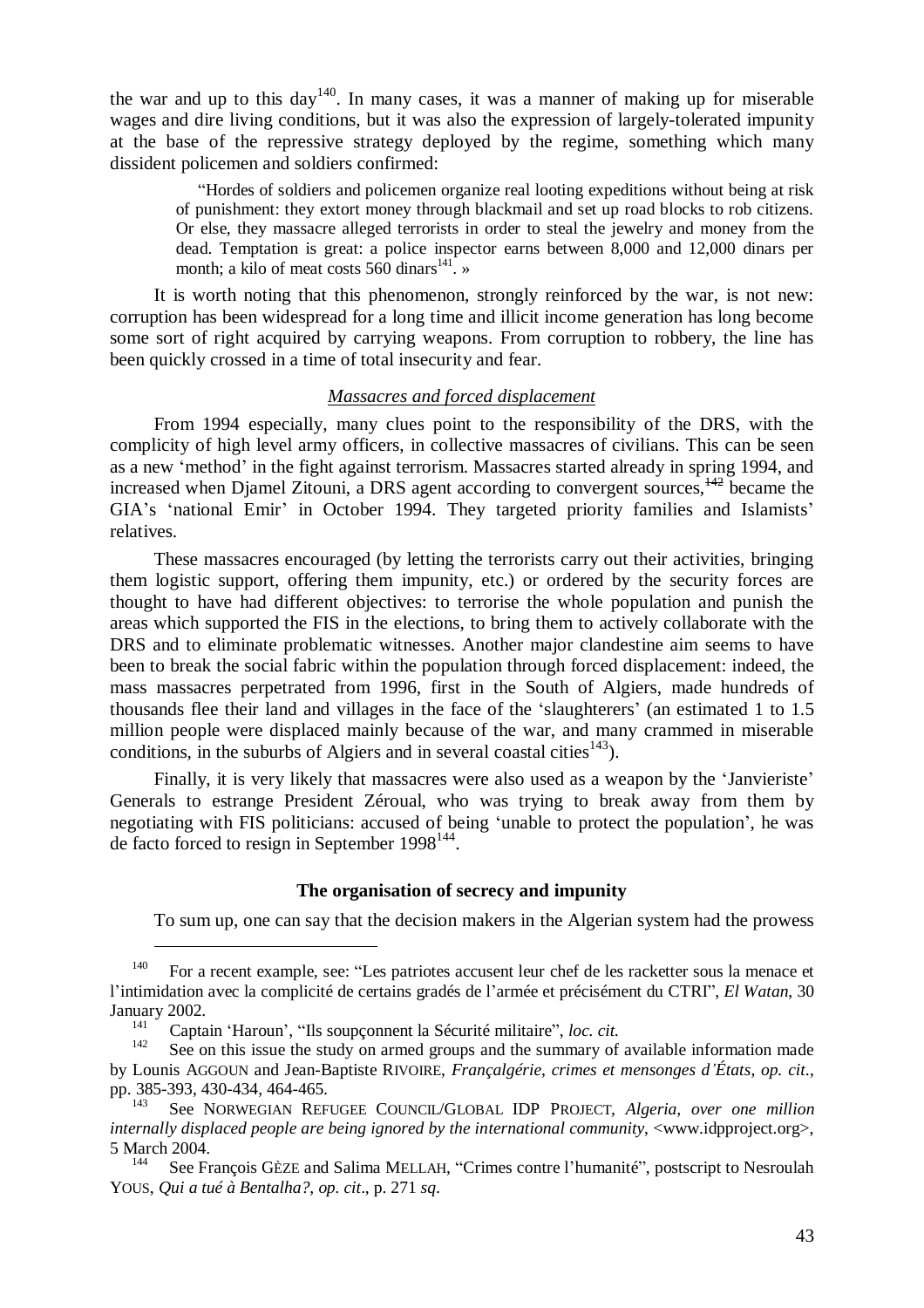of conducting for years a very large scale war against their own population, without it being ever recognized as such and keeping secret the structures of the formidable repressive machinery they had created for a very long time. Through disinformation and secrecy, they quickly went from 'electoral eradication' by cancelling the elections to 'political eradication' by passing special laws against every citizen and banning the FIS in 1992; then to physical eradication of activists and civilians through raids, deportation, extra judicial killings and finally collective massacres.

The Islamist armed groups were obviously involved, especially in the first years, in the gross human rights violations which characterised this 'dirty war'. The fact that they were widely manipulated, especially from 1994, does not remove their responsibility for these crimes nor does it the passive complicity of many Islamist leaders, most of whom remained silent although they knew, at least from 1995, that many of the crimes 'attributed to the Islamists' were in reality committed under manipulations of the DRS.

# *Absolute secrecy and partitioning*

As former under-lieutenant Habib Souaïdia clearly explained, secrecy was the foundation on which was built the whole organisation of repression:

"It is very important to underline that the dirty war is a secret war. Since March 1993, there has never been any written mission order like those we used to receive before. For each operation, the instructions were exclusively oral. Often, as a result, the other security forces such as the police, gendarmerie or the army units which did not belong to the special forces were not aware of the operations they conducted. As to the dirty jobs (massacre of entire villages, summary executions...) carried out by the CCLAS regiments 'special sections', they were even more secret: I have learned through officers who participated in them that it was forbidden for them to even talk about it by radio, unless they used code names and special frequencies. […] These kinds of operations were only ordered by the CCLAS chiefs and heads of 'operational sectors' to men they fully trusted, all of whom became professional killers $^{145}$ ."

Moreover, Abdelkader Tigha explained that, according to his experience at the CTRI in Blida, the 'treatment' of the many agents recruited by the DRS, in particular within the Islamist movement was always in accordance with strict secrecy rules:

"Contact between the manipulating officer and the agent was generally done over the telephone, or in an apartment of the so called 'post box' service, where the agent receives instructions on a detailed objective. Under no circumstances can the agent enter of be contacted inside the barracks, except in case of an emergency or if a case is deemed urgent by the command. Each recruited agent has its own pseudonym, which is only known by the manipulating officer or the officials at the Research Service. Contacts with the agents must be kept secret. [...] Every contact is filmed and recorded, even in public places  $146$ ."

Policemen, gendarmes or DRS agents who carried out the arrests often ignored what became of the detainees. Work between the different services was partitioned and there existed secret detention centres in every military region. As a result, the absence of a comprehensive picture of the different people in charge prevented them from getting a full sense of the 'death machinery' in which they were involved. This difficulty to grasp the objectives of the decision makers and the means to achieve them was well expressed by former Colonel Samraoui, although at a high level in the military: the officer explained that only a few men (essentially Generals Larbi Belkheir, Mohamed Lamari and the three DRS bosses) controlled the whole machinery. For his part, he acknowledged that it was impossible to be 'lucid', for instance, he understood only later the involvement of DRS chiefs in the

<sup>145</sup> Habib SOUAÏDIA, *La Sale Guerre*, *op. cit.*, p. 187.

Abdelkader TIGHA, notes.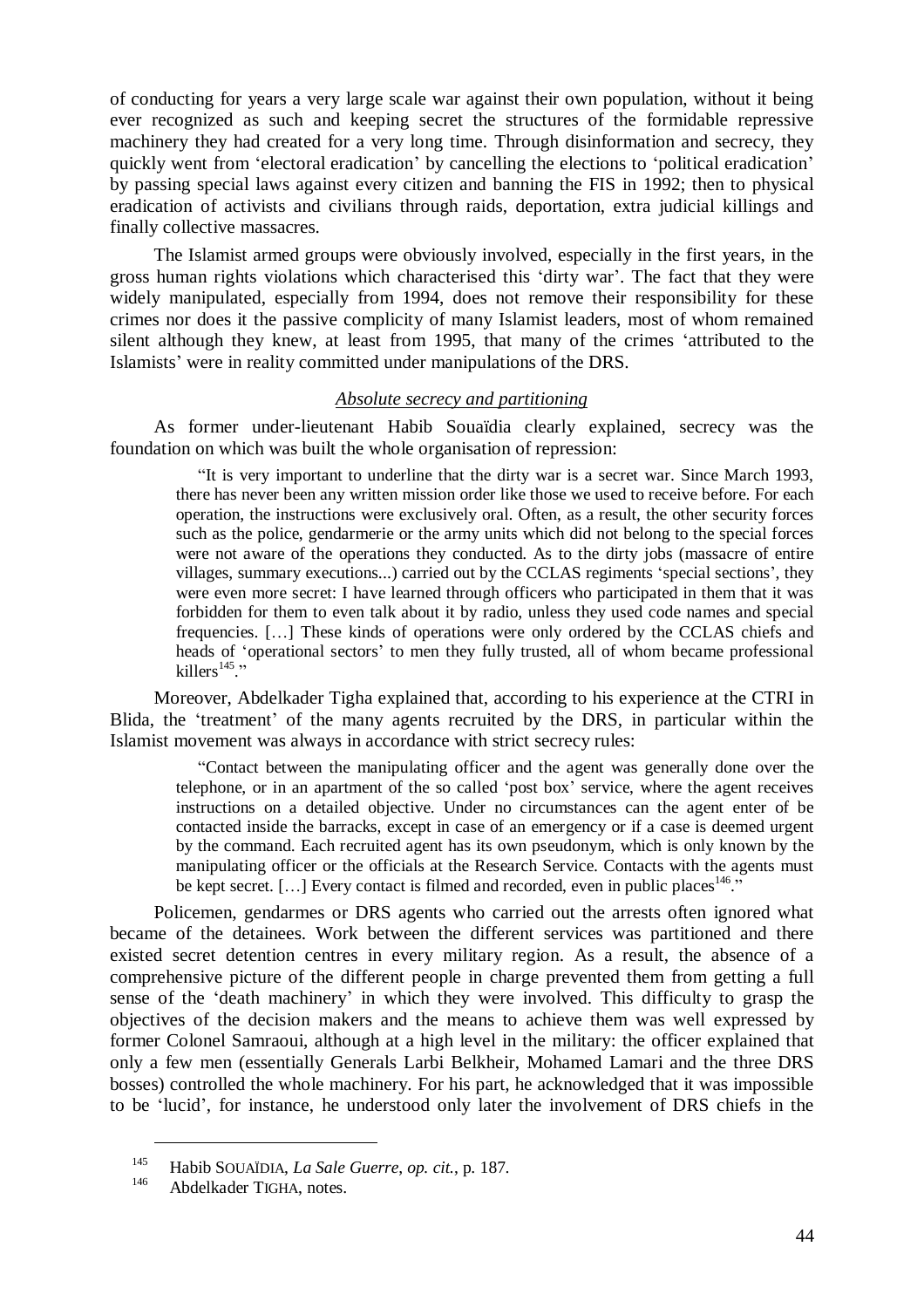creation of some 'Islamist' armed groups<sup>147</sup>.

Finally, in very many cases, as we have seen, secrecy was preserved through the elimination of those 'who knew too much', whether they were simply executing orders or had more responsibility …

#### *The absence of coordination between the services, the war between agents*

Partitioning of the different elements of the 'death machinery' not only maintained its opacity but also led to its racing out of control as a result of the confusion over one anothers' assignments. According to some dissident officers, this confusion was, at least during the first two or three years of the war, created by the fact that decision making Generals had relatively little control over it. But the likelihood that it was deliberately kept this way precisely to increase violence and state terror cannot be excluded.

As we have seen, the two pillars of the DRS, the DCE and DCSA, each had a structure in charge of conducting repressive operations: the CPO and CTRIs for the DCE, the CPMI (and CMI until March 1993) for the DCSA. According to Habib Souaïdia, already from 1992, the lack of proper coordination between those rival entities, a rivalry that was fuelled by General Médiène, chief of the DRS, was at the source of a lethal escalation:

"'Tewfik' gave carte blanche to each of his services. He fostered competition between their chiefs and did not hesitate to set them against each other to obtain better results. In this undeclared war between services, they would stop at nothing: each used the worst behaviours in order to be well viewed by Tewfik, arresting, torturing and assassinating hundreds of 'suspects', without even bothering to know if they were guilty or not  $148$ ."

But the absence of coordination between the DRS and the other security forces (police, gendarmerie and army) was also the cause of many excesses, as Samraoui explained. From 1991 already:

"There had been so much manipulation thoughtlessly carried out that the DRS slowly lost control of its 'agents', and became unable to distinguish turncoat agents from double agents. This situation subsequently became worse, as each service had its own agents: One can well imagine the confusion that prevailed, each service thinking they were dealing with terrorists, although they were in fact manipulated by their colleagues. The real terrorists as well as the decision makers got something out of this confusion<sup>14955</sup>

Each service thus had its own agents infiltrated in armed groups they manipulated, each service arrested, tortured and killed people breeding confusion, which was made worse by 'borrowings' of clothing: Soldiers carried out arrests wearing police uniforms, militiamen wore military outfits, DRS agents grew their beards and wore a *kachabia*, etc. The judicial police services for their part recruited Islamists in prisons, who could be mistaken for terrorists by other services upon their release.

One service would frequently arrest a suspect, only to find out that it was an agent of another service, as Samraoui recalled:

"The history of the creation of the GIA by the secret services looks like 'Doctor Jekyll and Mister Hyde": at some point, around the second half of 1992, the manipulation process got out of control. Many turncoat agents playing a double game 'vanished' in the underground resistance. And because of the partitioning, COMI and CPO agents were 'at war' with each other. As responsible for the PCO's intelligence unit, I witnessed countless interventions by Colonel Kamel Abderrahmane, Amar and Tartag, requesting the release of one person or another who had just been arrested because he 'worked' with them. Lack of

<sup>147</sup> Mohammed SAMRAOUI, *Chronique des années de sang*, *op. cit.*, p. 149 and 299.

<sup>148</sup> Habib SOUAÏDIA, *La Sale Guerre*, *op. cit.*, p. 83.

<sup>149</sup> Mohammed SAMRAOUI, *Chronique des années de sang*, *op. cit.*, p. 87.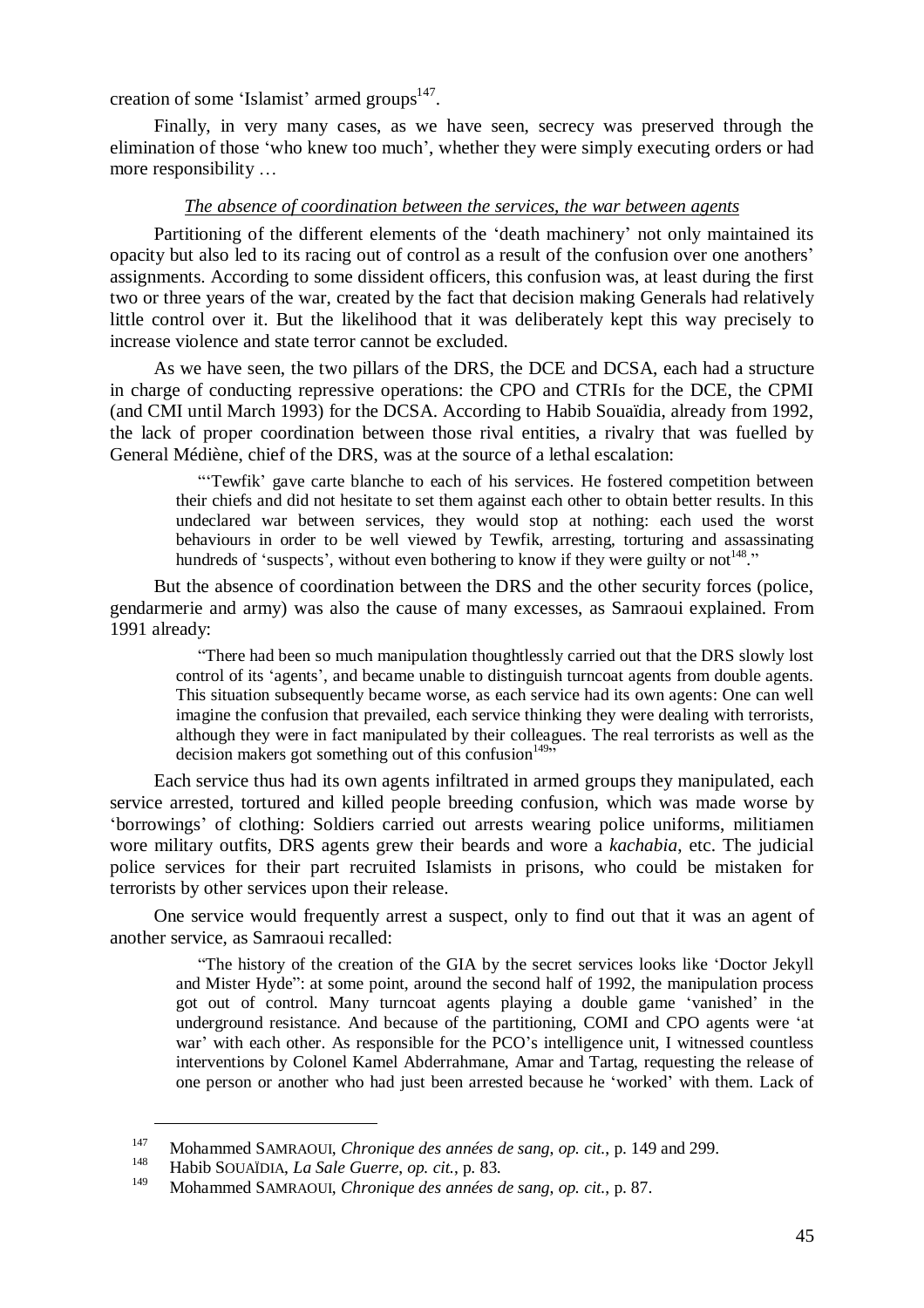coordination, in this devilish plan, was equally serious between the DRS structures and other state institutions. It was amidst such cacophony that the fight against the 'extremists' was engaged $150$ ."

Tigha confirmed that the overlapping of manipulation and the violence it created were at the time not really controlled:

"Each DRS service carried out infiltrations of armed groups (DCE, DCSA, CTRI and CMI) and there was total confusion. Nobody could control them in the field. When CTRI arrested someone, the CPMI of Bachir Tartag called to say they should be released. Nobody no longer knew who was manipulating and who gave the instructions<sup>151</sup>."

This confusion led to a climate of suspicion and murders between agents, as a police defector told *Le Monde* in 1995:

"Policemen were tortured by their colleagues. They were suspected of being double agents. […] The military security, gendarmes, police, everybody was killing one another<sup>152</sup> $\dots$ <sup>5</sup>

This also explains the amount of mistakes reported by defectors, like for instance:

"We had received the information that an armed group was in action in Baraki. We went there. […] We killed them and discovered it was an army second-lieutenant and his group<sup>153</sup>."

This initial confusion, whether organised or not, seemed to have been subsequently overcome in the course of 1993 and 1994, when repressive violence yet increased in intensity. But the organisation of secrecy and partitioning continued, in order to make underlings more docile and partially blind to what was happening, and to guarantee impunity for those responsible.

#### *Impunity and killing madness*

Impunity was guaranteed to all individuals in the security services, and when an agent was charged and convicted, it was generally just a show (the person was subsequently cleared and released) or a means of revenge. As far as murders were concerned, everything was possible. It was even possible at the DRS to take a wounded person out of the hospital and execute him. Licence to torture, steal, rape and massacre gave this war a barbarian and atrocious character, acts of horror acts multiplied, dramatically increasing the violence committed by the Islamists:

"People said: he is a terrorist! And the man was executed $154$ ."

"These [police] units operate in total darkness. They kill indiscriminately and loot everything on their path $155$ ."

"There were murders, looting and rapes on a very large scale. […] There was an increasing number of people who committed massacres as if they were hit by a 'massacre epidemic<sup>7156</sup>."

"It is anarchy. Policemen are terrorised and behave like wild animals. They steal, rape,

<sup>150</sup> *Ibid*., p. 182.

 $^{151}$  Abdelkader TIGHA, notes.

<sup>152</sup> Dominique LE GUILLEDOUX, « Ils voulaient faire de nous des fous, des sanguinaires », *loc. cit*.

<sup>153</sup> Kamel B., "À propos de terrorisme…", *loc. cit*.

Quoted by Robert FISK, "Massacres in Algeria: strong evidence for Military Security responsability", *loc. cit*.

<sup>155</sup> "Un ancien policier d'Alger réfugié au Royaume-Uni: témoignage intégral", Al-Jazira, December 1997.

<sup>156</sup> "Témoignage du transfuge 'Adlane Chabane'", *El Watan-El Arabi*, 2 January 1998.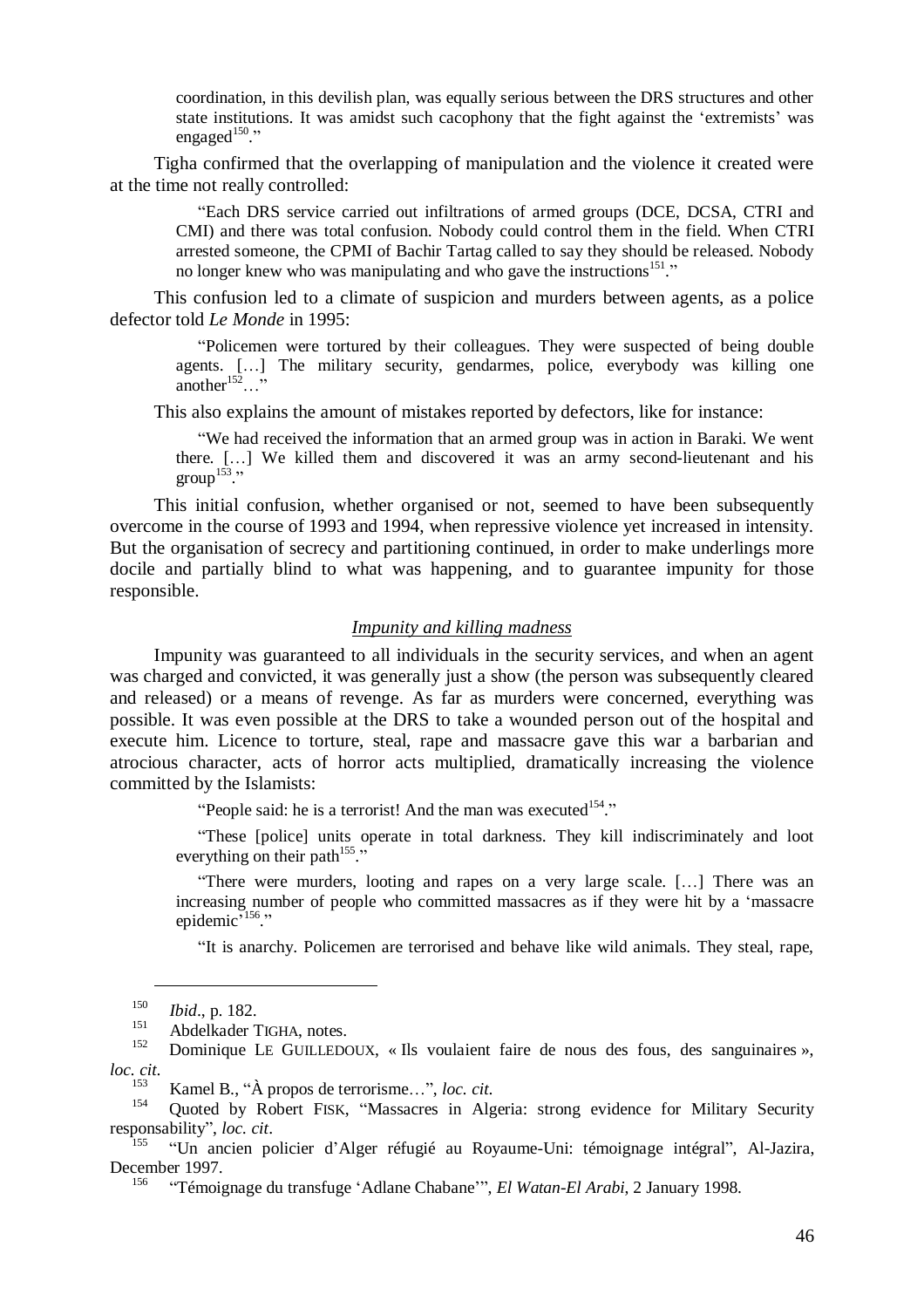and commit massacres. […] They no longer know if they are alive or dead: they do not feel life anymore. [...] At night, they get drunk and take drugs or sleeping pills<sup>157</sup>..."

The authorisation to torture and kill and the habit of it led the way to pathologically extreme acts and turned these practices, in some cases, into acts of pleasure:

"One police superintendent told me that his men somehow felt satisfaction when they slaughtered their victims, as if they slaughtered sheep or goats. […] They were caught in some kind of mechanism that completely transformed their relationship with violence<sup>158</sup>."

Murder was also used by DRS agents to take revenge, extort funds or take over the assets of businessmen or manufacturers. It was possible to 'hire' them, with backhanders, to 'settle' financial disputes. The incriminated person was arrested and tortured, gave in and the dispute was 'settled'.

This madness of killing was contagious and a great part of the repressive forces slipped into large-scale criminality.

## *Since 1999: control of violence and the maintenance of terror*

More than twelve years after the start of the war, most of the same Generals are still in power and pretend they have won the 'war against terrorism'. However, a war that can be qualified as 'low intensity' in comparison to the black years, is still ongoing. New armed groups (GSPC, HDS, GSPD…) and a residual GIA are thought to gather still a few dozens (or hundreds?) of terrorists (official information as well as revelations from 'informed sources' in the press are surprisingly fluctuating). There is no known reliable information on the nature – or even on the very existence – of these groups which, as before, seem to fight each other and confront the army and the DRS services "by way of massacres"<sup>159</sup>.

What is however certain, is that the picture seems very improbable: well trained security forces, made up of hundreds of thousands of men, are allegedly unable to overcome a few dozen 'terrorists', while no Algerian political movement and least of all the population, exhausted after a decade of horror, have been advocating armed struggle for many years. The most likely reason is that decision making Generals deliberately maintain – or even fuel – a 'residual' level of terrorist violence, in pursuit of a double goal.

At the internal level, such a climate of violence allows them to keep their ascendancy on the population and block any democratic alternative, in order to maintain a sustainable control over the resources created by trade in the oil. At any moment, as we have witnessed during the 'black spring' in Kabylia in 2001, the DRS can foment conflicts and fuel sources of tensions to increase violence and riots, and prevent any political solution to be reached at its expense. This was confirmed by a specialist's analysis already in 1994:

"The state of generalised insecurity accelerates the disorganisation of the State and encourages above all the misappropriation of financial flows<sup>160</sup>.

At the external level, this 'terrorist violence' (which the DRS propaganda obviously claims is linked to Al-Qaeda) allows decision makers to fully play the '9/11 card'. In the new international climate created by the terrorist attacks of 11 September 2001 in the United States of America, the Algerian regime seems to have secured impunity for the crimes against humanity committed by its leaders since 1992. The Generals who led this criminal policy themselves are now looked on as 'good pupils' in the global fight against terrorism:

<sup>157</sup> Jacques GIRARDON, "Algérie: parole de flic", *loc. cit.*

<sup>158</sup> Capitaine "Haroun", "Ils soupçonnent la Sécurité militaire", *loc. cit.*

<sup>159</sup> "Le GSPC et le GIA semblent se répondre en écho par massacres interposés", *L'Expression*, 2 October 2003.

Lawrence K. HALL, "L'ajustement structurel en panne", *in* REPORTERS SANS FRONTIÈRES (dir.), *Le Drame algérien*, *op. cit*., p. 109.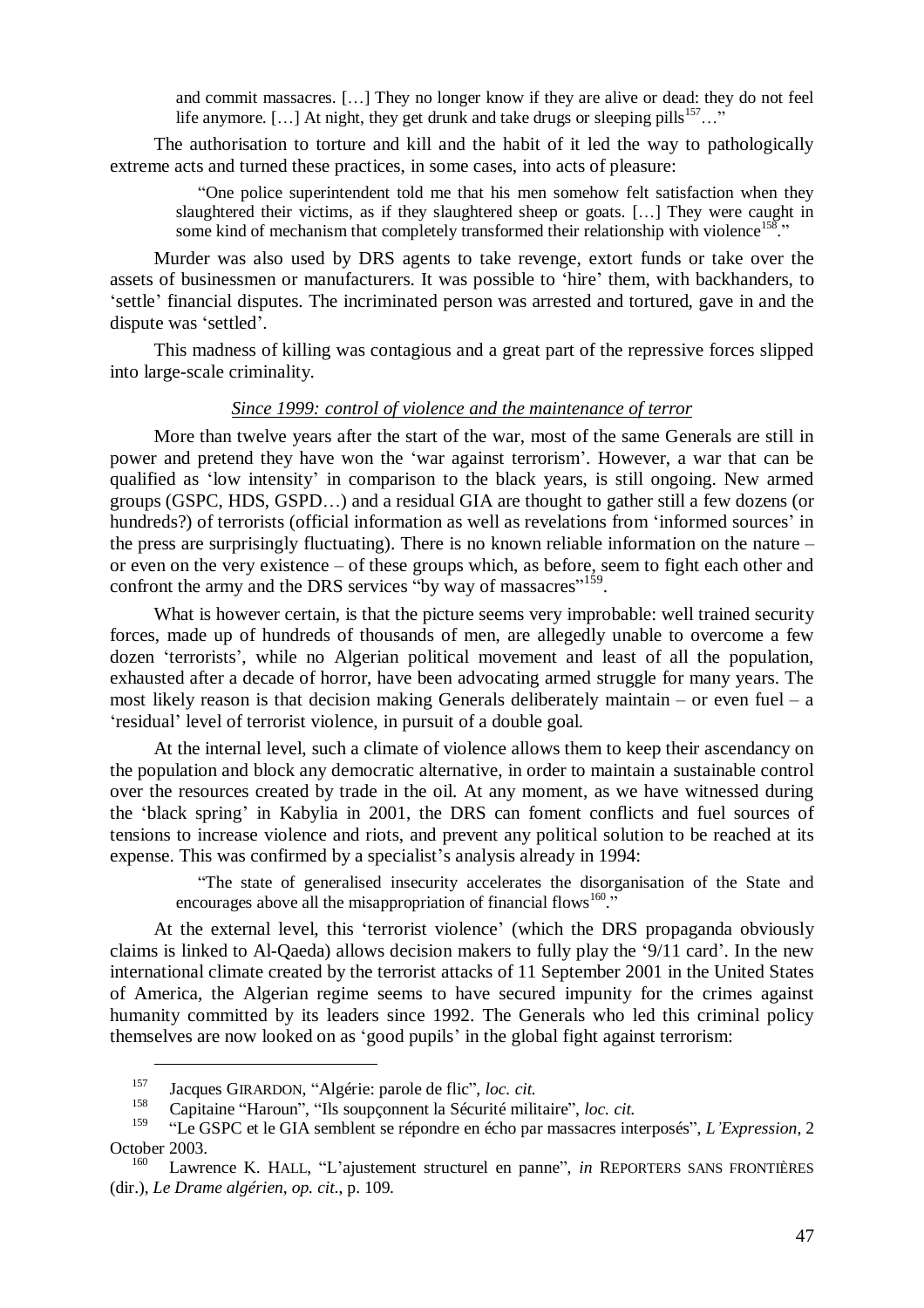"Mr. Ali Tounsi [chief of DGSN] underlined that the state of cooperation between the Algerian secret services and Interpol ranks our country among those most cooperative in the field of the fight against terrorism<sup>161</sup>."

But for the population, violent repression has not stopped and has even increased since the re-election of Abdelaziz Bouteflika in April 2004: torture, abductions followed by disappearances and extrajudicial killings continue to be reported. Popular riots and protests are increasing and are brutally repressed, at the cost of many killed and wounded, and arrests take place in total lawlessness. Although detailed information on the issue is very sparse, what we know is enough to establish that the repressive scheme described in this paper is essentially still in place, under the control of General Mohamed 'Tewfik' Médiène.

<sup>161</sup> *Le Jeune Indépendant*, 17 September 2003.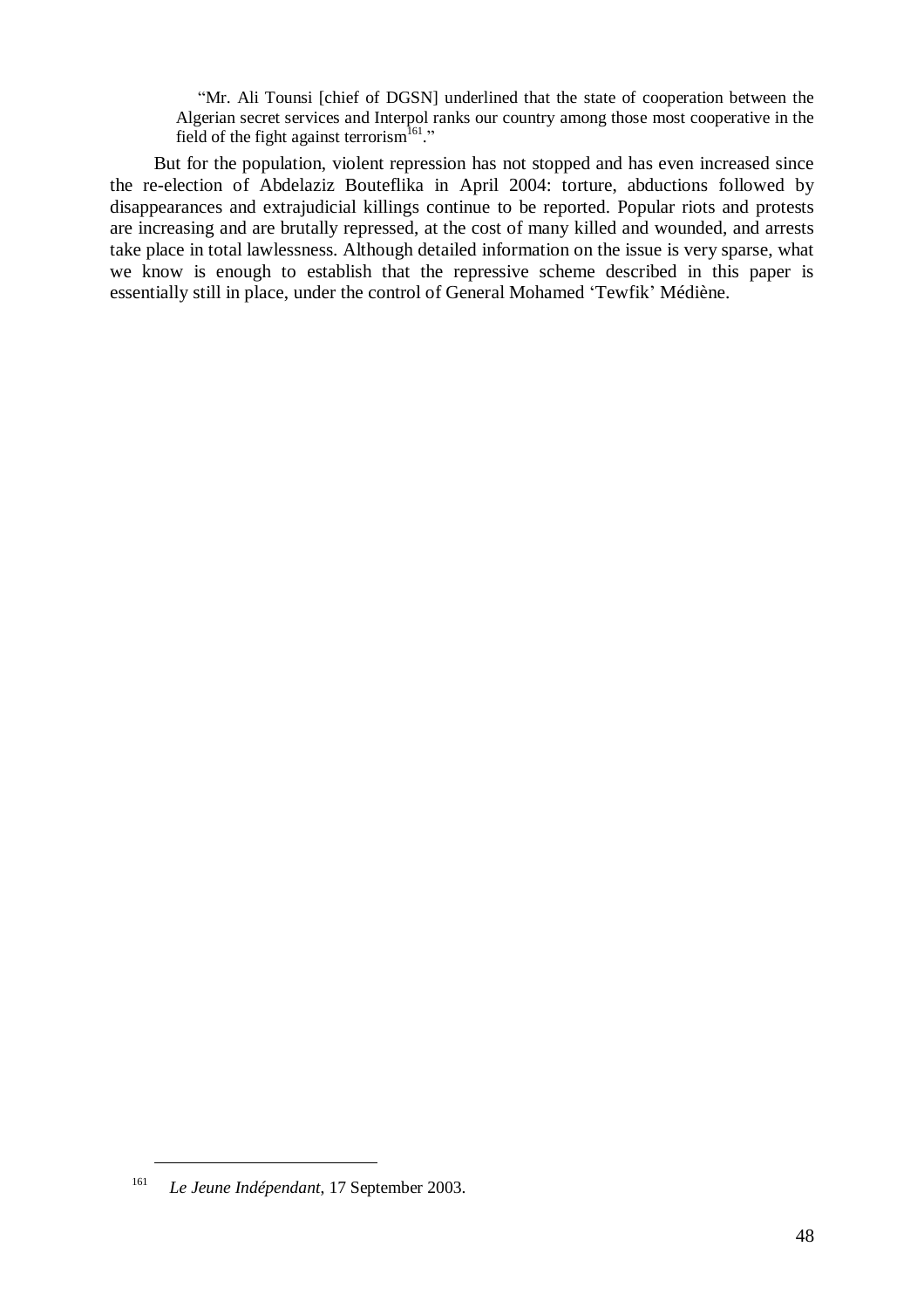# **Annex: Algerian civil and military officials, 1988-2004**

We present below is a summary of available information about the incumbents of the main official civil and military posts, who played a role in the 'dirty war' which started in 1992 (whenever possible, the holders of the post in the period 1988-1992 are also mentioned). It is important to underline that this data is sometimes incomplete, except for the highest public functions (Chief of State, government members, ANP and military regions Chiefs of Staff…) information (name of the incumbent, starting and end dates of the occupation of the post) relating to many posts remain confidential, in particular for unit command posts (CTRI, regiments, etc.) involved in repression and fight against terrorism. Similarly, outside a few cases, the careers of major army and police official are not made public. This list was thus established through connecting information gathered throughout the years in the Algerian press, the few studies dedicated to the army<sup>162</sup> and the testimonies of army and police defectors, and it will necessarily have to be supplemented and clarified.

#### **Government officials**

**\* President of the Republic**: Colonel Chadli Bendjedid (January 1979-11 January 1992), Mohammed Boudiaf (January 1992-29 June 1992), Colonel Ali Kafi (June 1992-30 January 1994), Major-General Liamine Zéroual (31 January 1994-14 April 1999), Abdelaziz Bouteflika (15 April 1999 to date).

- *Director of the President's Cabinet*: General Larbi Belkheir (1986-1991), Major General Mohamed Betchine (January 1994-August 1998), Major-General Larbi Belkheir (September2000 to date).

- *Head of military affairs of the Presidency*: Major-General Mohamed Touati (September 2000-to date).

**\* Prime Minister**: Abdelhamid Brahimi (22 January 1984-8 November 1988), Kasdi Merbah (9 November 1988-8 September 1989), Mouloud Hamrouche (9 September 1989-17 June 1991), Sid Ahmed Ghozali (18 June 1991-18 July 1992), Belaïd Abdesslam (19 July 1992-24 October 1992), Rédha Malek (25 October 1992-10 March 1994), Mokdad Sifi (11 March 1994-30 December 1995), Ahmed Ouyahia (31 December 1995-15 december 1998), Smaïl Hamdani (16 December 1998-23 December 1999), Ahmed Benbitour (24 deecmber 1999-27 August 2000), Ali Benflis (28 August 2000-5 May 2003), Ahmed Ouyahia (6 May 2003 to date).

**\* Ministrer of Defence (MDN)**: Colonel Chadli Bendjedid (January 1979-24 July 1990), General Khaled Nezzar (25 July 1990-10 July 1993 $^{163}$ ), Major-General Liamine Zéroual (11 July 1993-14 April 1999), Abdelaziz Bouteflika (15 April 1999 to date).

- *Political adviser to the MDN*: Major-General Mohamed Touati (1992-1993).

- *Secretary-General of the Defense Ministry*: GeneralMustapha Chelloufi (1998-1990), General Mohamed Ghenim (1991- August 2000<sup>164</sup>), Major-General Ahmed Senhadji (August 2000 to date).

**\* Minister of the Interior**: El-Hadi Khédiri (1987- 8 November 1988), Aboubekr

<sup>162</sup> Such as by Nicole CHEVILLARD, «Algérie: l'après-guerre civile», *Nord-Sud Export*, June  $1995.$ 

 $\frac{163}{164}$  Date of retirement.

Currently retired.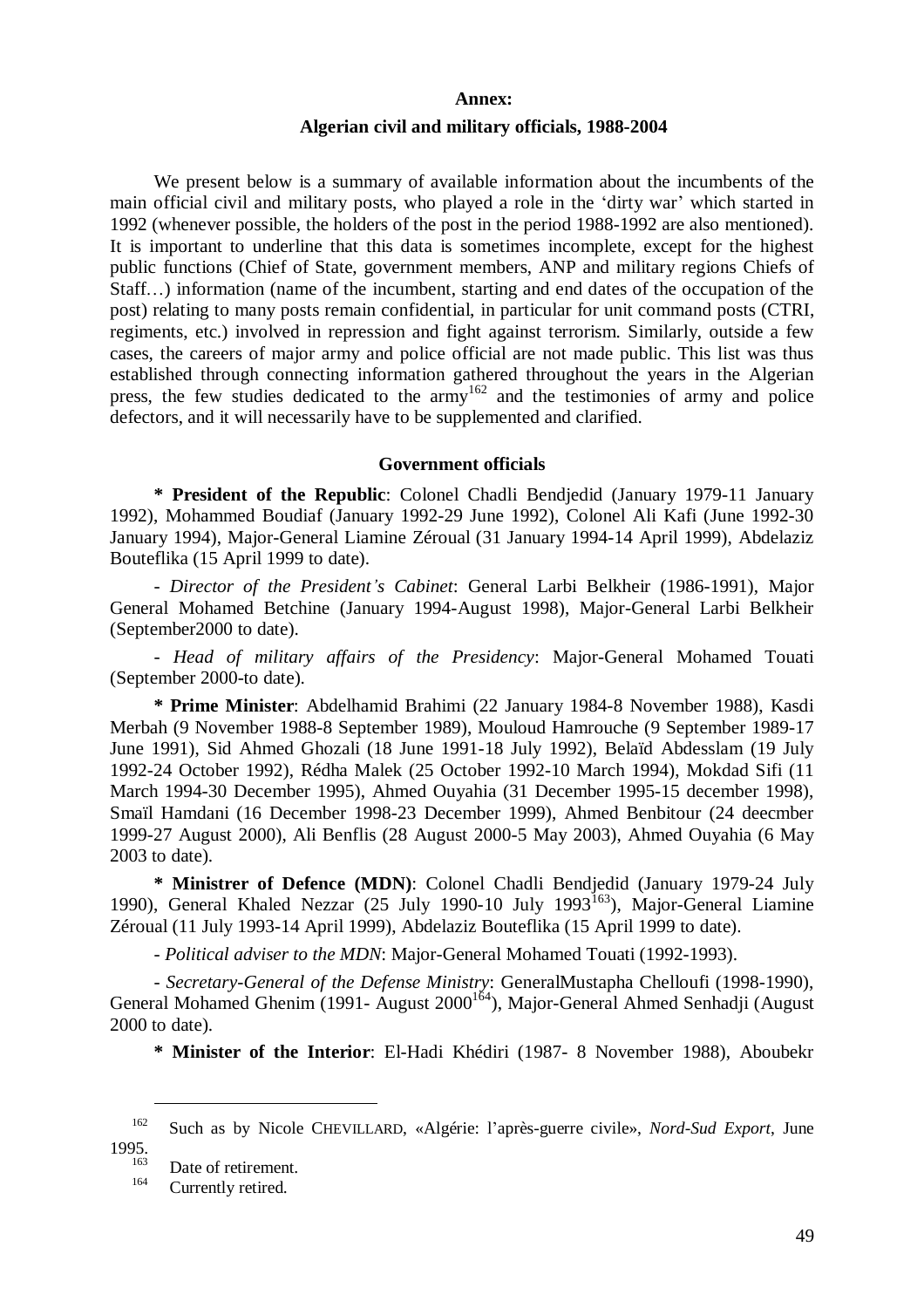Belkaïd (9 November 1988- 8 September 1989<sup>165</sup>), Mohamed Salah Mohammedi (9 September 1989-17 June 1991), Abdelatif Rahal (18 June 1991-17 October 1991), Major-General Larbi Belkheir (18 October 1991-18 July 1992), Mohamed Hardi (19 July 1992-24 October 1993<sup>166</sup>), Colonel Salim Saadi (25 October 1993-10 March 1994), Abderrahmane Chérif Méziane (11 March 1994- March 1995), Mostapha Benmansour (March 1995- December 1998), Abdelmalek Sellal (December 1998-December 1999), Noureddine Zerhouni (December 1999 to date).

- *Director-General of National Security* (DGSN) : Mohamed Bouzbid (1988-1990), Colonel Bachir Lahrèche (1990-28 June 1991), M'hamed Tolba (29 June 1991-May 1994), Mohamed Ouaddah (May 1994-March 1995), Colonel Ali Tounsi (20 March 1995 to date).

#### **ANP officials**

\* **ANP Chief of Staff**: Major-General Abdallah Belhouchet (1986-15 November 1988), General Khaled Nezzar (16 November 1988-25 July 1990), Major-General Abdelmalek Guenaïzia (26 July 1990-9 July 1993<sup>167</sup>), Army Corps General Mohamed Lamari (10 July 1993-August 2004), Major-General Mohamed Gaïd Salah (August 2004 to date).

- *Deputy Chief of Staff*: General Liamine Zéroual (1988-1989), Major-General Mohamed Lamari (1992), Major-General Brahim Fodhil Chérif (1993-1995).

- *Chief of the Employment-Preparations Department*: Major-General Brahim Fodhil Chérif (1995- February 2000), General Mohamed Baaziz (February 2000 to date).

**\* Ground Forces Commander** (HQ in Aïn-Naâdja) : General Khaled Nezzar (1986- 1988<sup>168</sup>), General Mohamed Lamari (1989- April 1992), major-General Khelifa Rahim (April 1992-May 1994), Major-General Mohamed Gaïd Salah (May 1994- February 2000), Major-General Abdelhaziz Medjahed (February 2000- March 2001<sup>169</sup>), General Mohamed Chibani (March 2001- August 2004), Major-General Ahcène Tafer (August 2004 to date).

**\* Director of the Cherchell Interarmy Academy<sup>170</sup> :** General Abdelhaziz Medjahed (late 1993-xxx), General Mohamed Chibani (February 2000-March 2001).

**\* Gendarmerie Commander (**HQ in Cheraga): General Zine El Abidine Hachichi (1988), General Benabess Ghezaïel (1989- March 1995<sup>171</sup>), Major-General Brahim Fodhil Chérif (March 1995-July 1997), Major General Tayeb Derradji (July 1997-February 2000), Major-General Ahmed Boustila (February 2000 to date).

\* **Republican Guards Commander**: Major-General Makhlouf Dib (1991-February 2000), General Ali Djemaï (February 2000 to date).

**\* Air Force Commander** (HQ: Chéraga): Major-General Mohamed Benslimane (xxxx to date)

**\* Navy Commander** (HQ: Algiers Admiralty): General Kamel Abderrahim (1988), General Chaâbane Ghodbane (1992- February 2000), Major-General Brahim Dadci (February 2000- July 2002), Major-General Mohamed Tahar Yala (August 2002 to date).

\* **First military region commander** (Blida, centre): General Mohamed Attaïlia, aka 'Red' (1988-1989), General Mohamed Djennouhat (1989- May 1994), Major-General Saïd

<sup>&</sup>lt;sup>165</sup> Aboubekr Belkaïd was assassinated on 28 September 1995.

 $\frac{166}{167}$  Mohamed Hardi was assassinated on 4 May 1996.

<sup>&</sup>lt;sup>167</sup> Currently Algeria's Ambassador to Switzerland.

<sup>&</sup>lt;sup>168</sup> Deputy: General Mohamed Betchine.<br><sup>169</sup> Director of Military Health Gare since

<sup>&</sup>lt;sup>169</sup> Director of Military Health Care since that date.<br><sup>170</sup> He is in principle number two of the ground force

<sup>&</sup>lt;sup>170</sup> He is in principle number two of the ground forces.<br><sup>171</sup> Currently Algoria's Ambassador to Argorina.

Currently Algeria's Ambassador to Argentina.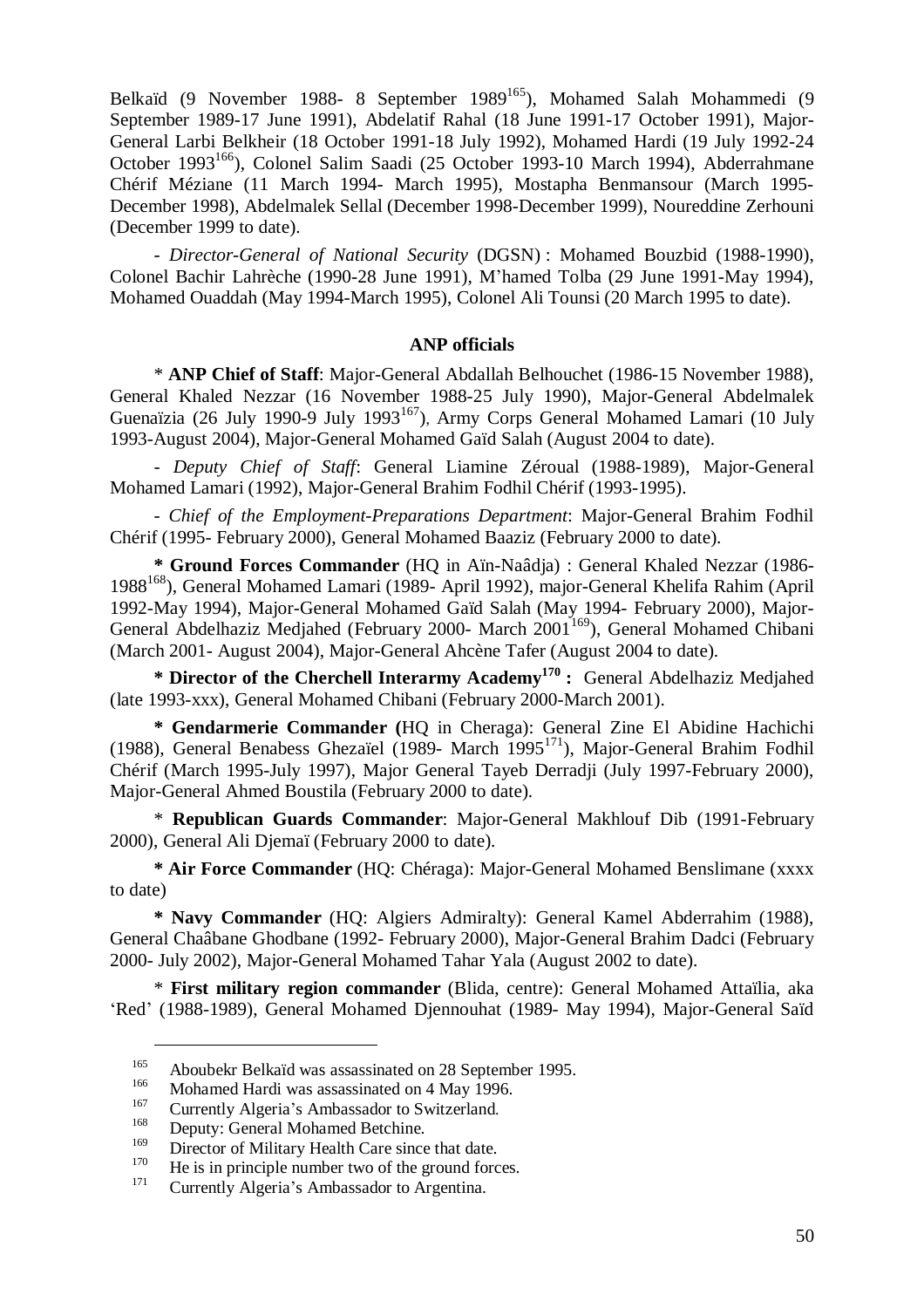Bey (May 1994- September 1997), Major-General Rabah Boughaba (September 1997- Febriary 2000), Major-General Brahim Fodhil Cherif (February 2000- August 2004), General Habib Chentouf (August 2004 to date).

\* **Second military region Commander** (Oran, West): Hocine Benmalen (1988), Major-General Khelifa Rahim (1989- April 1992), Major-General Gaïd Salah (April 1992- May 1994), Major-General Mohamed Bekhouche (May 1994- June 1996), Major-General Kamel Abderrahmane (June 1996- July 2004), Major-General Saïd Bey (August 2004 to date)

\* **Third military region Commander** (Béchar, South-West): General Tayeb Derradji (1988), General Gaïd Salah (1989- June 1990), General Tayeb Derradji (June 1990-1991), General Saïd Bey (1992- May 1994), General Hocine Benhadid (May 1994-1995), Major-General Zoubir Ghedaïdia (1995- February 2000), Major-General Ahcène Tafer (February 2000- July 2004), Major-General Saïd Chengriha (August 2004 to date).

**\* Fourth military region Commander** (Ouargla, South-West): General Mohamed Bekhouche (1992-1993), General Saïdi Fodhil *aka* Abdelhamid (December 1994-assassinated on 4 June 1996), Major-General Abdelmadjid Saheb (1996 to date).

**\* Fifth military region Commander** (Constantine, East): General Mohamed Lamari (October 1988-1989), General Abdelhamid Djouadi (1989-May 1994), Major-General Rabah Boughaba (May 1994-September 1997), General Ali Djemaï (September 1997-February 2000), Major-General Saïd Bey (February 2000- July 2004), Major-General Kamel Abderrahmane (August 2004 to date).

**\* Sixth military region Commander** (Tamanrasset, extreme South): Major-General Belkacem Kadri (May 1994- February 2000), Major-General Brahim Belguerdouh **(**February 2000-xxxx), Major-General Ben Ali Benali (xxxx to date).

**\* Commander of the Center for Conduct and Cooridnation of Anti-Subversive Actions (CCC/ALAS)**: Major-General Mohamed Lamari (September 1992- July 1993), Major-General Saïd Bey (July 1993- May 1994).

- *Commander of the opertational sector of Mitidja West* (SOMO, HQ Blida): Colonel Hamana (1993), Colonel Belkacem Amar (1994), Colonel Ahmed (1995-1999).

- *Commander of the operational sector of Bouira* (SOB): Colonel Habib Chentouf (1993), General Abdelaziz Medjahed (1994), General Mohamed Chibani (May 1994 to 1995).

- *Commander of the operational sector of the Hauts Plateaux* (SOHP, HQBerrouaghia): Kechida (1993).

- *Commander of the operational sector of Aïn-Defla* (SOAD, HQ Aïn-Defla): Abderazek Maiza (1993).

- *Commander of the operational sector of East Mitidja* (SOME, HQ Boumerdès): Colonel Malti, Colonel Hamana (1993- killed in 1994).

- *Commander of the operational sector of Algiers* (SOAL, HQ Béni-Messous): Colonel Hadj-Chérif (1993), Colonel Ouda (1994-1996).

- *Commander of the operational sector of Tizi-Ouzou* (SOTO): xxx.

#### **Officials of the Department of Intelligence and Security (DRS, HQ: Delly-Brahim)**

**\* Chief of the Department of Intelligence and Security**: Major-General Mohamed Lamine Médiène, aka 'Toufik' (from September 1990 to date).

**\* Chief of the Directorate for Counter-Espionage** (DCE, HQ: Centre Ghermoul, in Algiers): Colonel (who became General in late 1992) Smaïl Lamari, aka 'Smaïn' (September 1990 to date).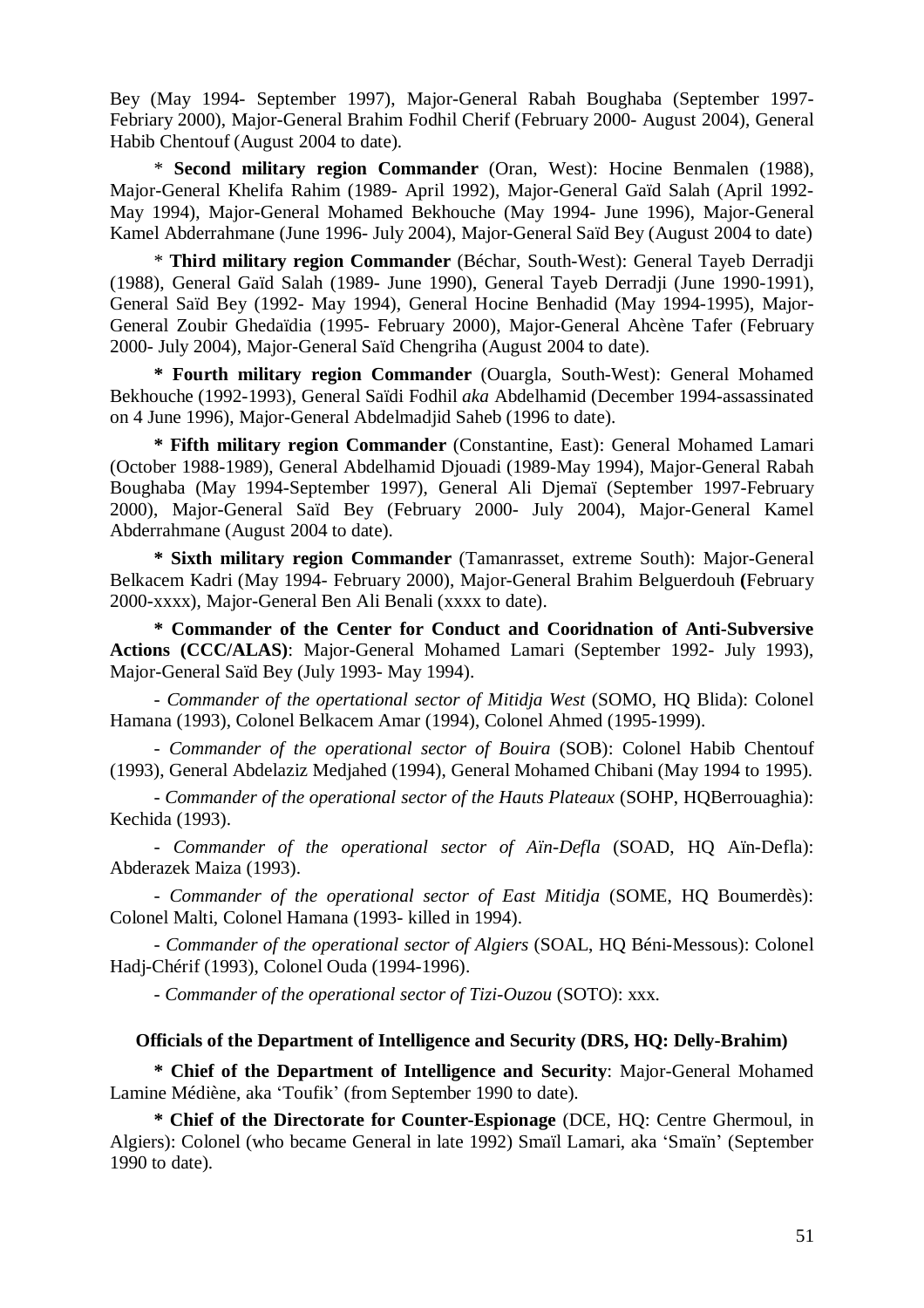**-** *Service for Research and Analysis (SRA)*: Major Mohamed Samraoui (March 1990- July 1992), Major Larbaa Hadj (1992-xxx).

- *Main Operations Center* (CPO, called 'Centre Antar', HQ in Ben-Aknoun): Colonel Fares Belbahri (1988), Major Amar Guettouchi (1990 – killed in May 1992), Colonel Farid Ghobrini (August 1992-1995), Colonel Kamel Hamoud (1995-1999).

- *Operational Post of Command* (PCO, HQ Chateauneuf barracks): General Smaïl Lamari and Commissioner Mohamed Issouli (1991-1999), General Smaïl Lamari (2000 to date).

*- CTRI (Territorial Center for Research and Investigation*<sup>172</sup>*) of the 1st military region (RM)* (HQ Blida, Centre 'Haouch-Chnou'): Major Abdelfetah (1988-1990), Major (who became Colonel) M'henna Djebbar (September 1990- October 2003).

*- CTRI (Territorial Center for Research and Investigation) of the 2nd RM* (HQ Oran, Centre Magenta): Colonel 'Abdelwahab' (1988-1993), Major Hamidou (1993-1998), Major Hamou Belouisa (1998-xxxx).

*- CTRI (Territorial Center for Research and Investigation) of the 3rd RM* (HQ Béchar): Major Hichem (1989-1992), Colonel Abbas (1993-1995), Major Smaïn (1995-1999).

*- CTRI (Territorial Center for Research and Investigation) of the 4th RM* (HQ Ouargla): Colonel Farid Ghobrini (1988), Major M'henna Djebbar (1989- August 1990), Ahmed Kherfi (1990-2001).

*- CTRI (Territorial Center for Research and Investigation) of the 5th RM* (HQ Constantine, Centre Bellevue): Colonel Farid Ghobrini (1989- May 1992), Colonel Kamel Hamoud (May 1992-1995), Colonel Karim (1995-xxxx).

*- CTRI (Territorial Center for Research and Investigation) of the 6th RM* (HQ Tamanrasset): Major Hasnaoui (1988), Major Abderrezak (1989-1992), Major Abdelkader Sedjari (1993-1999).

\* **Commander of the Special Intervention Group** (GIS, HQ Béni-Messous): Mustapha Ghomri (1988-1989), Major Hammou (1990-1992), Major Hamidou (1993), Colonel Abdelkader Khémène (1994-2003).

\* **Chief of the Central Directorate for Army Security (DCSA)**: General Mohamed Betchine (November 1987- November 1988), General Mohamed Médiène (November 1988- September 1990), Colonel (promoted General in late 1992) Kamel Abderrahmane (September 1990- June 1996), colonel Mohamed Zeghloul (1996-xxx).

- *Main Military Investigation Center* (CPMI, HQ in Ben-Aknoun): Major Abdelhak Benzlikha (1988), Farès Belbahri (1988-1990), Colonel Athmane Tartag, dit 'Bachir' (1990- March 2001).

**\* Chief of the Directorate for Documentation and External Security (DDSE)**: General Saïdi Fodhil (1992-July 1994), General Hassan Bendjelti *aka* Abderazak, *aka* Hassan Tetouan (July 1994-1995), General Rachid Laalali aka 'Attafi' (1995 to date).

**\* Chief of the Press and Information Service** (Centre of Communication and Dissemination; HQ: Centre Belaroussi): Colonel Djillali Meraou aka Salah (assassinated in February 1995), Colonel Tahri Zoubir aka Hadj Zoubir ou El-Hadj (February 1995-December 2001), Colonel Faouzi (December 2001 to date).

<sup>&</sup>lt;sup>172</sup> The CTRIs, units of the DRS (DCE) in each military region, are the product of the fusion, in March 1993, of the CRI (Research and Investigation Centres), which were previously under the authority of the DCE, and the CMIs (Military Investigation Centres), previously under the authority of the DCSA.